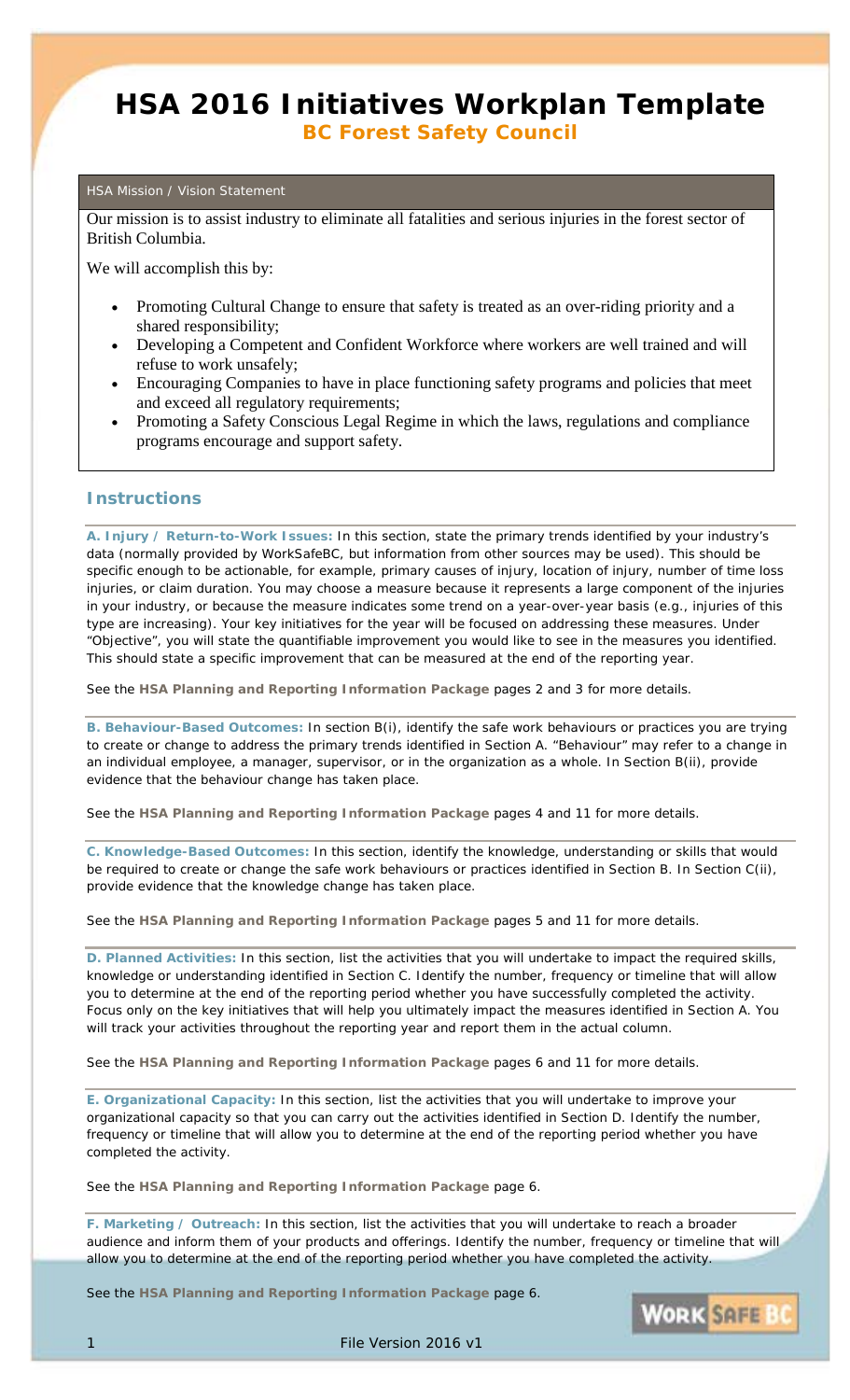## **Project Goal/Expectation:**

BCFSC will develop and deliver quality OHS and COR training and education services including the provision and management of the COR program and industry pre-qualification certification.

## **Activity 2.1 — COR and SAFE Companies Program Certifications**

| <b>Activity</b>                                                                             | <b>Inputs</b>                                   |  | <b>Budget</b>                                                              | <b>Time</b><br><b>Frame</b> |             | <b>Responsible</b>                                                                                       | <b>Anticipated</b><br><b>Outputs</b>                                                                                                                      | <b>Progress</b><br><b>Reporting</b> |
|---------------------------------------------------------------------------------------------|-------------------------------------------------|--|----------------------------------------------------------------------------|-----------------------------|-------------|----------------------------------------------------------------------------------------------------------|-----------------------------------------------------------------------------------------------------------------------------------------------------------|-------------------------------------|
| Engage<br>employers to<br>become<br>certified.                                              | • Program<br>funding<br>$\cdot$ COR<br>Advisors |  |                                                                            | Jan-Dec<br>16<br>(ongoing)  |             | COR Admin.<br>staff and<br>Advisors                                                                      | New COR and SAFE<br>Companies<br>Certifications:<br>$\circ$ 40 Individual<br>Owner Operators<br>$\circ$ 160 Small<br>Employers<br>o 10 Large<br>Employers | 1<br>1<br>1                         |
| <b>Measurement and Evaluation</b>                                                           |                                                 |  |                                                                            |                             |             |                                                                                                          |                                                                                                                                                           |                                     |
| <b>Outcome Indicators</b>                                                                   |                                                 |  | <b>Data Collection</b>                                                     |                             |             | <b>Time Lines</b>                                                                                        | <b>Evaluation Results</b>                                                                                                                                 |                                     |
| Net increase of 210<br>companies participating<br>in the COR and SAFE<br>Companies Program. |                                                 |  | Number of new COR<br>and SAFE<br>(ongoing)<br>Companies<br>certifications. |                             | Jan-Dec '16 | Net increase of 298:<br>• 92 Individual Owner Operators<br>• 189 Small Employers<br>• 17 Large Employers |                                                                                                                                                           |                                     |

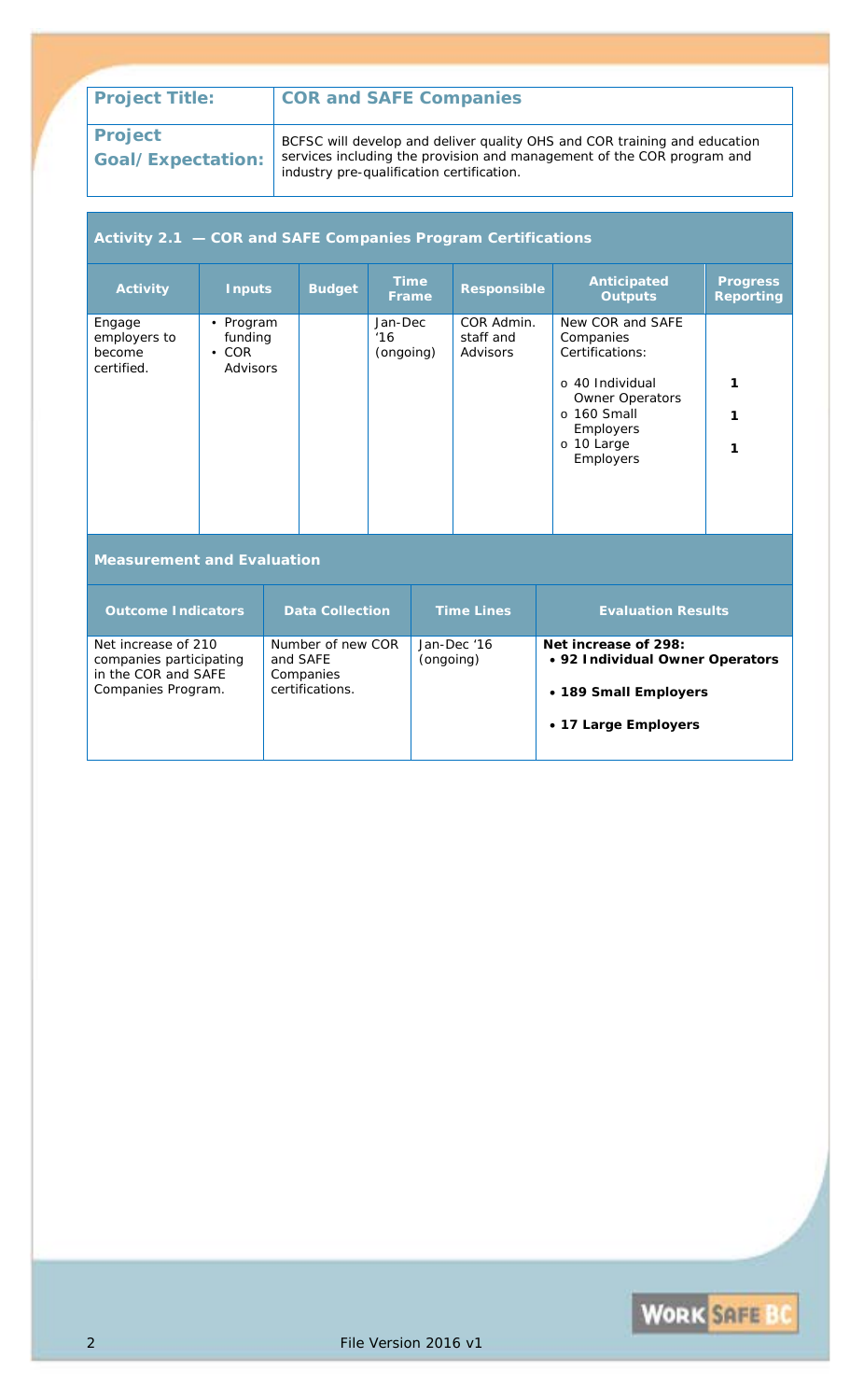# **Activity 2.2 — COR and SAFE Companies (Quality Assurance)**

| <b>Activity</b>                                                                                                                                                                                                       | <b>Inputs</b>                                                                            | <b>Budget</b> | <b>Time</b><br>Frame        | <b>Responsible</b>                  | <b>Anticipated</b><br><b>Outputs</b>                                                                                                                                                                                                                                                    | <b>Progress</b><br><b>Reporting</b> |
|-----------------------------------------------------------------------------------------------------------------------------------------------------------------------------------------------------------------------|------------------------------------------------------------------------------------------|---------------|-----------------------------|-------------------------------------|-----------------------------------------------------------------------------------------------------------------------------------------------------------------------------------------------------------------------------------------------------------------------------------------|-------------------------------------|
| Complete<br>desktop<br>audit reviews<br>and conduct<br>onsite<br>verification<br>audits, in<br>accordance<br>with the COR<br>Program<br><b>Standards</b><br>and<br>Guidelines<br>and SAFE<br>Companies<br>Guidelines. | • Program<br>funding<br>$\cdot$ COR<br>Advisors<br>• Consultants<br>• WorkSafeBC<br>data |               | Jan-Dec<br>16'<br>(ongoing) | COR Admin.<br>staff and<br>Advisors | • Successful<br>completion of<br><b>COR Audit</b><br>Quality<br>Assurance as<br>per program<br>Standards and<br>Guidelines and<br><b>SAFE</b><br>Companies<br>Guidelines<br>$• * 350$<br>Verification<br>Audits<br>completed of<br>COR and SAFE<br>Certified<br>Companies<br>including: | 1<br>1                              |
|                                                                                                                                                                                                                       |                                                                                          |               |                             |                                     | • WIVA Audits as<br>determined by<br>WorkSafeBC                                                                                                                                                                                                                                         | 1                                   |
|                                                                                                                                                                                                                       |                                                                                          |               |                             |                                     | $\bullet$ 5 week<br>turnaround in<br>audit review<br>time                                                                                                                                                                                                                               | $\overline{2}$                      |
|                                                                                                                                                                                                                       |                                                                                          |               |                             |                                     | *COR and HSA<br>shared activity                                                                                                                                                                                                                                                         |                                     |

| <b>Outcome Indicators</b>                                                                                                                                                                                                                                                                          | <b>Data Collection</b>                                                                                                                      | <b>Time Lines</b>        | <b>Evaluation Results</b>                                            |
|----------------------------------------------------------------------------------------------------------------------------------------------------------------------------------------------------------------------------------------------------------------------------------------------------|---------------------------------------------------------------------------------------------------------------------------------------------|--------------------------|----------------------------------------------------------------------|
| • Successful employer<br>interactions as determined by<br>subjective evaluation of safety<br>advisor                                                                                                                                                                                               | Number of<br>verification<br>audits                                                                                                         | Jan-Dec '15<br>(ongoing) | 371 verification audits<br>(including 30 WIVA's)                     |
| • Increased adoption of OHS<br>practices by selected<br>employers<br>• Assurance that reported audit<br>results are credible and<br>verifiable:<br>• More than 95% of<br>companies receiving<br>verification audits have<br>equal or improved scores<br>compared to one year pre-<br>verification. | Percentage of<br>companies that<br>have equal or<br>higher<br>verification<br>audit scores<br>compared to<br>one year pre-<br>verification. |                          | 32.5 days (note: this<br>represents a 40% reduction<br>from $2015$ ) |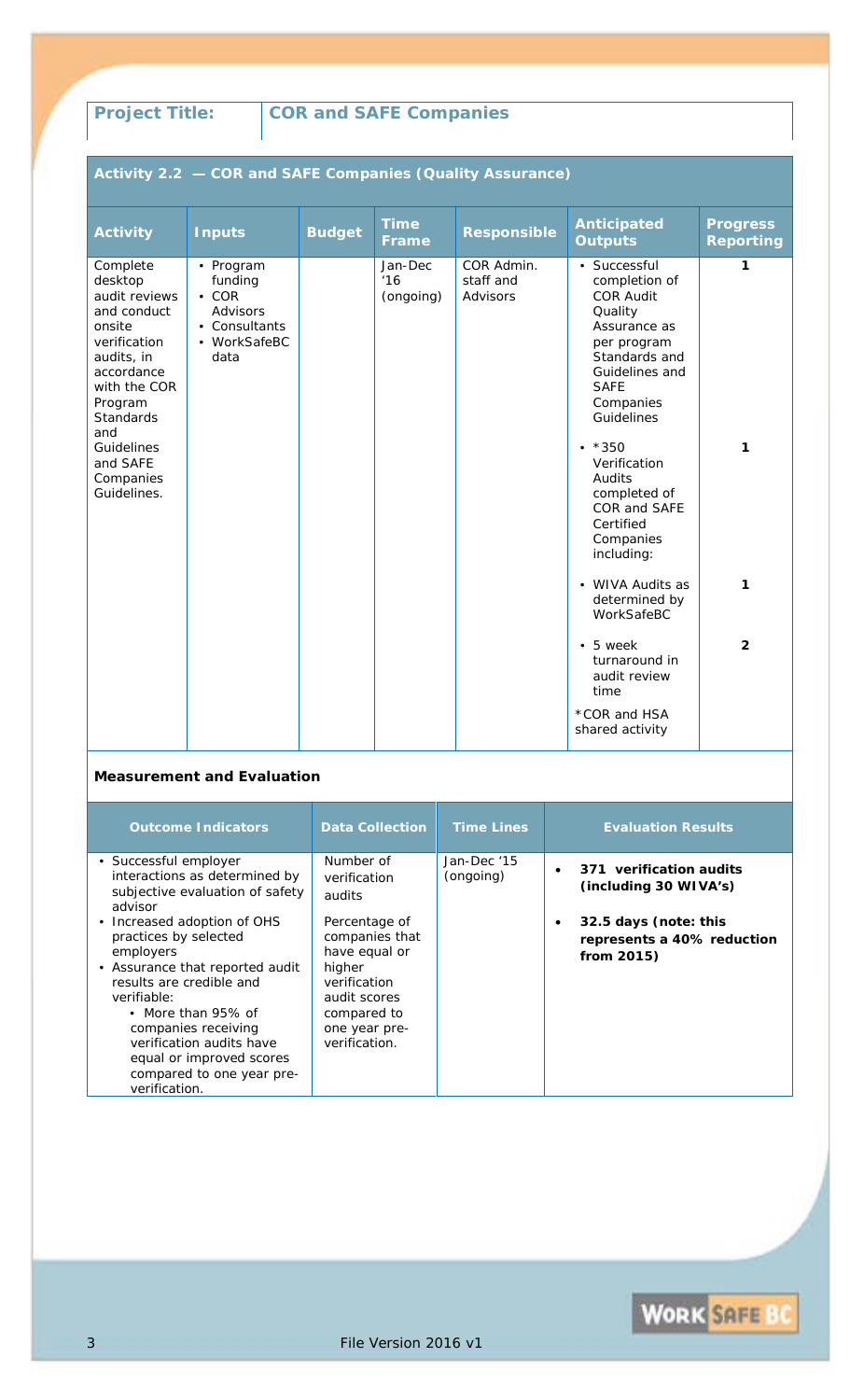## **Activity 2.3 — COR & SAFE Companies Auditor (Initial Certification) Training**

| <b>Activity</b>                                                                                                                       | <b>Inputs</b>                                                                             | <b>Budget</b> | <b>Time</b><br><b>Frame</b> | <b>Responsible</b>  | Anticipated<br><b>Outputs</b>                                                                                                                                                                                                 | <b>Progress</b><br><b>Reporting</b> |
|---------------------------------------------------------------------------------------------------------------------------------------|-------------------------------------------------------------------------------------------|---------------|-----------------------------|---------------------|-------------------------------------------------------------------------------------------------------------------------------------------------------------------------------------------------------------------------------|-------------------------------------|
| • Deliver<br>initial COR<br>and SAFE<br>Companies<br>Auditor<br>Certification<br>training for<br>external<br>and internal<br>auditors | • Program<br>funding<br>• COR Advisor<br>$\bullet$ TAC<br>• Consultant<br><b>Trainers</b> |               | Jan-Dec'16<br>(ongoing)     | Training<br>Manager | $\bullet$ 27 (Large<br>Employer)<br>Trained &<br>Certified as<br>Internal<br>Auditors for<br>the first time<br>■ 375 (Small<br>Employer /<br>Owner<br>Operator)<br>Certified as<br>Internal<br>Auditors for<br>the first time | 1<br>1                              |

| <b>Outcome Indicators</b>                                                                                                                                                                                                                                                                                                                                                                                                                  | <b>Data Collection</b>                                                                                                                                                | <b>Time Lines</b>       | <b>Evaluation Results</b>                                                                         |
|--------------------------------------------------------------------------------------------------------------------------------------------------------------------------------------------------------------------------------------------------------------------------------------------------------------------------------------------------------------------------------------------------------------------------------------------|-----------------------------------------------------------------------------------------------------------------------------------------------------------------------|-------------------------|---------------------------------------------------------------------------------------------------|
| • Increased<br>understanding of COR<br>and SAFE Companies<br>audit tools and policy<br>and procedures related<br>to the audit process<br>• Improved auditor<br>performance<br>• Consistent application<br>of COR and SAFE<br>Companies auditing<br>tools, policies and<br>procedures across<br>participating<br>employers<br>• Less than 5% of<br>auditors submitting<br>initial certification<br>audit result in limited<br>scope audits. | • Number of<br>participants<br>• Post-class / online<br>course survey<br>data<br>• Percentage of<br>certification<br>audits that result<br>in limited scope<br>audits | Jan-Dec'16<br>(ongoing) | 35 large<br>$\bullet$<br>507 Small Employer/Owner<br>٠<br>Operator<br>$IO-92$<br><b>Small-375</b> |

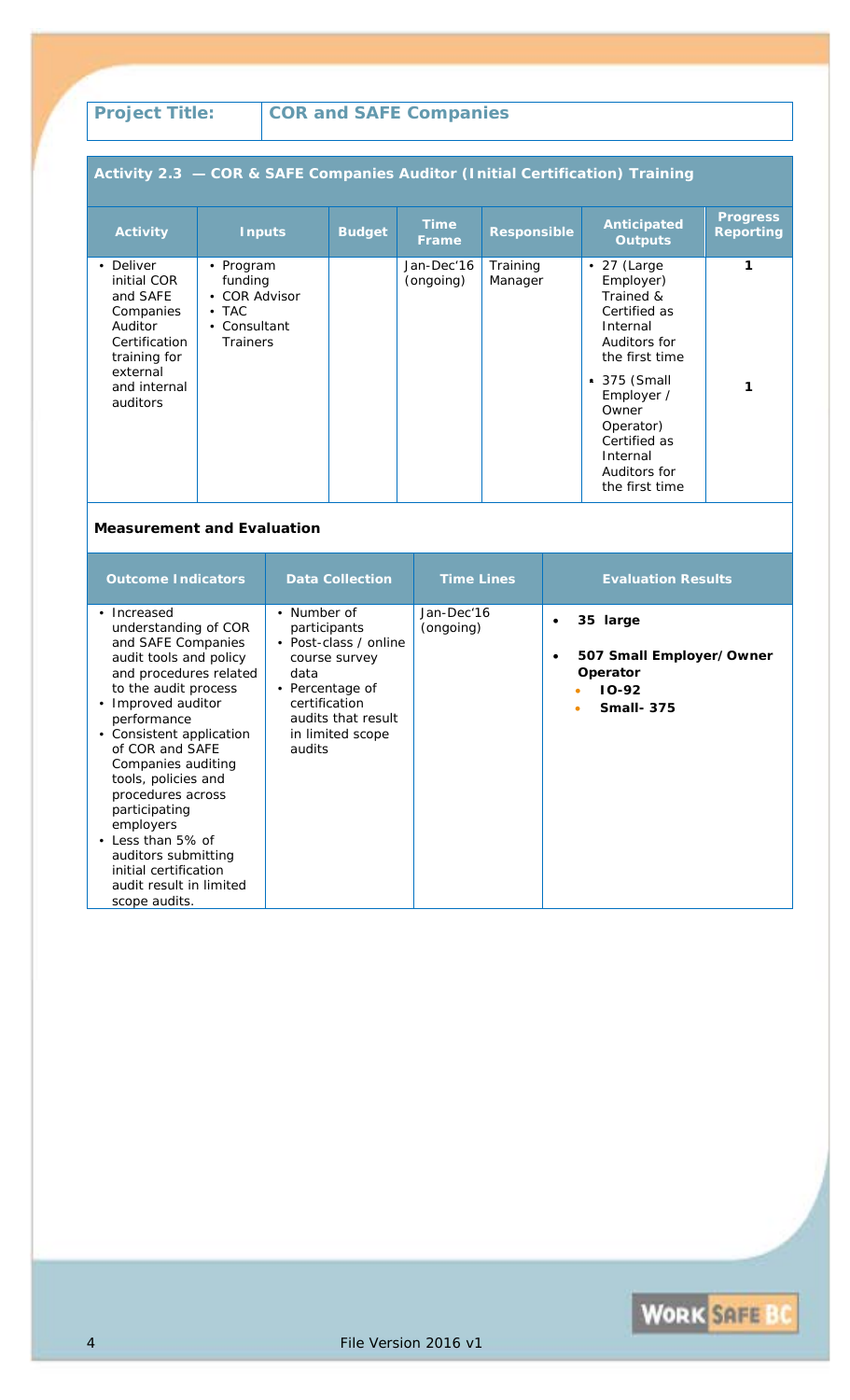## **Activity 2.4 — COR Auditor (Refresher/Recertification) Training**

| <b>Activity</b>                                                                                                                                                                            | <b>Inputs</b>                                               | <b>Budget</b> | <b>Time Frame</b>       | <b>Responsible</b>  | <b>Anticipated</b><br><b>Outputs</b>                                                                       | <b>Progress</b><br><b>Reporting</b> |
|--------------------------------------------------------------------------------------------------------------------------------------------------------------------------------------------|-------------------------------------------------------------|---------------|-------------------------|---------------------|------------------------------------------------------------------------------------------------------------|-------------------------------------|
| • Deliver<br>COR<br>refresher<br>training to<br>enable<br>auditors to<br>maintain<br>their<br>certification<br>in<br>accordance<br>with the<br><b>COR</b><br>Standard<br>and<br>Guidelines | • COR Advisors<br>$\bullet$ TAC<br>Consultants<br>$\bullet$ |               | Jan-Dec'16<br>(ongoing) | Training<br>Manager | $\cdot$ 175 (Small<br>Employer /<br>Owner<br>Operator)<br>Internal<br>Auditors<br>trained &<br>recertified | 1                                   |

| <b>Outcome Indicators</b>                                                           | <b>Data Collection</b>                    | <b>Time Lines</b>       | <b>Evaluation Results</b>                                           |
|-------------------------------------------------------------------------------------|-------------------------------------------|-------------------------|---------------------------------------------------------------------|
| • Auditors keep current<br>on auditing quality<br>standards and audit<br>instrument | • Number of<br>auditors re-<br>certifying | Jan-Dec'16<br>(ongoing) | 259 Small Employer/Owner<br>Operator<br>100:39<br><b>Small: 220</b> |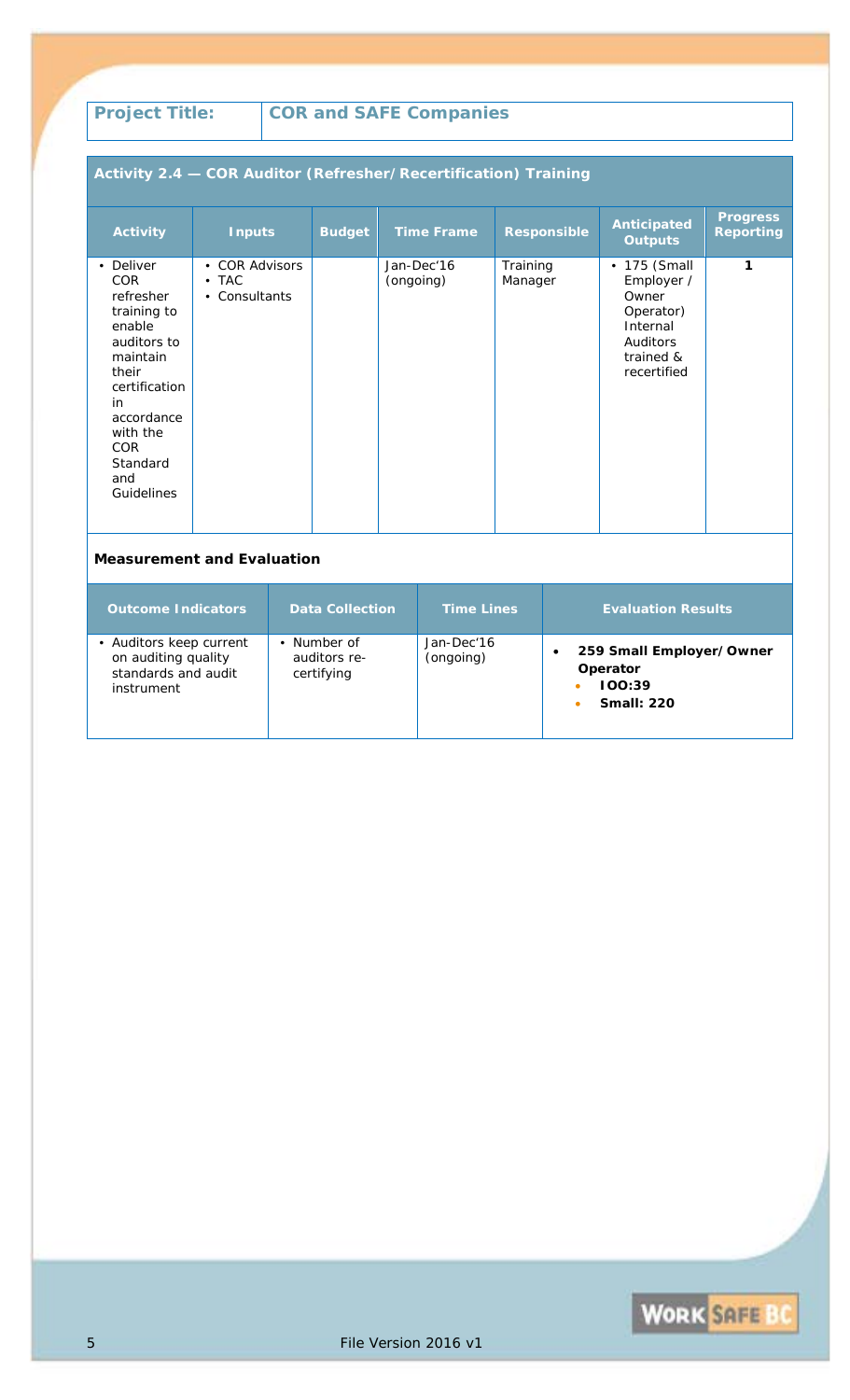## **Activity 2.5 Return to Work (RTW) & COR Helpline Service**

| <b>Activity</b>                                                                                                                                                                                            | <b>Inputs</b>                                                                                                                        | <b>Budget</b> | <b>Time</b><br><b>Frame</b> | <b>Responsible</b>                                                                                                                 | <b>Anticipated</b><br><b>Outputs</b>                                                                                                  | <b>Progress</b><br><b>Reporting</b> |
|------------------------------------------------------------------------------------------------------------------------------------------------------------------------------------------------------------|--------------------------------------------------------------------------------------------------------------------------------------|---------------|-----------------------------|------------------------------------------------------------------------------------------------------------------------------------|---------------------------------------------------------------------------------------------------------------------------------------|-------------------------------------|
| • Ongoing<br>service<br>provision of<br>BCFSC's<br>dedicated<br>RTW & COR<br>industry<br>resources &<br>helpline<br>• Pilot a direct<br>access<br>(DAP)<br>program<br>model with<br>two large<br>companies | • Program<br>funding<br>• COR Admin<br>• Internal<br>marketing<br>resources<br>$\bullet$ WSBC<br>Forestry<br>Centre of<br>Excellence | \$20,000      | Jan-<br>Dec'16<br>(ongoing) | • Director,<br><b>SAFE</b><br>Companies<br>• Director,<br>Programs<br>and<br>Training<br>$\bullet$ WSBC<br>Centre of<br>Excellence | Provision of<br>$\bullet$<br>helpline<br>during office<br>hours and<br>support of<br>coastal<br>industry<br>claims pilot<br>with WSBC | 1<br>3                              |

| <b>Outcome Indicators</b>                                                                                                                                                                                                                                                                                                           | <b>Data Collection</b>                                                                                                                                                                                                                                                                                                                                                                          | <b>Time Lines</b>       | <b>Evaluation Results</b>                                                                                                       |
|-------------------------------------------------------------------------------------------------------------------------------------------------------------------------------------------------------------------------------------------------------------------------------------------------------------------------------------|-------------------------------------------------------------------------------------------------------------------------------------------------------------------------------------------------------------------------------------------------------------------------------------------------------------------------------------------------------------------------------------------------|-------------------------|---------------------------------------------------------------------------------------------------------------------------------|
| • Increased stakeholder<br>understanding of<br>responsibilities under<br>the Act, OHSR and<br>other applicable laws<br>and regulations<br>• Increased stakeholder<br>understanding of the<br>benefits and<br>requirements of RTW<br>program<br>• Increased adoption of<br>OHS, Return to Work<br>and Injury<br>Management practices | $\bullet$ Evaluation of<br>claims duration<br>and time to report<br>claims<br>$\cdot$ Form 7<br>submission time<br>reduced from 12<br>days to 9 days for<br>coastal employers<br>involved in claims<br>pilot<br>Employers<br>$\bullet$<br>involved in DAP<br>pilot program<br>experience a 10%<br>reduction in<br>claims duration<br>measured one<br>year after<br>participating in<br>program. | Jan-Dec'16<br>(ongoing) | <b>Claims duration</b><br>Submission time - 9 days<br>DAP program delayed<br>(discussion with WSBC<br>delayed to $Q3 / Q4$ '16) |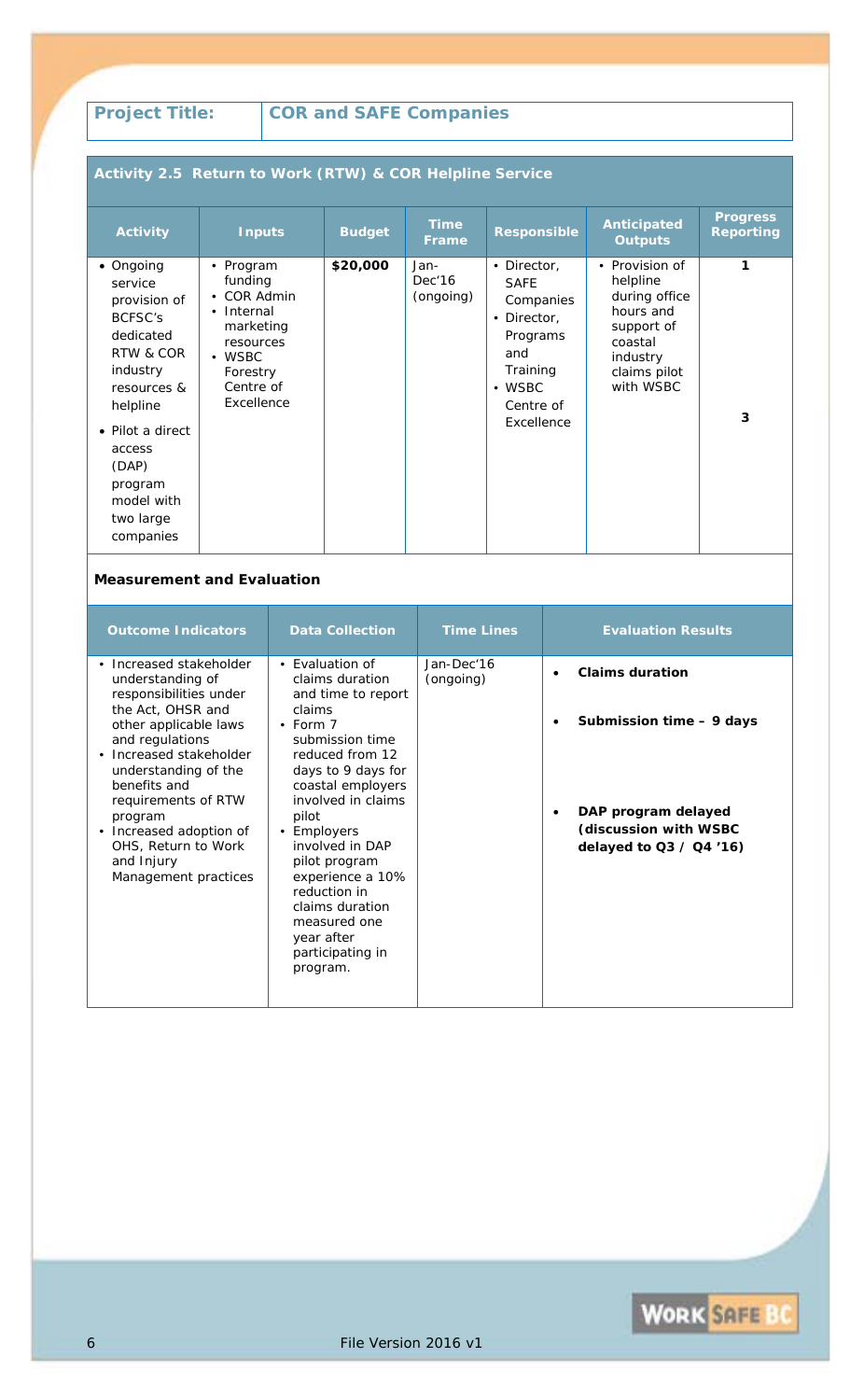#### **Activity 2.6 — Transfer all large companies to revised BASE 4 COR and SAFE Companies audit standard Activity Inputs Budget Time Frame Responsible Anticipated Outputs Progress Reporting** Transfer all large companies to revised BASE 4 COR and SAFE Companies audit standard. • Program funding • COR Advisors • TAC Committee • Operational **Staff** Jan-Dec'16 (ongoing) • Director, SAFE Companies • COR Admin. staff and Advisors • All large employers transferred to revised system **1**

| <b>Outcome Indicators</b>                                                                                                                                                                                                                                                                                                                                                                   | <b>Data Collection</b>                                                                        | <b>Time Lines</b>       | <b>Evaluation Results</b>                                      |
|---------------------------------------------------------------------------------------------------------------------------------------------------------------------------------------------------------------------------------------------------------------------------------------------------------------------------------------------------------------------------------------------|-----------------------------------------------------------------------------------------------|-------------------------|----------------------------------------------------------------|
| • Successful transfer all<br>large companies to<br><b>BASE 4</b><br>• Increased adoption of<br>OHS practices by<br>selected employers<br>• Increased<br>understanding, focus<br>and management of<br>high risk activities<br>• More than 90% of<br><b>BASE</b> companies<br>participating in survey<br>indicate that revised<br>audit supports further<br>reduction of serious<br>injuries. | • Number of BASE<br>companies<br>successfully<br>transferred to<br>revised system<br>• Survey | Jan-Dec'16<br>(ongoing) | All BASE companies used<br>BASE 4 in 2016 audit<br>submissions |

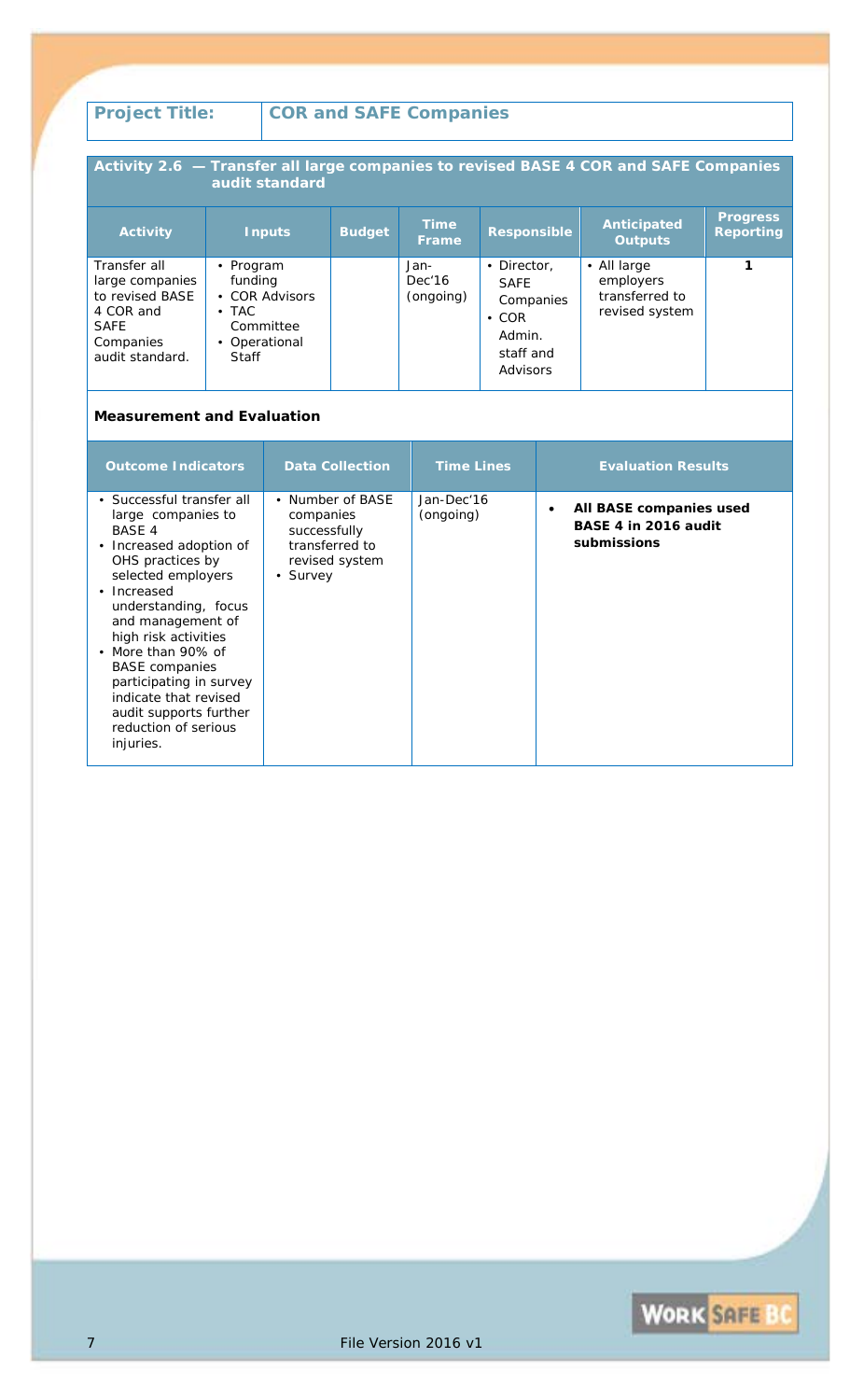## **Activity 2.7 — Outreach Activities - Direct Engagement with Industry**

| <b>Activity</b>                                                                                                                                  | <b>Inputs</b>                                                                        | <b>Budget</b> | <b>Time</b><br><b>Frame</b> | <b>Responsible</b>                                                                                        | <b>Anticipated</b><br><b>Outputs</b>                                                                                                                                                                                                                                              | <b>Progress</b><br><b>Reporting</b> |
|--------------------------------------------------------------------------------------------------------------------------------------------------|--------------------------------------------------------------------------------------|---------------|-----------------------------|-----------------------------------------------------------------------------------------------------------|-----------------------------------------------------------------------------------------------------------------------------------------------------------------------------------------------------------------------------------------------------------------------------------|-------------------------------------|
| Market and<br>promote<br><b>BCFSC</b> services<br>and programs<br>(HSA and COR)<br>directly to<br>industry.<br>(HSA & COR<br>shared<br>activity) | • Program funding<br>• COR Advisors<br>• HSA Staff<br>• Communications<br>Specialist |               | Jan-<br>Dec'16<br>(ongoing) | $\cdot$ CEO.<br><b>Directors</b><br>and<br><b>Managers</b><br>$\cdot$ COR<br>Advisors<br>and HSA<br>Staff | • Direct contact<br>with 6,000<br><i>individuals</i><br>• 4 presentations<br>to targeted<br>industry groups<br>• Baseline of<br>metrics<br>that show<br>number of new<br>contacts -<br><b>BCFSC</b><br>programs/servi<br>ces and/or COR<br>as a result of<br>direct<br>marketing. | 1                                   |

|           | <b>Outcome Indicators</b>                                                                                                        | <b>Data Collection</b>                           | <b>Time Lines</b>       | <b>Evaluation Results</b> |
|-----------|----------------------------------------------------------------------------------------------------------------------------------|--------------------------------------------------|-------------------------|---------------------------|
| $\bullet$ | Increased awareness<br>of BCFSC audits<br>services and<br>programs in member<br>CU <sub>S</sub> .                                | • WorkSafeBC<br>industry<br>membership<br>survey | Jan-Dec'16<br>(ongoing) |                           |
| $\bullet$ | Increased adoption of<br>BCFSC programs and<br>services                                                                          |                                                  |                         |                           |
| ٠         | WorkSafeBC industry<br>membership survey<br>supports increased<br>awareness and<br>adoption of BCFSC<br>programs and<br>services |                                                  |                         |                           |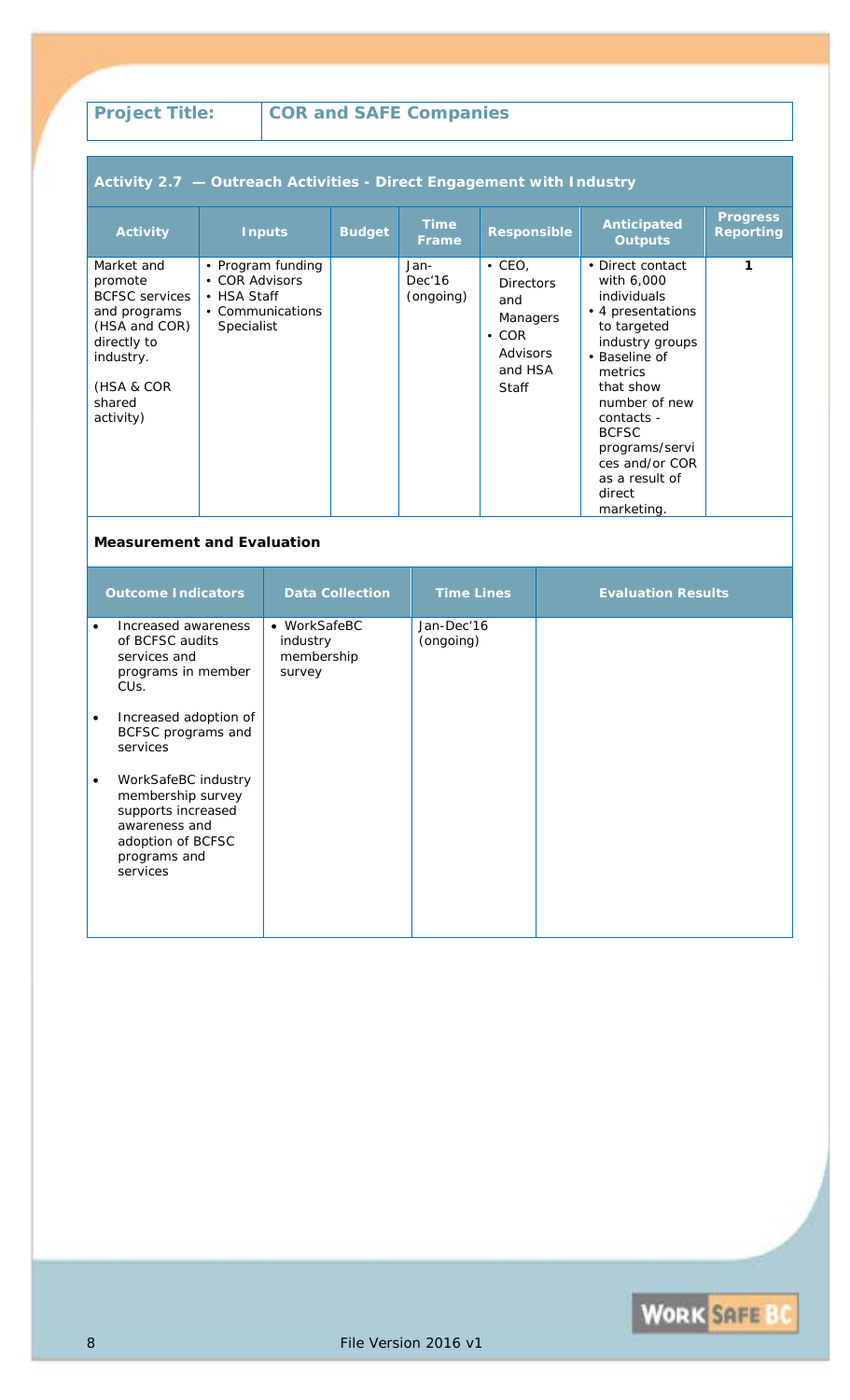## **Activity 2.8 — Outreach Activities - Trade Shows and Events**

| <b>Activity</b>                                                                                                                                                                                                                            | <b>Inputs</b>                                                                            | <b>Budget</b> | <b>Time</b><br><b>Frame</b> | <b>Responsible</b>                                                                                   | <b>Anticipated</b><br><b>Outputs</b>                                                                                                                                                                                             | <b>Progress</b><br><b>Reporting</b> |
|--------------------------------------------------------------------------------------------------------------------------------------------------------------------------------------------------------------------------------------------|------------------------------------------------------------------------------------------|---------------|-----------------------------|------------------------------------------------------------------------------------------------------|----------------------------------------------------------------------------------------------------------------------------------------------------------------------------------------------------------------------------------|-------------------------------------|
| • Attend and<br>sponsor trade<br>shows and<br>events to<br>promote the<br>products and<br>services of<br><b>BCSFC</b><br>• Coordinate<br>Vancouver<br>Island and<br>Interior<br>Safety<br>Conferences<br>(HSA & COR<br>shared<br>activity) | • Program<br>funding<br>• COR Advisors<br>• HSA Staff<br>• Communicatio<br>ns Specialist | <b>TBD</b>    | Jan-<br>Dec'16<br>(ongoing) | • Director,<br><b>SAFE</b><br>Companies<br>$\cdot$ CEO<br>• Director,<br>Programs<br>and<br>Training | • Direct contact<br>with 6,000<br>individuals<br>• 4 presentations<br>to targeted<br>industry groups<br>• Baseline of<br>metrics<br>that show<br>number of new<br>contacts -<br><b>BCFSC</b><br>programs/servi<br>ces and/or COR | $\overline{2}$                      |

| <b>Outcome Indicators</b>                                                                                                                                                                                   | <b>Data Collection</b>                                                  | <b>Time Lines</b>       | <b>Evaluation Results</b> |
|-------------------------------------------------------------------------------------------------------------------------------------------------------------------------------------------------------------|-------------------------------------------------------------------------|-------------------------|---------------------------|
| • Number of member<br>companies that have<br>adopted BCSFC<br>programs and services.<br>(Once a baseline is<br>established, this<br>outcome indicator will<br>be measured as part of<br>the ongoing metrics | • Surveys of trade<br>show and event<br>delegates<br>• Industry surveys | Jan-Dec'16<br>(ongoing) |                           |

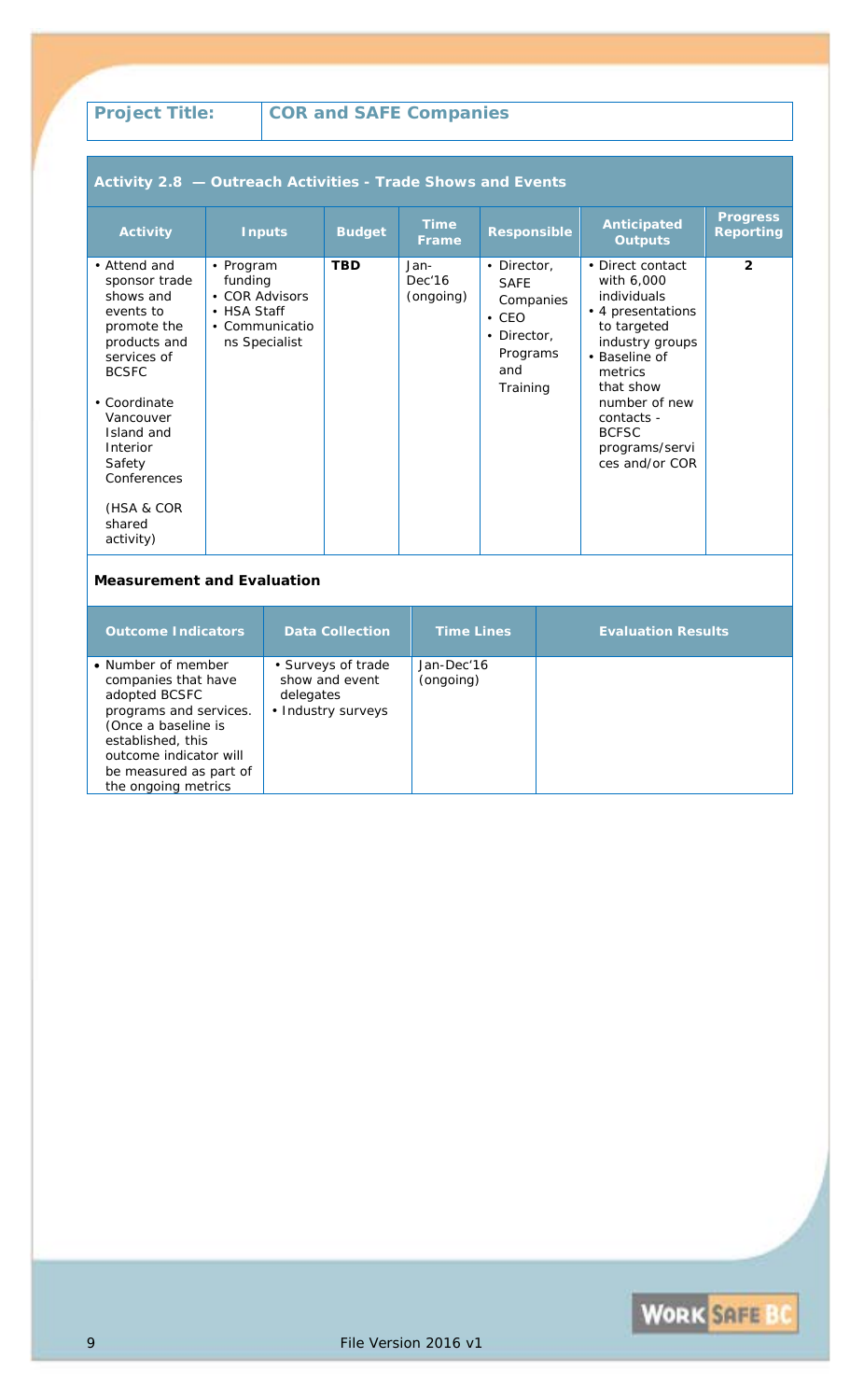**Activity 2.8 — Marketing & Communications**

# **Project Title: COR and SAFE Companies**

| <b>Activity</b>                                                                                                                                                                                                                                                                        | <b>Inputs</b>                                                                        |  | <b>Budget</b> | <b>Time</b><br><b>Frame</b> | <b>Responsible</b>                                                                                   | <b>Anticipated</b><br><b>Outputs</b>                                                                                                                                                                                                                                                                                                                                                                                  | <b>Progress</b><br><b>Reporting</b>                   |
|----------------------------------------------------------------------------------------------------------------------------------------------------------------------------------------------------------------------------------------------------------------------------------------|--------------------------------------------------------------------------------------|--|---------------|-----------------------------|------------------------------------------------------------------------------------------------------|-----------------------------------------------------------------------------------------------------------------------------------------------------------------------------------------------------------------------------------------------------------------------------------------------------------------------------------------------------------------------------------------------------------------------|-------------------------------------------------------|
| • Attend and<br>sponsor<br>trade<br>shows and<br>events to<br>promote the<br>products and<br>services of<br><b>BCSFC</b><br>• Overhaul of<br>the BCFSC<br>website<br>• Coordinate<br>Vancouver<br>Island and<br>Interior<br>Safety<br>Conferences<br>(HSA & COR<br>shared<br>activity) | • Program funding<br>• COR Advisors<br>• HSA Staff<br>• Communications<br>Specialist |  | <b>TBD</b>    | Jan-<br>Dec'16<br>(ongoing) | • Director,<br><b>SAFE</b><br>Companies<br>$\cdot$ CEO<br>• Director,<br>Programs<br>and<br>Training | • Direct contact<br>with 6,000<br>individuals<br>• Restructure<br>and redesign of<br>homepage and<br>site navigation<br>for more<br>intuitive web<br>browsing<br>(improve<br>backend<br>procedures to<br>support future<br>growth)<br>• 4 presentations<br>to targeted<br>industry groups<br>• Baseline of<br>metrics<br>that show<br>number of new<br>contacts -<br><b>BCFSC</b><br>programs/servi<br>ces and/or COR | 1<br>$\mathbf{2}$<br>$\overline{2}$<br>$\overline{2}$ |
|                                                                                                                                                                                                                                                                                        | <b>Measurement and Evaluation</b>                                                    |  |               |                             |                                                                                                      |                                                                                                                                                                                                                                                                                                                                                                                                                       |                                                       |
|                                                                                                                                                                                                                                                                                        |                                                                                      |  |               |                             |                                                                                                      |                                                                                                                                                                                                                                                                                                                                                                                                                       |                                                       |

| <b>Outcome Indicators</b>                                                                                                                                                                                     | <b>Data Collection</b>        | <b>Time Lines</b>       | <b>Evaluation Results</b> |
|---------------------------------------------------------------------------------------------------------------------------------------------------------------------------------------------------------------|-------------------------------|-------------------------|---------------------------|
| • Increased industry<br>awareness of BCFSC<br>and its programs and<br>services by 10%.<br>(Once a baseline is<br>established, this<br>outcome indicator will<br>be measured as part of<br>the ongoing metrics | Industry surveys<br>$\bullet$ | Jan-Dec'16<br>(ongoing) |                           |
| 38T                                                                                                                                                                                                           |                               |                         |                           |

| 38T |     |     |
|-----|-----|-----|
| 38T | 38T | 38T |

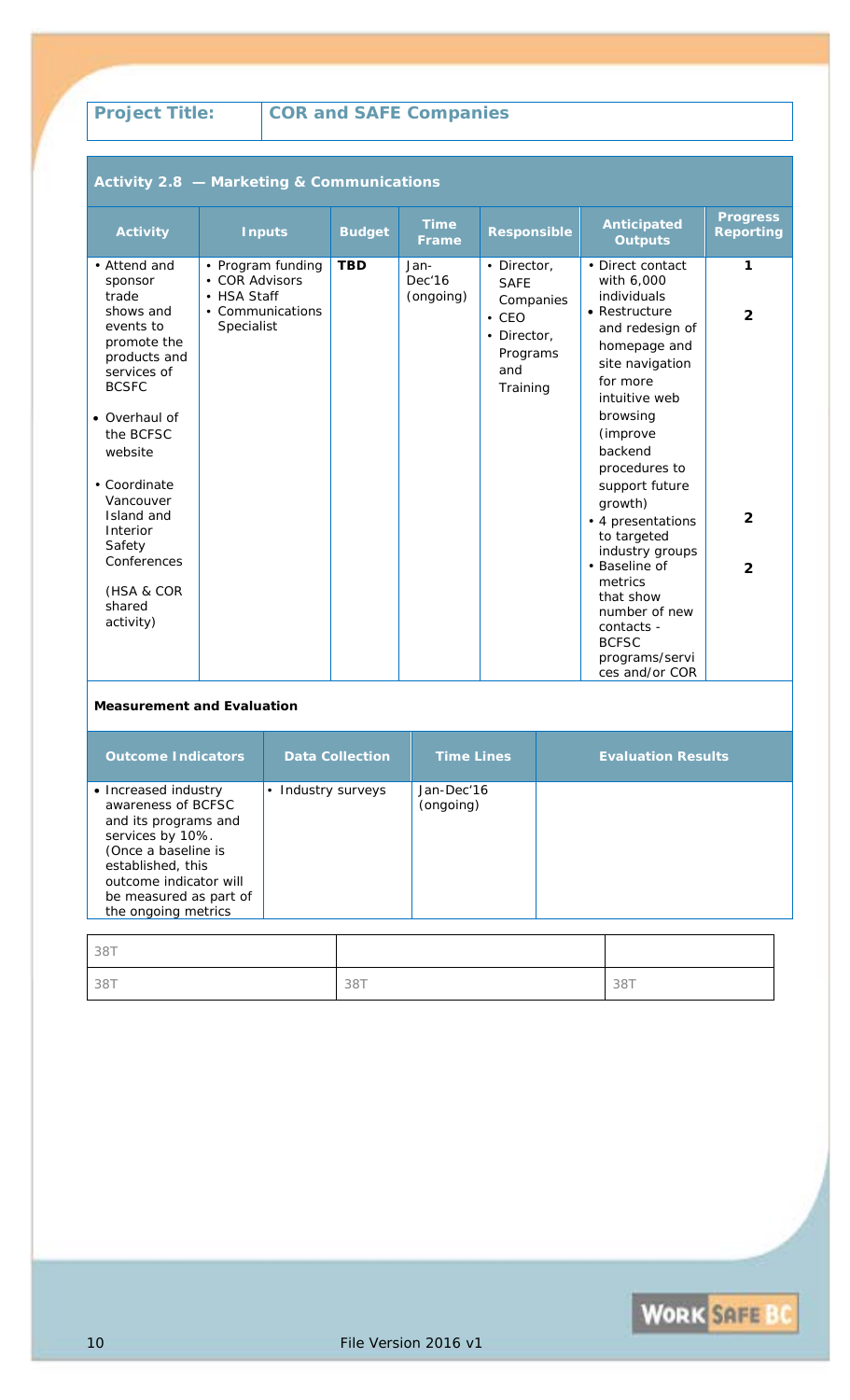## **Training & Program Development: Initiative #1:** *[Injury Prevention / Claims Management Coaching]*

| A. Injury / Return-to-Work Issues (HSA Planning and Reporting Information Package pages 2 and 3)                                                                                                                                                                                                                                                                                                     |                                                                                                                                                      |  |  |  |
|------------------------------------------------------------------------------------------------------------------------------------------------------------------------------------------------------------------------------------------------------------------------------------------------------------------------------------------------------------------------------------------------------|------------------------------------------------------------------------------------------------------------------------------------------------------|--|--|--|
| A. Using the Industry & Employer Injury Prevention Dashboard; identify and contact outliers within each CU<br>and implement solutions to reduce injury and experience rating adjustments.                                                                                                                                                                                                            |                                                                                                                                                      |  |  |  |
| There is an issue that some employers have high injury<br>rates and experience rating adjustments above the<br>averages within their CU, and the reasons for this are<br>unknown. Some companies have injury rates 140%<br>above the average for their CU, and experience rating<br>adjustments 80% or greater above the CU base.<br>Examine statistics in the <u>Industry &amp; Employer Injury</u> | Reduce the experience rating adjustment<br>between 15-30% per year for the<br>targeted employers with higher<br>experience ratings and injury rates. |  |  |  |
| <b>Prevention Dashboard to identify and contact outliers</b><br>within the classification units.                                                                                                                                                                                                                                                                                                     |                                                                                                                                                      |  |  |  |
| Conduct site visits with the small, medium and large<br>outliers and help them, identify primary causes and<br>nature of injuries, understand claims characteristics and<br>management, and where applicable, access<br>the <b>Employer Safety Planning Toolkit</b> - to demonstrate a<br>business case for injury prevention and claims<br>management.                                              |                                                                                                                                                      |  |  |  |

**B. Behaviour-Based Outcomes** (**HSA Planning and Reporting Information Package** pages 4 and 11)

| B (i) To meet those objectives, workplace health<br>and safety behaviours and/or return-to-work<br>practices need to change in the following ways:                                                                                                                                                   | Industry Best Practices are implemented<br>at<br>targeted employers where experience ratings or<br>high injury rates are occurring.<br>Coach 24 employers and help them to implement a<br>range of solutions depending on their specific<br>issues to reduce injuries and experience rating<br>adjustment. |
|------------------------------------------------------------------------------------------------------------------------------------------------------------------------------------------------------------------------------------------------------------------------------------------------------|------------------------------------------------------------------------------------------------------------------------------------------------------------------------------------------------------------------------------------------------------------------------------------------------------------|
| B (ii) [To be completed at the end of the reporting<br>year cycle]; Provide evidence that the changes<br>described in B(i) took place by the end of the<br>reporting year. This may be done through surveys,<br>job site visits, interviews, audits, or any other<br>method you feel is appropriate. | Measures to include;<br>Number of site visits per targeted company<br>Summary of solutions<br>Tracked injury trends by company                                                                                                                                                                             |
| B (iii) [For WSBC use only]                                                                                                                                                                                                                                                                          |                                                                                                                                                                                                                                                                                                            |

**C. Knowledge-Based Outcomes** (**HSA Planning and Reporting Information Package** pages 5 and 11)

| C (i) This requires knowledge, understanding or<br>skills to be changed in the following ways:                                                                                                                                                                                                                      | The exact nature of the materials will be dependent<br>on the stats analysis and site visits to the targeted<br>employers, and may include utilizing existing<br>training programs or developing new resource<br>packages, one-on-one, group workshop, webinar,<br>or self-paced online training programs. |
|---------------------------------------------------------------------------------------------------------------------------------------------------------------------------------------------------------------------------------------------------------------------------------------------------------------------|------------------------------------------------------------------------------------------------------------------------------------------------------------------------------------------------------------------------------------------------------------------------------------------------------------|
| $C$ (ii) $T$ o be completed at the end of the reporting<br>year cycle]; Provide evidence that the changes<br>described in C(i) took place by the end of the<br>reporting year. This may be done through surveys,<br>post-session testing, focus groups, interviews, or<br>any other method you feel is appropriate. | Measures to include;<br>Number of training events<br>Number of participants per event<br>Total number of participants                                                                                                                                                                                      |
| C (iii) [For WSBC use only]                                                                                                                                                                                                                                                                                         |                                                                                                                                                                                                                                                                                                            |

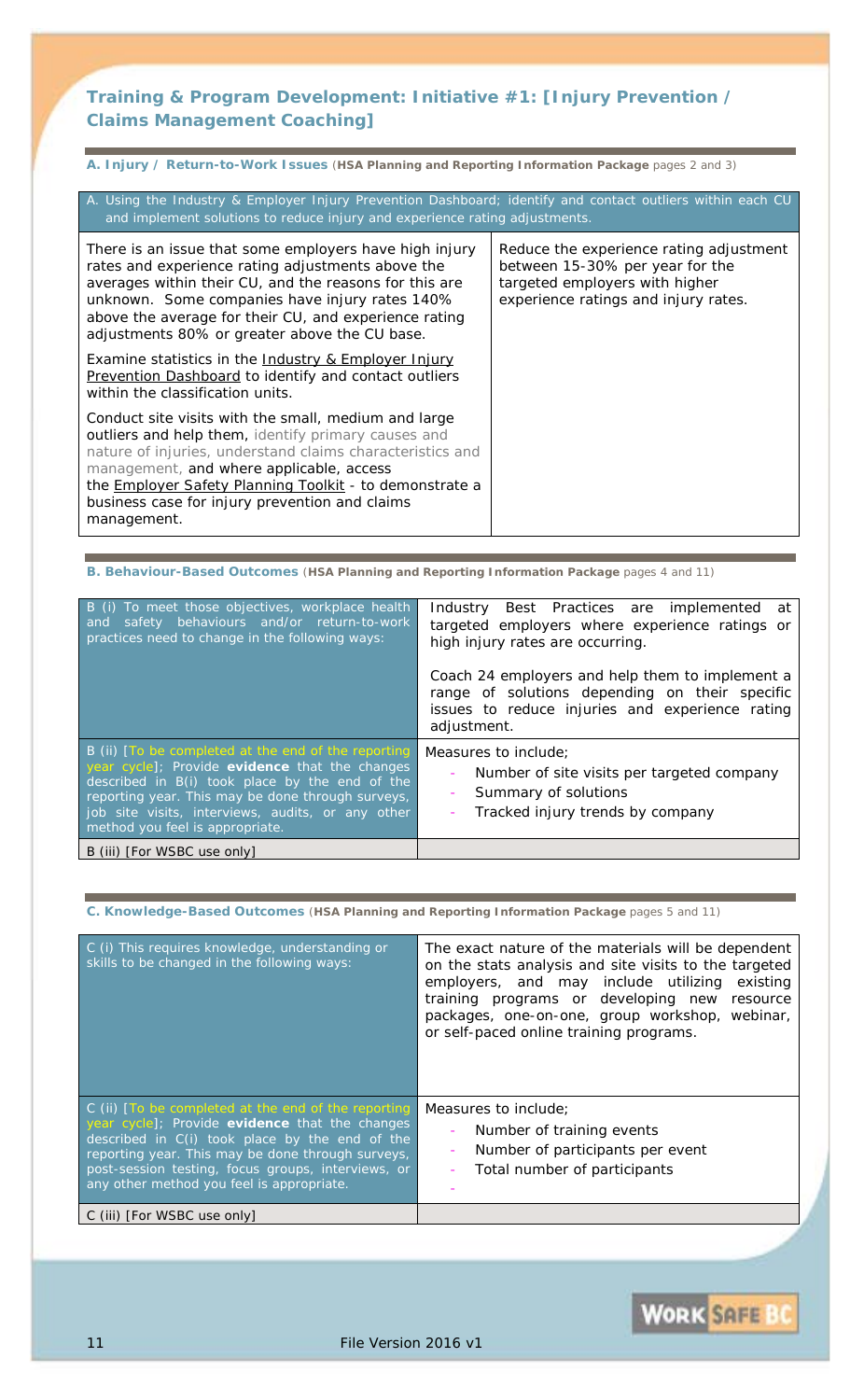**D. Planned Activities** (**HSA Planning and Reporting Information Package** pages 6 and 11)

| D (i) Therefore, we will undertake the following activities:                                                               |                                                                                                                                          |                                    |                                                    |  |
|----------------------------------------------------------------------------------------------------------------------------|------------------------------------------------------------------------------------------------------------------------------------------|------------------------------------|----------------------------------------------------|--|
| Activity                                                                                                                   | Description                                                                                                                              | Number / frequency / timeline      |                                                    |  |
|                                                                                                                            |                                                                                                                                          | Planned                            | D(ii) Actual                                       |  |
| Ongoing monthly analysis of injury<br>rates, and site visits                                                               | Analyze and target 24<br>employers and conduct<br>multiple employer site visits as<br>required.                                          | Completed<br>by Dec $31$ ,<br>2016 | 3, limited<br>uptake or<br>interest by<br>industry |  |
| Develop and implement<br>awareness programs based on<br>results of research into high injury<br>rates and case management. | Program likely to contain<br>communication, training and<br>resource materials for small,<br>medium and large companies<br>on this issue | Completed<br>by Dec $31$ ,<br>2016 | 3                                                  |  |
| D (ii) [For WSBC use only]                                                                                                 |                                                                                                                                          |                                    |                                                    |  |
| 38T                                                                                                                        |                                                                                                                                          |                                    |                                                    |  |

#### **E. Organizational Capacity (HSA Planning and Reporting Information Package page 7)**

**To support us in providing the activities outlined in these initiatives, we will undertake the following activities designed to increase our organizational capacity:**

| (E) Activity    | Description                                                                                                                                                            | Number / frequency                    |
|-----------------|------------------------------------------------------------------------------------------------------------------------------------------------------------------------|---------------------------------------|
| <b>Staffing</b> | Utilize existing council staff, and<br>where applicable, develop contract<br>resources to increase outreach and<br>conduct additional on-site analysis<br>and coaching | As required to meet<br>the objective. |

**F. Marketing / Outreach Activities** (**HSA Planning and Reporting Information Package** page 7)

#### **To reach a broader audience within our industry, we will undertake the following marketing / outreach activities:**

| (F) Activity | Description                                                                                                                | Number / frequency                                   |
|--------------|----------------------------------------------------------------------------------------------------------------------------|------------------------------------------------------|
| Outreach     | To be determined once details are<br>gathered from stats research.                                                         | Reach out to two<br>targeted companies<br>per month. |
| Marketing    | Newsletter and website articles<br>demonstrating the business case<br>for safety injury prevention and<br>case management. | Publish one new case<br>study per quarter.           |

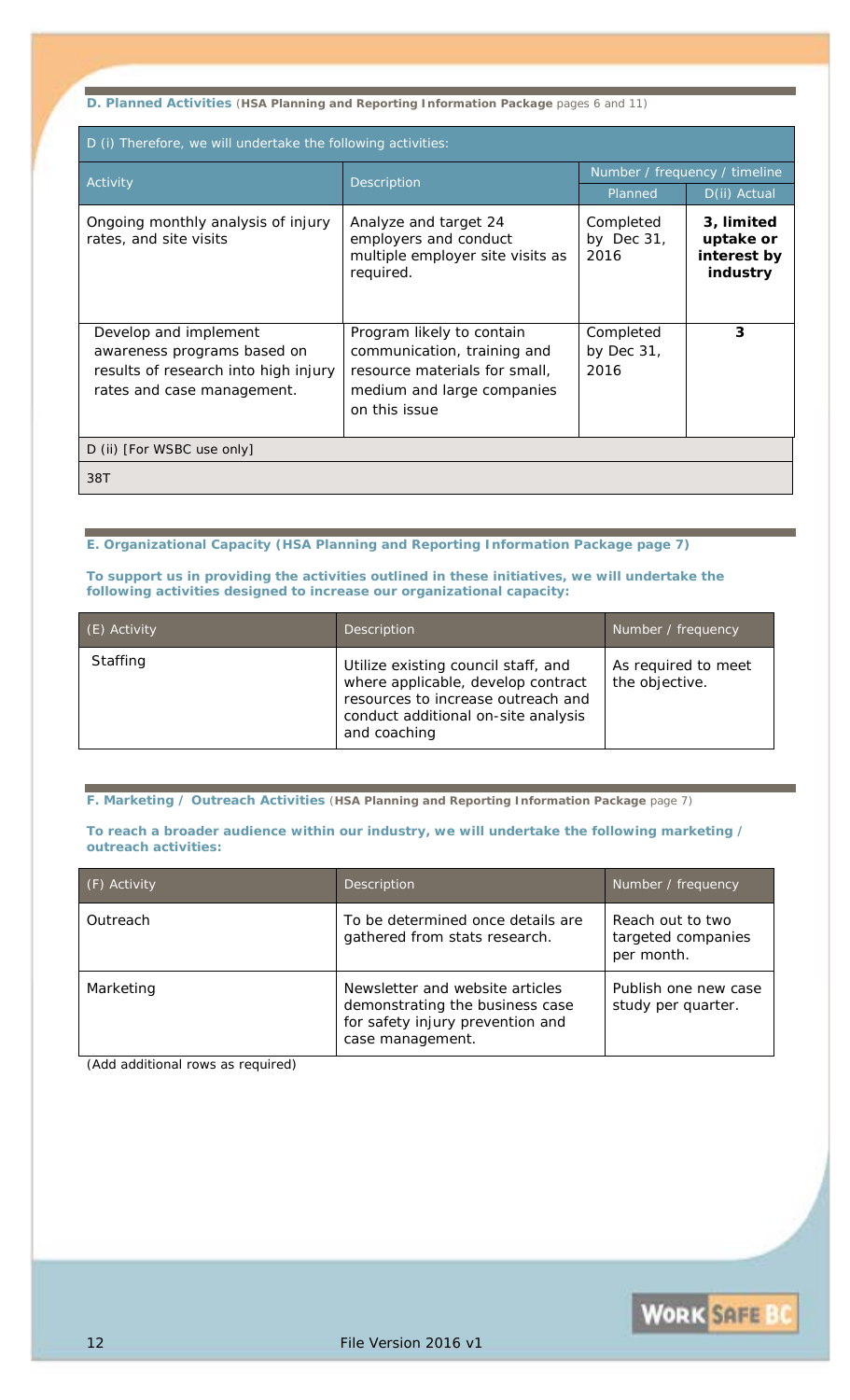## **Transportation Initiative #1:** *Data Acquisition and Analysis*

## **Injury / Return-to-Work Issues** (**HSA Planning and Reporting Information Package** pages 2 and 3)

| B. Using data and information from the industry, we have identified the primary trends within our industry and<br>set the following objectives:                                                                                                                                                             |                                                                                                                                                                                             |
|-------------------------------------------------------------------------------------------------------------------------------------------------------------------------------------------------------------------------------------------------------------------------------------------------------------|---------------------------------------------------------------------------------------------------------------------------------------------------------------------------------------------|
| A comprehensive data set relating to log hauling incidence<br>does not currently exist within the province. In, addition, key<br>incident data is often not collected as part of the incident<br>reporting process.                                                                                         | Develop a process that effectively and<br>accurately collects and reports on log hauling<br>incidents and key factors/metrics provincially.<br>Focus will be on industry members and select |
| Rollovers within the province have been typically averaged 40<br>per year and high profile log hauling incidents average 100.<br>This data set will aid in monitoring rollover and high profile<br>incident and will help to identify trends and key incident data<br>for root cause identification.<br>38T | provincial agencies.<br>This initiative will aid in determining the level<br>of reduction in provincial rollovers, high<br>profile log hauling incidents as an example.                     |

#### *(Add additional rows as required)*

#### **B. Behaviour-Based Outcomes** (**HSA Planning and Reporting Information Package** pages 4 and 11)

| B (i) To meet those objectives, workplace health<br>and safety behaviours and/or return-to-work<br>practices need to change in the following ways:                                                                                                                                                   | Industry Members and provincial agencies will actively<br>participate in collecting and reporting on log hauling<br>incidents that identify key factors. |
|------------------------------------------------------------------------------------------------------------------------------------------------------------------------------------------------------------------------------------------------------------------------------------------------------|----------------------------------------------------------------------------------------------------------------------------------------------------------|
| B (ii) [To be completed at the end of the reporting<br>year cycle]; Provide evidence that the changes<br>described in B(i) took place by the end of the<br>reporting year. This may be done through surveys,<br>job site visits, interviews, audits, or any other<br>method you feel is appropriate. | Evidence will be provided via data set.                                                                                                                  |
| B (iii) [For WSBC use only]                                                                                                                                                                                                                                                                          |                                                                                                                                                          |

### **C. Knowledge-Based Outcomes** (**HSA Planning and Reporting Information Package** pages 5 and 11)

| C (i) This requires knowledge, understanding or<br>skills to be changed in the following ways:                                                                                                                                                                                                                  | Reporting entities must be aware of the objective,<br>process and resources available to consistently collect<br>and report on log hauling incidents.<br>Industry workers are properly trained to collect and<br>report on incident data.<br>Commercial vehicle Incident investigation training will be<br>provided for select industry workers.<br>Survey of those attending the commercial vehicle incident<br>investigation training will be completed to determine<br>effectiveness of the training and obtain feedback from<br>attendees. |
|-----------------------------------------------------------------------------------------------------------------------------------------------------------------------------------------------------------------------------------------------------------------------------------------------------------------|------------------------------------------------------------------------------------------------------------------------------------------------------------------------------------------------------------------------------------------------------------------------------------------------------------------------------------------------------------------------------------------------------------------------------------------------------------------------------------------------------------------------------------------------|
| C (ii) [To be completed at the end of the reporting<br>year cycle]; Provide evidence that the changes<br>described in C(i) took place by the end of the<br>reporting year. This may be done through surveys,<br>post-session testing, focus groups, interviews, or<br>any other method you feel is appropriate. | Incident data collection process will be identified including<br>required reporting mechanism.<br>Log hauling incident data base will be compiled analysed<br>and reported on based on input data.                                                                                                                                                                                                                                                                                                                                             |
| C (iii) [For WSBC use only]                                                                                                                                                                                                                                                                                     |                                                                                                                                                                                                                                                                                                                                                                                                                                                                                                                                                |

## **D. Planned Activities** (**HSA Planning and Reporting Information Package** pages 6 and 11)

| D (i) Therefore, we will undertake the following activities: |                                                                                                                                        |                  |              |
|--------------------------------------------------------------|----------------------------------------------------------------------------------------------------------------------------------------|------------------|--------------|
|                                                              | Number / frequency / timeline                                                                                                          |                  |              |
| Activity                                                     | <b>Description</b>                                                                                                                     | Planned          | D(ii) Actual |
| Incident data reporting resources                            | Incident data collection form will<br>be finalized and distributed to<br>industry members to promote<br>consistent reporting to BCFSC. | Not limited/2016 |              |

**WORK SAFE B**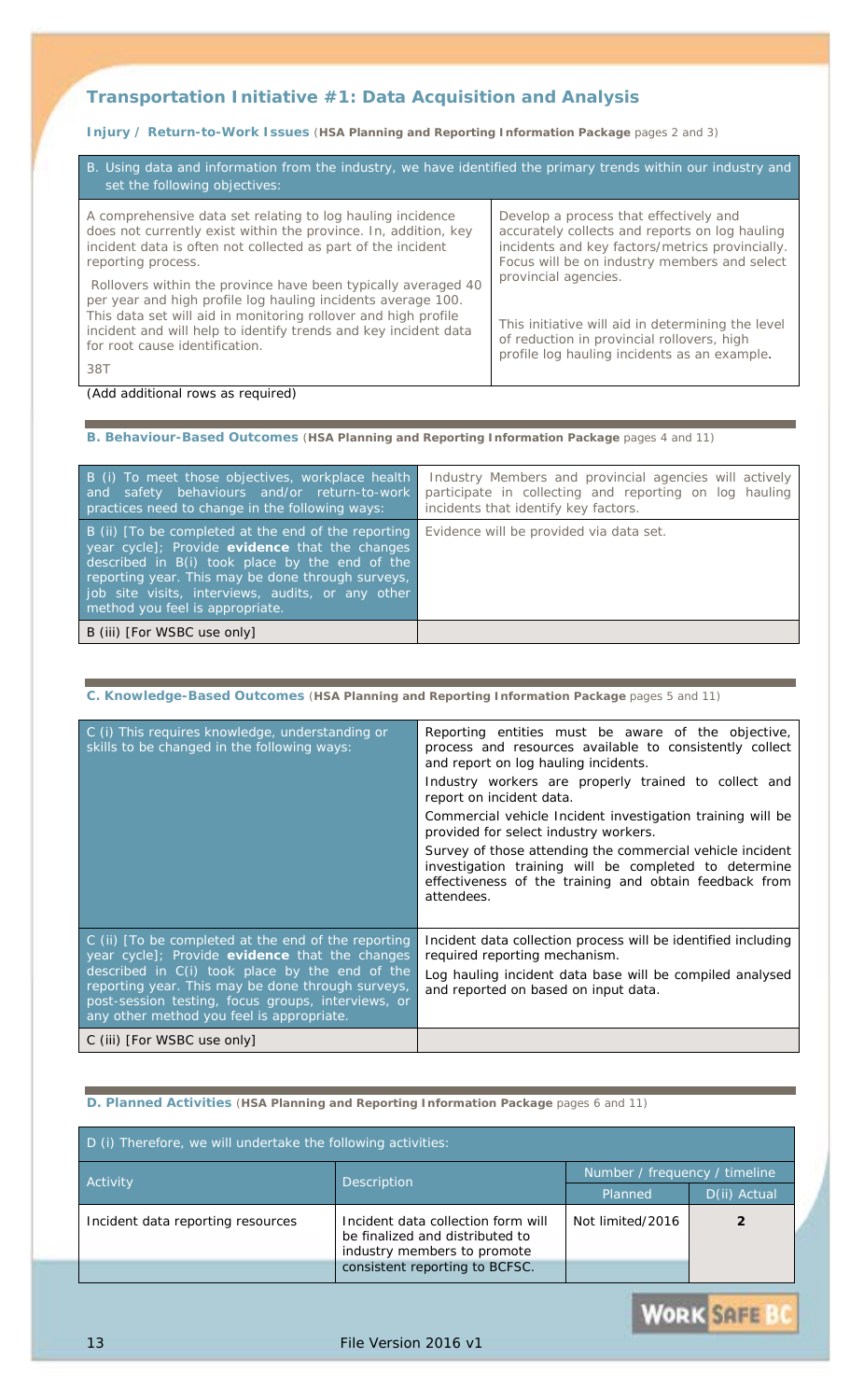| Incident data reporting training                                   | for employers and workers                                                                                                                                                                                                              | 2/2016               | 3<br>No uptake<br>or interest<br>by industry |
|--------------------------------------------------------------------|----------------------------------------------------------------------------------------------------------------------------------------------------------------------------------------------------------------------------------------|----------------------|----------------------------------------------|
| Commercial Vehicle Incident<br><b>Investigation Training</b>       | Provide in partnership with<br>industry members (inc. The<br>Trucking Advisory Group),<br>commercial vehicle incident<br>investigation training for select<br>industry workers i.e. licencee<br>operational supervisors/OHS<br>staff). | 3/n/a/spring<br>2016 | 3<br>No uptake<br>or interest<br>by industry |
| Collection, analysis and reporting on<br>log hauling incident data | Data will be collected, analysed<br>and reporting on with key metrics<br>being identified which will aid in<br>determining key focus areas for<br>improving safety performance<br>within the log hauling sector.                       | 1/quarterly/2016     |                                              |

*(Add additional rows as required)*

| D (ii) [For WSBC use only] |  |
|----------------------------|--|
| 38T                        |  |

*Add additional initiatives as required using the same template.*

**E. Organizational Capacity** (**HSA Planning and Reporting Information Package** page 7)

#### **To support us in providing the activities outlined in these initiatives, we will undertake the following activities designed to increase our organizational capacity:**

| (E) Activity                     | <b>Description</b> | Number / frequency |
|----------------------------------|--------------------|--------------------|
| No additional capacity required. | 38T                | 38T                |
| 38T                              | 38T                | 38T                |
| 38T                              | 38T                | 38T                |
| 38T                              | 38T                | 38T                |

*(Add additional rows as required)*

**F. Marketing / Outreach Activities** (**HSA Planning and Reporting Information Package** page 7)

#### **To reach a broader audience within our industry, we will undertake the following marketing / outreach activities:**

| (F) Activity                                                                                          | Description                                                                                                                                                                                                                                                                       | Number / frequency |
|-------------------------------------------------------------------------------------------------------|-----------------------------------------------------------------------------------------------------------------------------------------------------------------------------------------------------------------------------------------------------------------------------------|--------------------|
| Promotion of incident data collection<br>and reporting                                                | Create awareness and buy in regarding<br>incident data collection and reporting.<br>This will be done through outreach to<br>industry members/log hauling<br>contractors via The Trucking Advisory<br>Group and BCFSC through bulletins,<br>articles and face to face discussion. | ongoing            |
| Article publication regarding the<br>importance of consistent and accurate<br>incident data reporting | Promotion of the importance of<br>consistent and accurate incident data<br>reporting, existing mechanisms and<br>resources to industry via TAG members<br>and BCFSC                                                                                                               | 2/Biannual         |
|                                                                                                       |                                                                                                                                                                                                                                                                                   |                    |
| 38T                                                                                                   | 38T                                                                                                                                                                                                                                                                               | 38T                |

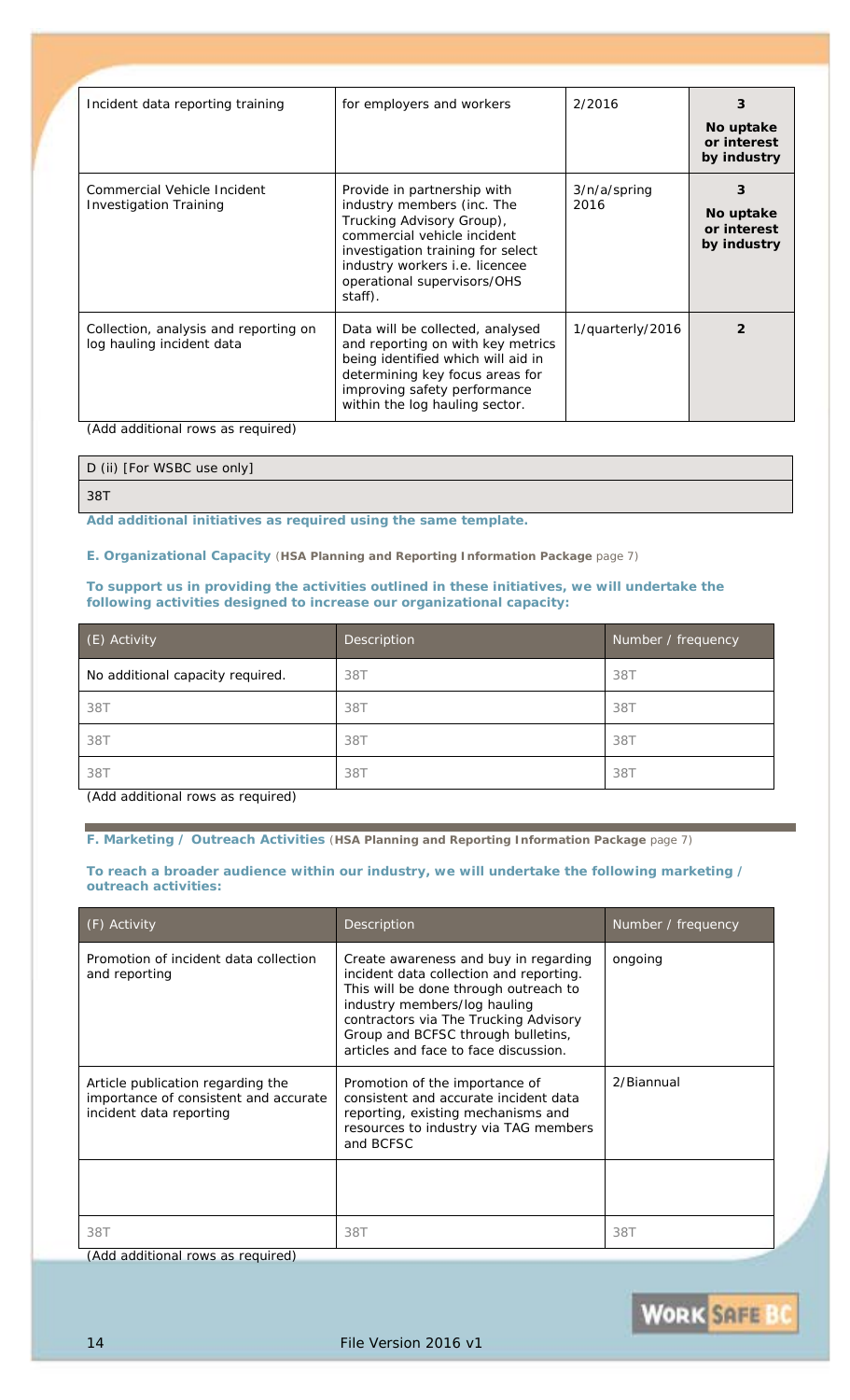## **Transportation Initiative #2:** *Trucking Advisory Group*

**Injury / Return-to-Work Issues** (**HSA Planning and Reporting Information Package** pages 2 and 3)

| A. Using data and information from the industry, we have identified the primary trends within our industry and<br>set the following objectives:                                                                                                                             |                                                                          |  |
|-----------------------------------------------------------------------------------------------------------------------------------------------------------------------------------------------------------------------------------------------------------------------------|--------------------------------------------------------------------------|--|
| Rollovers currently comprise approximately 40% of all log<br>hauling Motor Vehicle Incidents These incidents often result<br>in serious injury or fatality and can/has included both the<br>driver and those within the vicinity of the incident i.e.<br>travelling public. | Reduce the number of rollovers incidents by<br>10% in 2016 provincially. |  |
| 38T                                                                                                                                                                                                                                                                         |                                                                          |  |

*(Add additional rows as required)*

|  | B. Behaviour-Based Outcomes (HSA Planning and Reporting Information Package pages 4 and 11) |  |
|--|---------------------------------------------------------------------------------------------|--|
|--|---------------------------------------------------------------------------------------------|--|

| B (i) To meet those objectives, workplace health<br>safety behaviours and/or return-to-work<br>and<br>practices need to change in the following ways:                                                                                                                                                | Logging trucks must be tracked and managed in such a<br>way that eliminates overweight log hauling practices and<br>therefore reduces the safety risks (inc. rollovers)<br>associated with the practice of hauling overweight loads<br>Log truck drivers are aware of the risks of overweight log<br>hauling practices and refuse to drive overweight logging<br>trucks.<br>Overweight log hauling trucks are a contributor to and<br>increase the risk of a rollover.<br>Tracking and reporting on overweights by licencees will<br>provide the information required to track performance<br>log delivers conform to the weight<br>and ensure |  |
|------------------------------------------------------------------------------------------------------------------------------------------------------------------------------------------------------------------------------------------------------------------------------------------------------|------------------------------------------------------------------------------------------------------------------------------------------------------------------------------------------------------------------------------------------------------------------------------------------------------------------------------------------------------------------------------------------------------------------------------------------------------------------------------------------------------------------------------------------------------------------------------------------------------------------------------------------------|--|
|                                                                                                                                                                                                                                                                                                      | allowances.                                                                                                                                                                                                                                                                                                                                                                                                                                                                                                                                                                                                                                    |  |
| B (ii) [To be completed at the end of the reporting<br>year cycle]; Provide evidence that the changes<br>described in B(i) took place by the end of the<br>reporting year. This may be done through surveys,<br>job site visits, interviews, audits, or any other<br>method you feel is appropriate. | Log truck weights tracked and<br>reported<br>on and<br>overweight's reduced by 10%.                                                                                                                                                                                                                                                                                                                                                                                                                                                                                                                                                            |  |
| B (iii) [For WSBC use only]                                                                                                                                                                                                                                                                          |                                                                                                                                                                                                                                                                                                                                                                                                                                                                                                                                                                                                                                                |  |

**C. Knowledge-Based Outcomes** (**HSA Planning and Reporting Information Package** pages 5 and 11)

| C (i) This requires knowledge, understanding or<br>skills to be changed in the following ways:                                                                                                                                                                                                                  | Log haulers need to be aware of the current safety issues<br>facing the industry, key factors relating to log hauling<br>incidence, industry best practices. In addition to being<br>aware of the frequency and factors contributing to<br>rollovers, log haulers need to continue to take actions to<br>reduce the potential for such events. |
|-----------------------------------------------------------------------------------------------------------------------------------------------------------------------------------------------------------------------------------------------------------------------------------------------------------------|------------------------------------------------------------------------------------------------------------------------------------------------------------------------------------------------------------------------------------------------------------------------------------------------------------------------------------------------|
| C (ii) [To be completed at the end of the reporting<br>year cycle]; Provide evidence that the changes<br>described in C(i) took place by the end of the<br>reporting year. This may be done through surveys,<br>post-session testing, focus groups, interviews, or<br>any other method you feel is appropriate. | Evidence will be provided via industry incident data and<br>analysis through the Trucking Advisory Group.                                                                                                                                                                                                                                      |
| C (iii) [For WSBC use only]                                                                                                                                                                                                                                                                                     |                                                                                                                                                                                                                                                                                                                                                |

**D. Planned Activities** (**HSA Planning and Reporting Information Package** pages 6 and 11)

#### D (i) Therefore, we will undertake the following activities: Activity **Contract Contract Contract Contract Contract Contract Contract Contract Contract Contract Contract Co<br>Contract Contract Contract Contract Contract Contract Contract Contract Contract Contract Contract Contract Co** D(ii) Actual *Anatomy of a Rollover and/or Awareness/training sessions that 15/spring 2016 1 Standard of Care awareness sessions target log haulers, supervisors and loader man that focusses on safety performance, key indicators, factors and best practices for log hauling safety. In addition to, the frequency and factors contributing to rollovers*  **WORK SAFE!**

### 15 File Version 2016 v1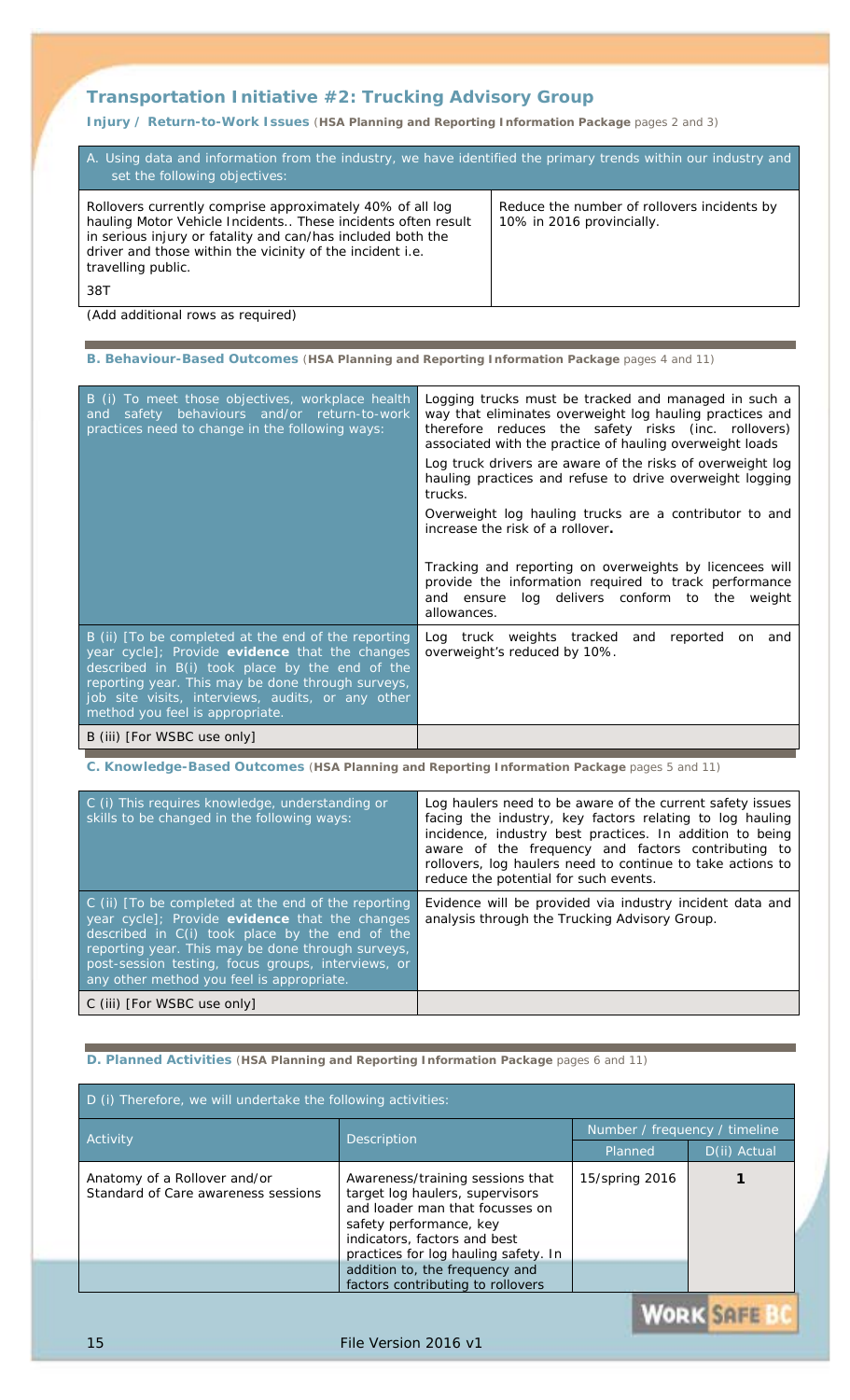|                                                        | and actions they can take to<br>reduce the potential for such<br>events.                                                               |                             |  |
|--------------------------------------------------------|----------------------------------------------------------------------------------------------------------------------------------------|-----------------------------|--|
| Implementation of log truck<br>overweight's management | Overweight management<br>practices established, log truck<br>weights tracked and reported on<br>and overweight's reduced by<br>$10%$ . | # (all TAG<br>Members)/2016 |  |

**E. Organizational Capacity** (**HSA Planning and Reporting Information Package** page 7)

#### **To support us in providing the activities outlined in these initiatives, we will undertake the following activities designed to increase our organizational capacity:**

| (E) Activity                     | Description | Number / frequency |
|----------------------------------|-------------|--------------------|
| No additional capacity required. | 38T         | 38T                |
| 38T                              | 38T         | 38T                |
| 38T                              | 38T         | 38T                |
| 38T                              | 38T         | 38T                |

*(Add additional rows as required)*

**F. Marketing / Outreach Activities** (**HSA Planning and Reporting Information Package** page 7)

#### **To reach a broader audience within our industry, we will undertake the following marketing / outreach activities:**

| (F) Activity | Description                                                                                                                                           | Number / frequency |
|--------------|-------------------------------------------------------------------------------------------------------------------------------------------------------|--------------------|
| Articles     | Develop articles detailing the<br>importance of managing overweights,<br>safety implications, current initiatives<br>and tools to achieve compliance. | 2/biannually       |
|              |                                                                                                                                                       |                    |
|              |                                                                                                                                                       |                    |
|              |                                                                                                                                                       |                    |

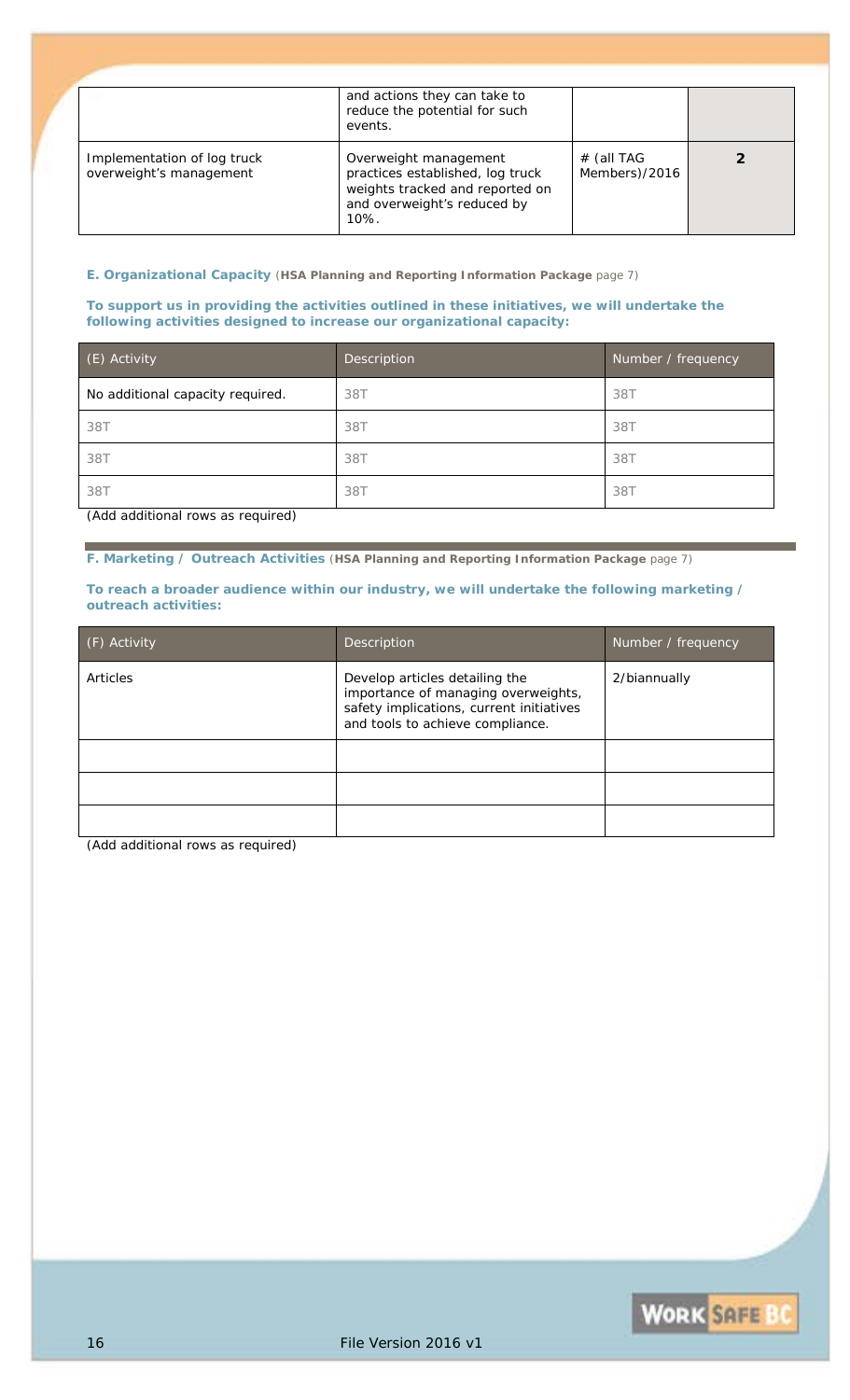## **Transportation Initiative #3:** *Log Truck Technical Advisory Committee (LTTAC)*

**Injury / Return-to-Work Issues** (**HSA Planning and Reporting Information Package** pages 2 and 3)

| A. Using data and information from the industry, we have identified the primary trends within our industry and<br>set the following objectives: |                                                                                                                                                                        |
|-------------------------------------------------------------------------------------------------------------------------------------------------|------------------------------------------------------------------------------------------------------------------------------------------------------------------------|
| Log hauling CU has 129 SLF claims per year on<br>average. MVI's account for approx. 28% of these claims<br>on average.                          | Objective is to develop knowledge, tools<br>and resources to effectively address key<br>safety issue and reduce MVI's and SLF<br>claims within the log hauling sector. |

*(Add additional rows as required)*

**B. Behaviour-Based Outcomes** (**HSA Planning and Reporting Information Package** pages 4 and 11)

| B (i) To meet those objectives, workplace health<br>and safety behaviours and/or return-to-work<br>practices need to change in the following ways:                                                                                                                                                   | Log haulers are using active safety measures to reduce<br>MVIs. |
|------------------------------------------------------------------------------------------------------------------------------------------------------------------------------------------------------------------------------------------------------------------------------------------------------|-----------------------------------------------------------------|
| B (ii) [To be completed at the end of the reporting<br>year cycle]; Provide evidence that the changes<br>described in B(i) took place by the end of the<br>reporting year. This may be done through surveys,<br>job site visits, interviews, audits, or any other<br>method you feel is appropriate. |                                                                 |
| B (iii) [For WSBC use only]                                                                                                                                                                                                                                                                          |                                                                 |

| C. Knowledge-Based Outcomes (HSA Planning and Reporting Information Package pages 5 and 11)                                                                                                                                                                                                                     |                                                                                                                                                                                                                                                                                                                                                                                                                                                                                           |
|-----------------------------------------------------------------------------------------------------------------------------------------------------------------------------------------------------------------------------------------------------------------------------------------------------------------|-------------------------------------------------------------------------------------------------------------------------------------------------------------------------------------------------------------------------------------------------------------------------------------------------------------------------------------------------------------------------------------------------------------------------------------------------------------------------------------------|
| C (i) This requires knowledge, understanding or<br>skills to be changed in the following ways:                                                                                                                                                                                                                  | Expand industry knowledge with regards to log hauling<br>safety issues and solution via input and collaboration<br>from key log hauling contractors, provincial and federal<br>agency representatives and non-profit organizations.<br>Use LTTAC perspectives to inform Council priorities and<br>work plan.<br>Improve and confirm Log hauling expertise and safety<br>knowledge through training and certification programs.<br>Develop a provincial resource road maintenance standard |
|                                                                                                                                                                                                                                                                                                                 | that addresses key road condition safety issues.                                                                                                                                                                                                                                                                                                                                                                                                                                          |
| C (ii) [To be completed at the end of the reporting<br>year cycle]; Provide evidence that the changes<br>described in C(i) took place by the end of the<br>reporting year. This may be done through surveys,<br>post-session testing, focus groups, interviews, or<br>any other method you feel is appropriate. |                                                                                                                                                                                                                                                                                                                                                                                                                                                                                           |
| C (iii) [For WSBC use only]                                                                                                                                                                                                                                                                                     |                                                                                                                                                                                                                                                                                                                                                                                                                                                                                           |

### **D. Planned Activities** (**HSA Planning and Reporting Information Package** pages 6 and 11)

| D (i) Therefore, we will undertake the following activities:    |                                                                                                                                                                                                      |                               |                                |
|-----------------------------------------------------------------|------------------------------------------------------------------------------------------------------------------------------------------------------------------------------------------------------|-------------------------------|--------------------------------|
| Activity                                                        | Description                                                                                                                                                                                          | Number / frequency / timeline |                                |
|                                                                 |                                                                                                                                                                                                      | Planned                       | D(ii) Actual                   |
| Log truck driver training standard,<br>training and assessment. | Promote and participate in<br>partnerships with industry to<br>further improve log truck driver<br>training standard and assessment<br>process and expand the delivery<br>log truck driver training. | ongoing 2016                  |                                |
| Log truck driver certification and<br>assessment.               | Promote and participate in<br>partnerships with industry to<br>finalize log truck driver                                                                                                             | ongoing 2016                  |                                |
|                                                                 | certification process and<br>resource. Implement pilot                                                                                                                                               |                               | <b>LE CONTRACTO COMMENTANT</b> |

JHFE

17 **File Version 2016 v1**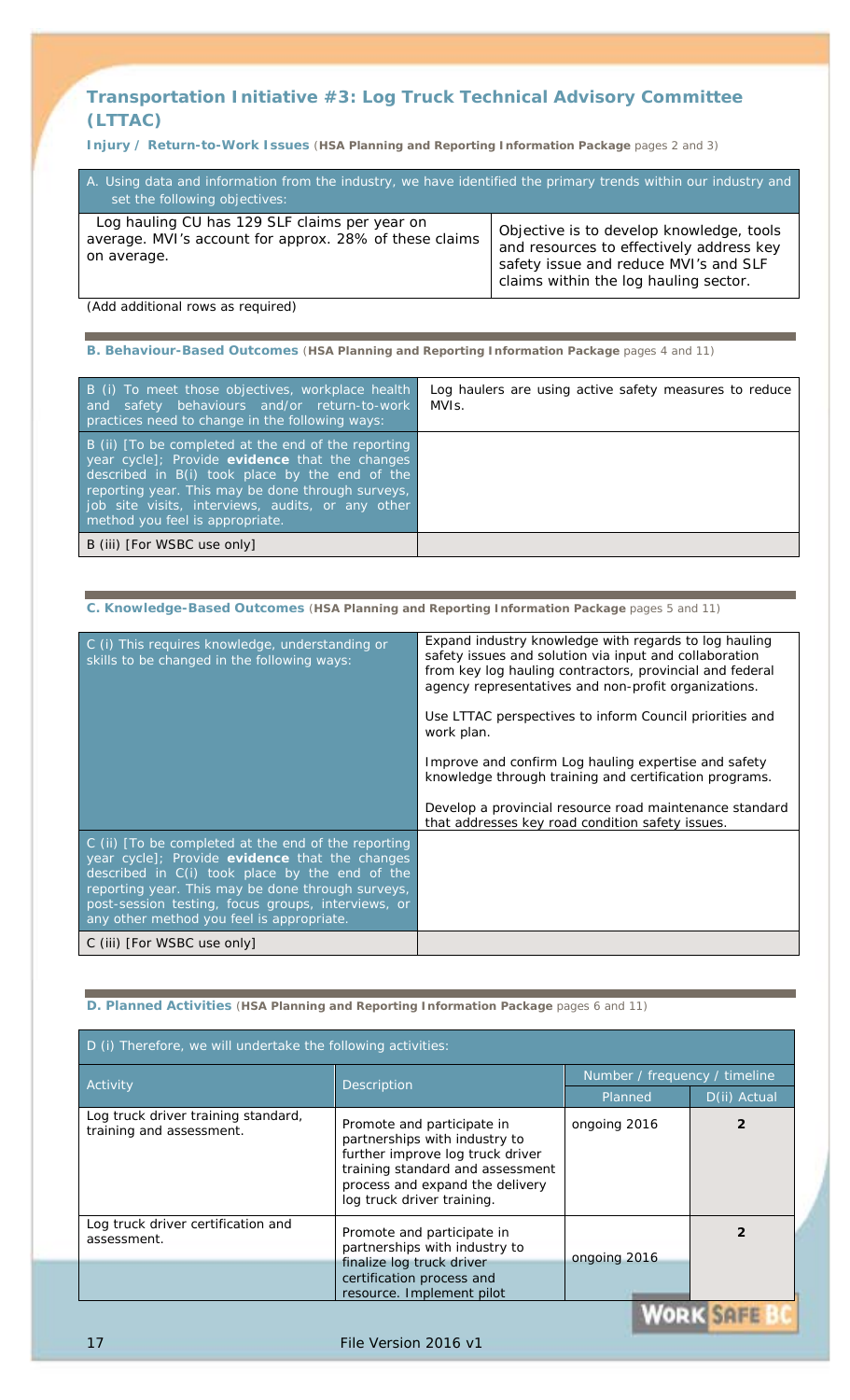|                                                                                                                                                                                                                                                                                                                                         | certification program in<br>partnership with industry partner.                                                                                                         |                  |  |
|-----------------------------------------------------------------------------------------------------------------------------------------------------------------------------------------------------------------------------------------------------------------------------------------------------------------------------------------|------------------------------------------------------------------------------------------------------------------------------------------------------------------------|------------------|--|
| Meetings                                                                                                                                                                                                                                                                                                                                | Committee meeting intended to<br>ensure current initiatives are kept<br>on track, and further Identify key<br>issues and initiatives to improve<br>log hauling safety. | 4/Quarterly/2016 |  |
| Meetings                                                                                                                                                                                                                                                                                                                                | LTTAC representative<br>coordination with Trucking<br><b>Advisory Group</b>                                                                                            | 4/Quarterly/2016 |  |
| Road Maintenance Standard<br>$\sqrt{2}$ and $\sqrt{2}$ and $\sqrt{2}$ and $\sqrt{2}$ and $\sqrt{2}$ and $\sqrt{2}$ and $\sqrt{2}$ and $\sqrt{2}$ and $\sqrt{2}$ and $\sqrt{2}$ and $\sqrt{2}$ and $\sqrt{2}$ and $\sqrt{2}$ and $\sqrt{2}$ and $\sqrt{2}$ and $\sqrt{2}$ and $\sqrt{2}$ and $\sqrt{2}$ and $\sqrt{2$<br>$\cdot$ $\cdot$ | Development of a provincial road<br>maintenance standard. Promote<br>to Industry and Government<br>agencies.                                                           | Ongoing/2016     |  |

*(Add additional rows as required)*

## D (ii) [For WSBC use only]

*38T*

*Add additional initiatives as required using the same template.*

#### **E. Organizational Capacity** (**HSA Planning and Reporting Information Package** page 7)

### **To support us in providing the activities outlined in these initiatives, we will undertake the following activities designed to increase our organizational capacity:**

| (E) Activity                     | Description | Number / frequency |
|----------------------------------|-------------|--------------------|
| No additional capacity required. | 38T         | 38T                |
|                                  |             |                    |
| 38T                              | 38T         | 38T                |

*(Add additional rows as required)*

**F. Marketing / Outreach Activities** (**HSA Planning and Reporting Information Package** page 7)

#### **To reach a broader audience within our industry, we will undertake the following marketing / outreach activities:**

| $( F)$ Activity                                                       | Description                                                                                | Number / frequency            |
|-----------------------------------------------------------------------|--------------------------------------------------------------------------------------------|-------------------------------|
| Make related info, tools and resources<br>available on BCFSC website. | Promotion of LTTAC related objectives,<br>tools and resources via website.                 | 4/Review, update<br>quarterly |
| Articles                                                              | Awareness and promotion log truck<br>driver training and certification via print<br>media. | 2/Biannually                  |
| 38T                                                                   | 38T                                                                                        | 387                           |

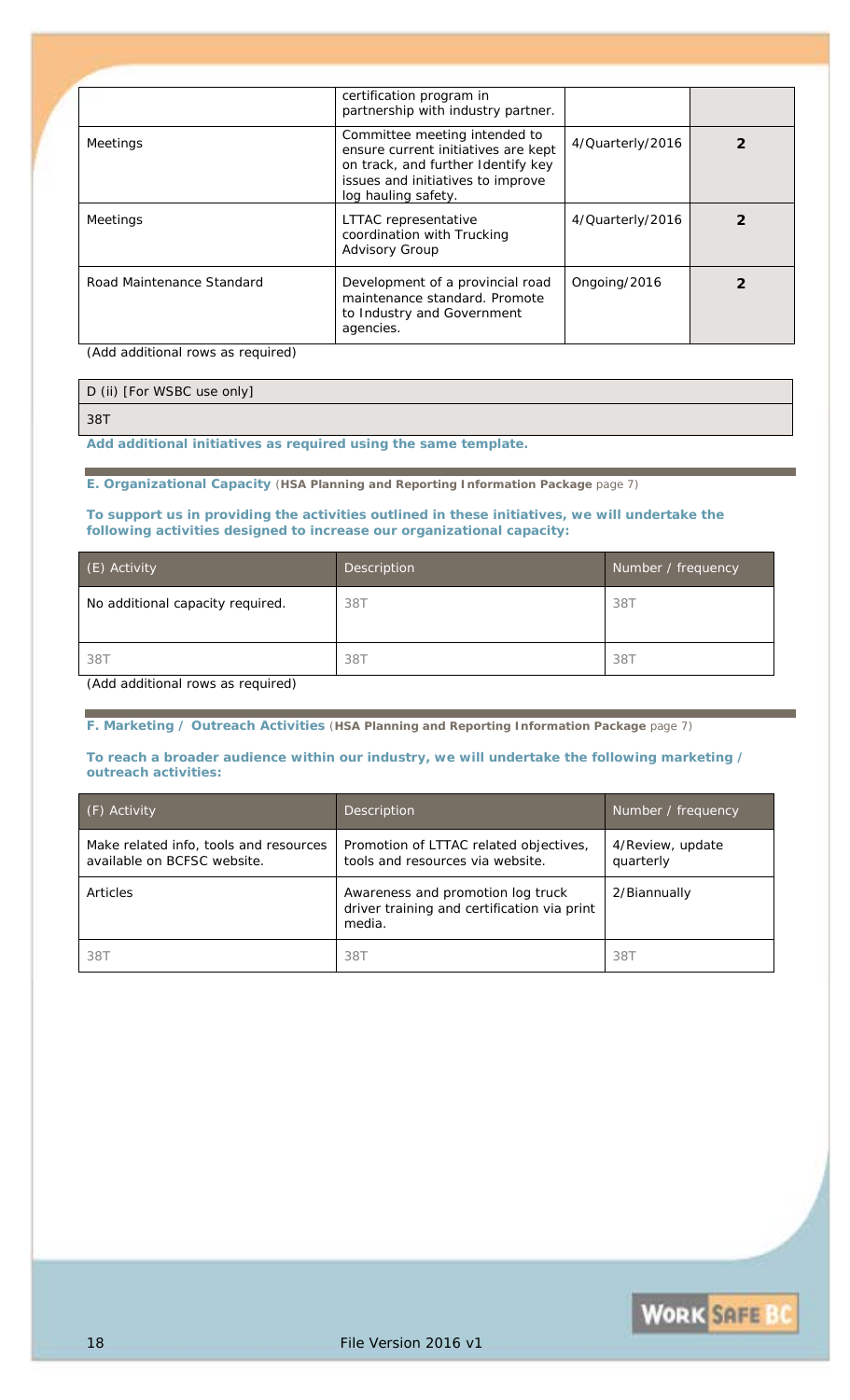## **Transportation Initiative #4:** *Construction Initiated Slides Working Group. (CISWG)*

**Injury / Return-to-Work Issues** (**HSA Planning and Reporting Information Package** pages 2 and 3)

| A. Using data and information from the industry, we have identified the primary trends within our industry and<br>set the following objectives:                                                                                                                         |                                                                                   |  |
|-------------------------------------------------------------------------------------------------------------------------------------------------------------------------------------------------------------------------------------------------------------------------|-----------------------------------------------------------------------------------|--|
| Road construction initiated landslides have been a<br>persistent issue on the coast and to a lesser degree within<br>other areas of the province. According to recently<br>collected data, there have been 29 such incidents on the<br>coast over the last three years. | Decrease road construction initiated slides on<br>the coast of BC by 20% in 2016. |  |
| Nine of these incidents involved excavators sliding down<br>the slope from the road prism during road construction<br>activities. The incidents have been very serious in nature<br>with considerable human, environmental and operational<br>costs.                    |                                                                                   |  |

*(Add additional rows as required)*

**B. Behaviour-Based Outcomes** (**HSA Planning and Reporting Information Package** pages 4 and 11)

| B (i) To meet those objectives, workplace health<br>safety behaviours and/or return-to-work<br>and<br>practices need to change in the following ways:                                                                                                                                                  | Increase awareness of the factors related to CIS and<br>provide knowledge to aid in the mitigation of slide<br>events. |
|--------------------------------------------------------------------------------------------------------------------------------------------------------------------------------------------------------------------------------------------------------------------------------------------------------|------------------------------------------------------------------------------------------------------------------------|
| B (ii) $[To be completed at the end of the reporting$<br>year cycle]; Provide evidence that the changes<br>described in B(i) took place by the end of the<br>reporting year. This may be done through surveys,<br>job site visits, interviews, audits, or any other<br>method you feel is appropriate. | Survey will be completed post training session to<br>evaluate effectiveness of pilot program.                          |
| B (iii) [For WSBC use only]                                                                                                                                                                                                                                                                            |                                                                                                                        |

**C. Knowledge-Based Outcomes** (**HSA Planning and Reporting Information Package** pages 5 and 11)

| C (i) This requires knowledge, understanding or<br>skills to be changed in the following ways:                                                                                                                                                                                                                  | Road crews and professionals involved with the planning<br>and development of forestry roads on the coast will be<br>trained to be aware of the risks associated with slide<br>events, key site indicators, construction methods and<br>actions that can reduce the risk of a slide event. |
|-----------------------------------------------------------------------------------------------------------------------------------------------------------------------------------------------------------------------------------------------------------------------------------------------------------------|--------------------------------------------------------------------------------------------------------------------------------------------------------------------------------------------------------------------------------------------------------------------------------------------|
| C (ii) [To be completed at the end of the reporting<br>year cycle]; Provide evidence that the changes<br>described in C(i) took place by the end of the<br>reporting year. This may be done through surveys,<br>post-session testing, focus groups, interviews, or<br>any other method you feel is appropriate. | This will be completed via survey of trainees in pilot<br>training session and incident data collection via BCFSC,<br>WSBC and Licensees via the Coast Harvest Advisory<br>Group.                                                                                                          |
| C (iii) [For WSBC use only]                                                                                                                                                                                                                                                                                     |                                                                                                                                                                                                                                                                                            |

**WORK SAFE BO**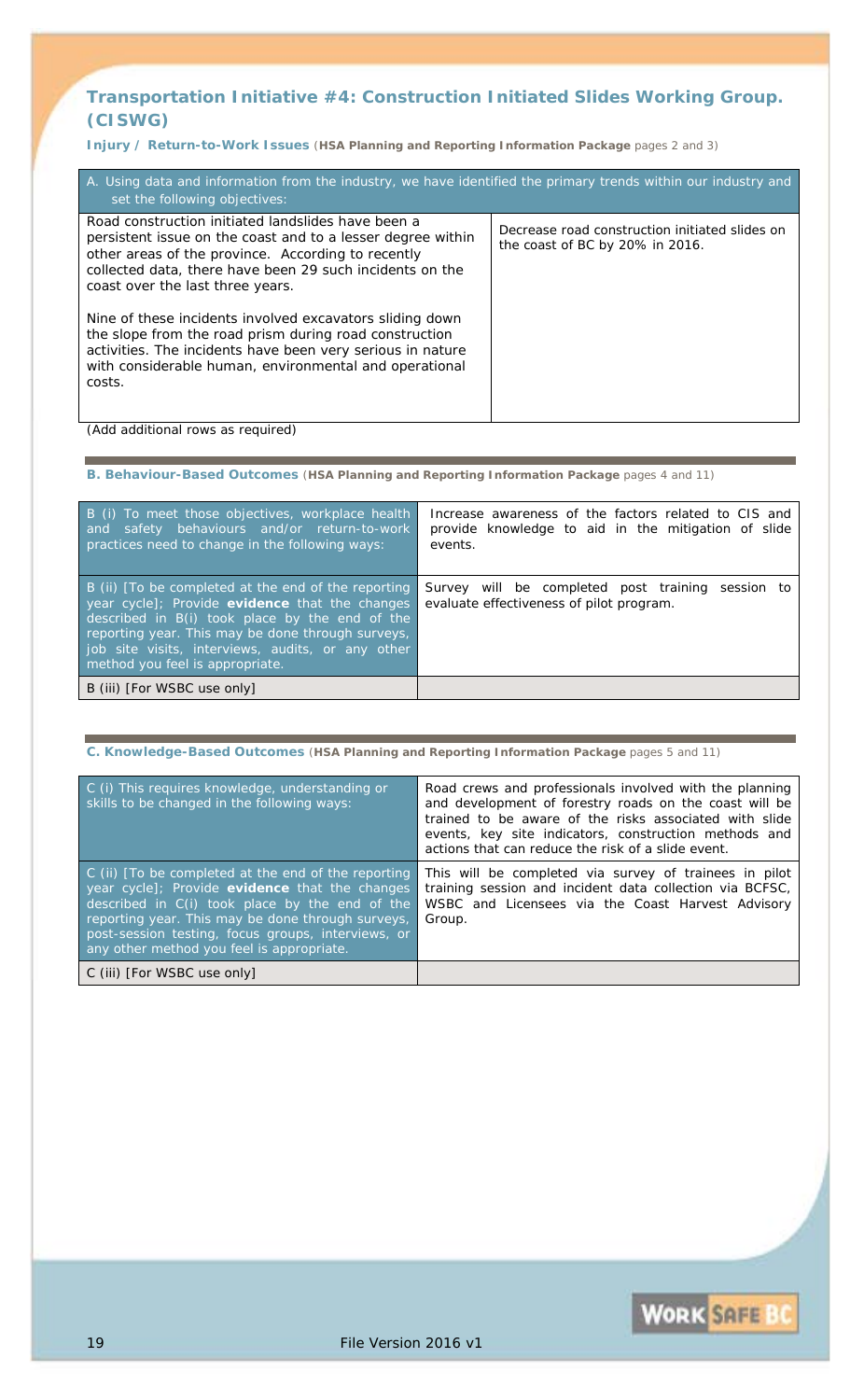**D. Planned Activities** (**HSA Planning and Reporting Information Package** pages 6 and 11)

| D (i) Therefore, we will undertake the following activities:                                                                                                                                  |                                                                                                                                              |                               |                |  |
|-----------------------------------------------------------------------------------------------------------------------------------------------------------------------------------------------|----------------------------------------------------------------------------------------------------------------------------------------------|-------------------------------|----------------|--|
| Activity                                                                                                                                                                                      | Description                                                                                                                                  | Number / frequency / timeline |                |  |
|                                                                                                                                                                                               |                                                                                                                                              | Planned                       | D(ii) Actual   |  |
| Promotion of an industry training<br>package for road crews/construction<br>contractors.                                                                                                      | Promote the tools and resources<br>developed by the CISWG and<br>encourage usage by coastal<br>licensees                                     | Ongoing/ 2016                 | $\overline{c}$ |  |
| Completion, promotion execution of<br>an industry training package and<br>related sessions for professionals<br>involved with road design and<br>construction.                                | Complete training package, pilot<br>training courses and promote to<br>industry.                                                             | 4/N/A/2016                    | $\overline{2}$ |  |
| Development and promotion of a<br>safety awareness video relating to<br>road construction initiated slides.                                                                                   | Develop video addressing typical<br>cause, risks, consequences and<br>actions to avoid construction<br>initiated slides.                     | 1/N/A/2016                    | 3              |  |
| Development of recommendations<br>related to awareness training,<br>practices and procedures relating to<br>road construction, and incident<br>investigation/data collection for<br>industry. | Provide recommendations to<br>industry that aim to improve our<br>understanding of and<br>reduce/eliminate construction<br>initiated slides. | 1/N/A/2016                    | $\overline{2}$ |  |

**E. Organizational Capacity** (**HSA Planning and Reporting Information Package** page 7)

#### **To support us in providing the activities outlined in these initiatives, we will undertake the following activities designed to increase our organizational capacity:**

| (E) Activity                                              | Description | Number / frequency |  |
|-----------------------------------------------------------|-------------|--------------------|--|
| No additional capacity required.                          | 38T         | 387                |  |
| 38T                                                       | 38T         | 38T                |  |
| $\ell$ and $\ell$ and distinguished and account on $\ell$ |             |                    |  |

*(Add additional rows as required)*

**F. Marketing / Outreach Activities** (**HSA Planning and Reporting Information Package** page 7)

#### **To reach a broader audience within our industry, we will undertake the following marketing / outreach activities:**

| (F) Activity                                                                                                                                                                                                           | <b>Description</b>                                                             | Number / frequency            |
|------------------------------------------------------------------------------------------------------------------------------------------------------------------------------------------------------------------------|--------------------------------------------------------------------------------|-------------------------------|
| Development and publication of<br>awareness articles relating to the<br>CISWG progress, tools and resources<br>developed for industry and the<br>current state of construction initiated<br>slide events on the coast. | Promotion to industry members via<br>print media                               | 4/quarterly                   |
| Make related info, tools and resources<br>available on BCFSC website.                                                                                                                                                  | Promotion of CISWG, related<br>objectives, tools and resources via<br>website. | 4/Review, update<br>quarterly |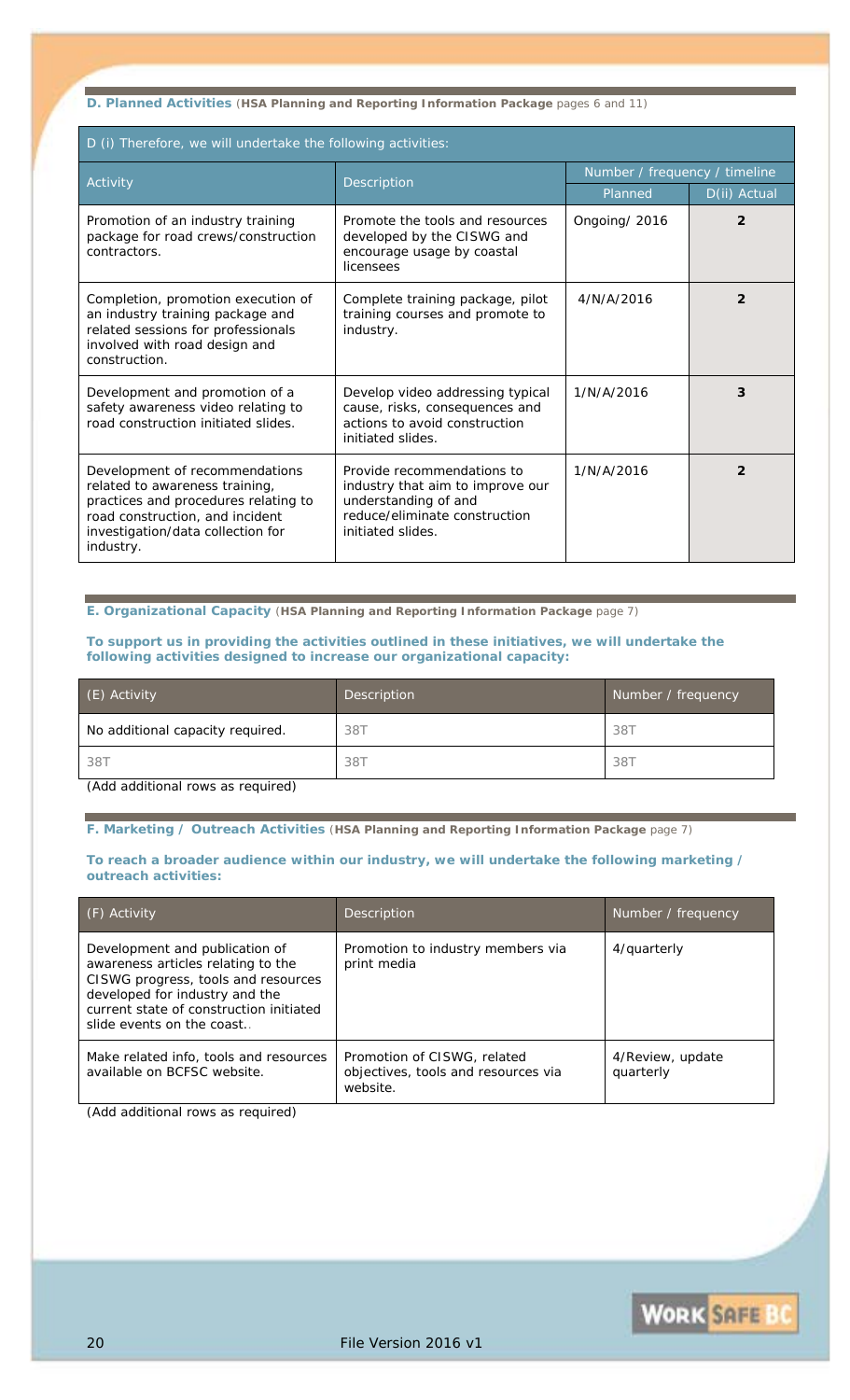## **Transportation Initiative #5:** *Woodlot Licensee and Community Forest Agreement Safety Committee (WL-CFA SC)*

**Injury / Return-to-Work Issues** (**HSA Planning and Reporting Information Package** pages 2 and 3)

| A. Using data and information from the industry, we have identified the primary trends within our industry and<br>set the following objectives:                  |                                                                               |
|------------------------------------------------------------------------------------------------------------------------------------------------------------------|-------------------------------------------------------------------------------|
| Within Forestry there were 4,856 SLF claims between 2010<br>and 2014. These claims included forestry workers operating<br>within Woodlots and Community Forests. | Improve safety performance within woodlot<br>and community forest operations. |

*(Add additional rows as required)*

**B. Behaviour-Based Outcomes** (**HSA Planning and Reporting Information Package** pages 4 and 11)

| B (i) To meet those objectives, workplace health<br>and safety behaviours and/or return-to-work<br>practices need to change in the following ways:                                                                                                                                                   | Workers have a greater awareness<br>safety<br>of<br>responsibilities and safety practices when working in<br>woodlots and community forests. |
|------------------------------------------------------------------------------------------------------------------------------------------------------------------------------------------------------------------------------------------------------------------------------------------------------|----------------------------------------------------------------------------------------------------------------------------------------------|
| B (ii) [To be completed at the end of the reporting<br>year cycle]; Provide evidence that the changes<br>described in B(i) took place by the end of the<br>reporting year. This may be done through surveys,<br>job site visits, interviews, audits, or any other<br>method you feel is appropriate. | Survey will be conducted to determine<br>program<br>effectiveness.                                                                           |
| B (iii) [For WSBC use only]                                                                                                                                                                                                                                                                          |                                                                                                                                              |

| C. Knowledge-Based Outcomes (HSA Planning and Reporting Information Package pages 5 and 11) |  |  |  |
|---------------------------------------------------------------------------------------------|--|--|--|
|                                                                                             |  |  |  |

| C (i) This requires knowledge, understanding or<br>skills to be changed in the following ways:                                                                                                                                                                                                                  | woodlot and community<br>expand<br>To.<br>Forests<br>managers/workers understanding of safety management<br>responsibilities, processes, resources and tools available<br>to improve safety performance.                    |
|-----------------------------------------------------------------------------------------------------------------------------------------------------------------------------------------------------------------------------------------------------------------------------------------------------------------|-----------------------------------------------------------------------------------------------------------------------------------------------------------------------------------------------------------------------------|
|                                                                                                                                                                                                                                                                                                                 | Identify type, conditions, and factors related to safety<br>related incidents within community forests and woodlots.<br>addition, increase safety management system<br>In In<br>knowledge and capability within this group. |
| C (ii) [To be completed at the end of the reporting<br>year cycle]; Provide evidence that the changes<br>described in C(i) took place by the end of the<br>reporting year. This may be done through surveys,<br>post-session testing, focus groups, interviews, or<br>any other method you feel is appropriate. | Survey will be conducted to measure effectiveness.                                                                                                                                                                          |
| C (iii) [For WSBC use only]                                                                                                                                                                                                                                                                                     |                                                                                                                                                                                                                             |

#### **D. Planned Activities** (**HSA Planning and Reporting Information Package** pages 6 and 11)

| D (i) Therefore, we will undertake the following activities:                                                                                                                                                                                                |                                                                                                                |                               |              |  |
|-------------------------------------------------------------------------------------------------------------------------------------------------------------------------------------------------------------------------------------------------------------|----------------------------------------------------------------------------------------------------------------|-------------------------------|--------------|--|
| Activity                                                                                                                                                                                                                                                    | <b>Description</b>                                                                                             | Number / frequency / timeline |              |  |
|                                                                                                                                                                                                                                                             |                                                                                                                | Planned                       | D(ii) Actual |  |
| Development and publication of<br>awareness articles relating to the<br>Woodlot Licensees and Community<br>Forests Agreement Holder safety<br>management responsibilities,<br>processes, resources and tools<br>available to improve safety<br>performance. | Promotion to Woodlot Licensees<br>and Community Forest<br>Agreement Holders via print and<br>electronic media. | 4/Quarterly/<br>2016          |              |  |

**WORK SAFE BO**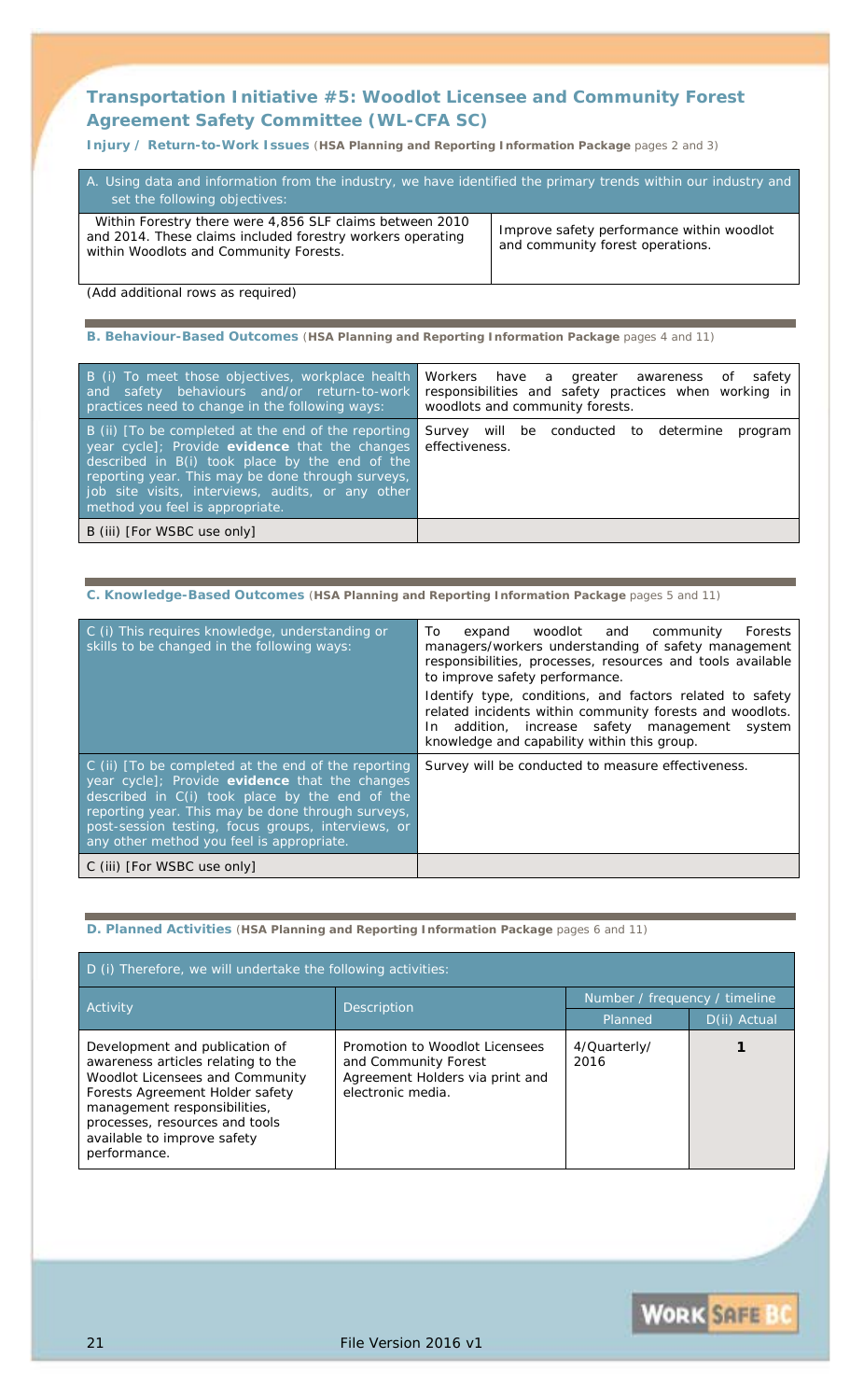| Develop and distribute survey for<br>both WL and CFA members. Collate<br>and analyze resulting dat. | Survey will target both woodlot<br>Licensees and CFA holders with<br>the intent of gathering safety<br>related information specific to<br>their operations and solicit<br>feedback regarding key focus<br>areas for improving safety<br>performance. Information will be<br>used to aid the WL-CFA SC in<br>determining and prioritizing<br>activities and initiatives. | 1/annually/2016 |  |
|-----------------------------------------------------------------------------------------------------|-------------------------------------------------------------------------------------------------------------------------------------------------------------------------------------------------------------------------------------------------------------------------------------------------------------------------------------------------------------------------|-----------------|--|

*Add additional initiatives as required using the same template.*

**E. Organizational Capacity** (**HSA Planning and Reporting Information Package** page 7)

**To support us in providing the activities outlined in these initiatives, we will undertake the following activities designed to increase our organizational capacity:**

| (E) Activity                     | Description | Number / frequency |
|----------------------------------|-------------|--------------------|
| No additional capacity required. | 38T         | 38T                |
| 38T                              | 38T         | 38T                |

*(Add additional rows as required)*

**F. Marketing / Outreach Activities** (**HSA Planning and Reporting Information Package** page 7)

**To reach a broader audience within our industry, we will undertake the following marketing / outreach activities:**

| (F) Activity                                                          | <b>Description</b>                                                                 | Number / frequency            |
|-----------------------------------------------------------------------|------------------------------------------------------------------------------------|-------------------------------|
| Make related info, tools and resources<br>available on BCFSC website. | Promotion of WL-CFA SC, related<br>objectives, tools and resources via<br>website. | 4/Review, update<br>quarterly |

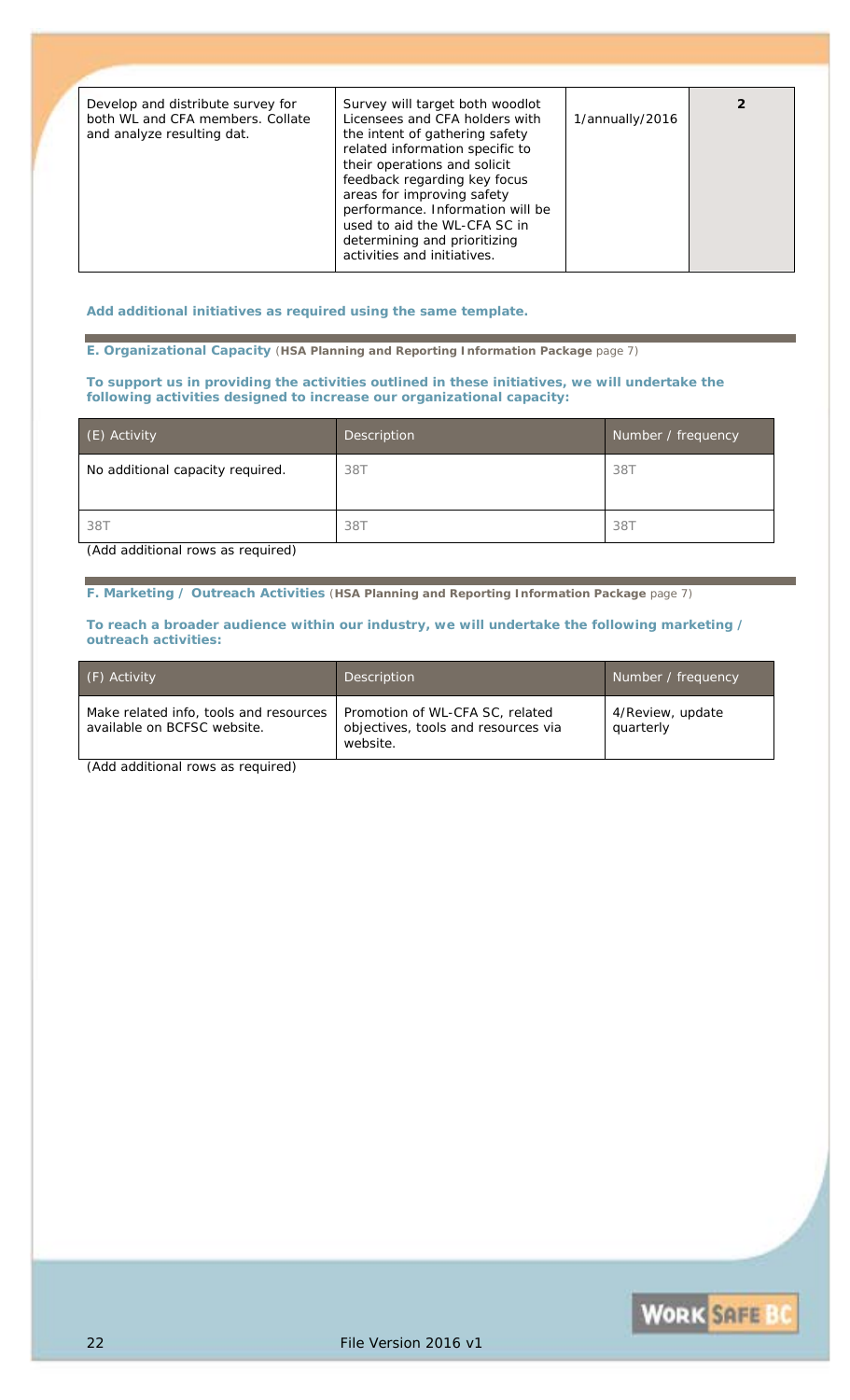## **Transportation Initiative #6:** *Road Safety Management Committees*

**Injury / Return-to-Work Issues** (**HSA Planning and Reporting Information Package** pages 2 and 3)

| A. Using data and information from the industry, we have identified the primary trends within our industry and<br>set the following objectives:                                                                                                               |                                                                                                                                                                                                                                       |  |
|---------------------------------------------------------------------------------------------------------------------------------------------------------------------------------------------------------------------------------------------------------------|---------------------------------------------------------------------------------------------------------------------------------------------------------------------------------------------------------------------------------------|--|
| Forestry has an average of 971 SLF claims per year, many of<br>these are associated with transportation activities such as log<br>hauling activities, and traveling while at work via passenger<br>vehicle or off road vehicle.<br>Key safety issue is MVI's. | Objective is to provide resources that create<br>awareness and increase knowledge within the<br>forest sector to effectively address key safety<br>issue specifically targeting transportation and<br>log hauling related SLF claims. |  |
|                                                                                                                                                                                                                                                               |                                                                                                                                                                                                                                       |  |

*(Add additional rows as required)*

**B. Behaviour-Based Outcomes** (**HSA Planning and Reporting Information Package** pages 4 and 11)

| B (i) To meet those objectives, workplace health<br>and safety behaviours and/or return-to-work<br>practices need to change in the following ways:                                                                                                                                                   |  |
|------------------------------------------------------------------------------------------------------------------------------------------------------------------------------------------------------------------------------------------------------------------------------------------------------|--|
| B (ii) [To be completed at the end of the reporting<br>year cycle]; Provide evidence that the changes<br>described in B(i) took place by the end of the<br>reporting year. This may be done through surveys,<br>job site visits, interviews, audits, or any other<br>method you feel is appropriate. |  |
| B (iii) [For WSBC use only]                                                                                                                                                                                                                                                                          |  |

|  |  | C. Knowledge-Based Outcomes (HSA Planning and Reporting Information Package pages 5 and 11) |
|--|--|---------------------------------------------------------------------------------------------|
|--|--|---------------------------------------------------------------------------------------------|

| C (i) This requires knowledge, understanding or<br>skills to be changed in the following ways:                                                                                                                                                                                                                  | • Improve RSMC participants and BCFSC staff<br>knowledge of regional transportation and safety<br>issues.<br>• Improve knowledge transfer between RSMCs.<br>• Effectively communicate Information, resources<br>and tools available to improve safety performance<br>to industry and the public. |
|-----------------------------------------------------------------------------------------------------------------------------------------------------------------------------------------------------------------------------------------------------------------------------------------------------------------|--------------------------------------------------------------------------------------------------------------------------------------------------------------------------------------------------------------------------------------------------------------------------------------------------|
| C (ii) [To be completed at the end of the reporting<br>year cycle]; Provide evidence that the changes<br>described in C(i) took place by the end of the<br>reporting year. This may be done through surveys,<br>post-session testing, focus groups, interviews, or<br>any other method you feel is appropriate. | 38T                                                                                                                                                                                                                                                                                              |
| C (iii) [For WSBC use only]                                                                                                                                                                                                                                                                                     |                                                                                                                                                                                                                                                                                                  |

#### **D. Planned Activities** (**HSA Planning and Reporting Information Package** pages 6 and 11)

| D (i) Therefore, we will undertake the following activities: |                                                                                                                                                                                                                         |                               |                |  |
|--------------------------------------------------------------|-------------------------------------------------------------------------------------------------------------------------------------------------------------------------------------------------------------------------|-------------------------------|----------------|--|
| Activity                                                     |                                                                                                                                                                                                                         | Number / frequency / timeline |                |  |
|                                                              | Description                                                                                                                                                                                                             | Planned                       | D(ii) Actual   |  |
| RSMC meeting participation                                   | Directly participate in regional<br>RSMC meetings.<br>• Encourage RSMCs to remain<br>active.<br>Encourage regional consistency<br>$\bullet$<br>in Forest Road Procedures.<br>• Encourage adoption of best<br>practices. | 20/annual/2016                | 3              |  |
| <b>RSMC Summary</b>                                          | Summary of current status of<br>each RSMC                                                                                                                                                                               | 1/annual/ 2016                | $\overline{2}$ |  |

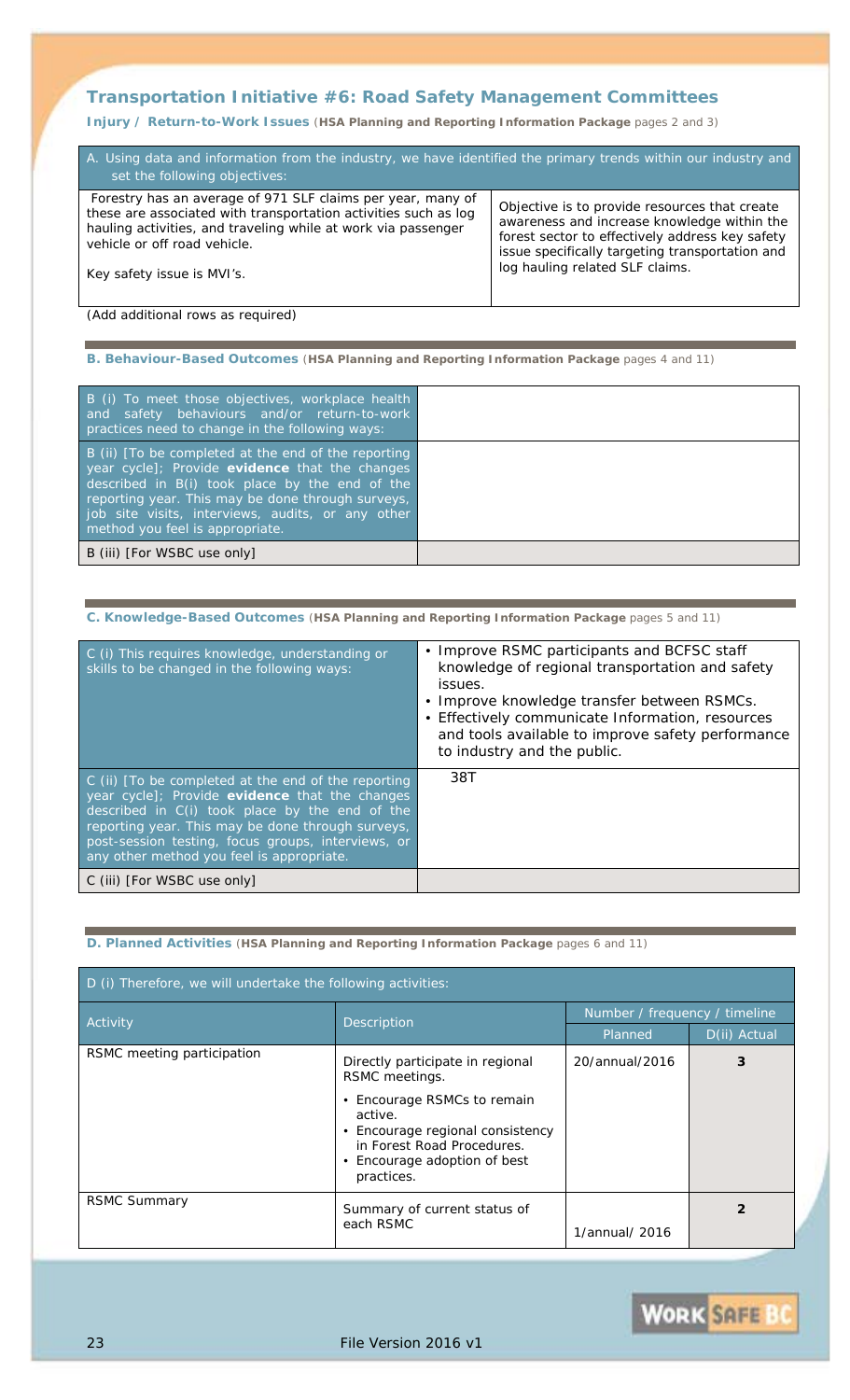| Improve safety resource availability | Post or otherwise provide easy<br>access to Forest Road procedures<br>via website.            | 1/annual/ 2016 |  |
|--------------------------------------|-----------------------------------------------------------------------------------------------|----------------|--|
| Information sharing with RSMC's      | Provide transportation safety<br>information packages at least<br>once annually to each RSMC. | 1/annual/ 2016 |  |

*(Add additional rows as required)*

*Add additional initiatives as required using the same template.*

**E. Organizational Capacity (HSA Planning and Reporting Information Package page 7)**

**To support us in providing the activities outlined in these initiatives, we will undertake the following activities designed to increase our organizational capacity:**

| (E) Activity                                                                                                                                                                                                                                                                                                            | Description | Number / frequency |
|-------------------------------------------------------------------------------------------------------------------------------------------------------------------------------------------------------------------------------------------------------------------------------------------------------------------------|-------------|--------------------|
| No additional capacity required.                                                                                                                                                                                                                                                                                        | 38T         | 387                |
| 38T                                                                                                                                                                                                                                                                                                                     | 38T         | 38T                |
| $\sqrt{a}$ , $\sqrt{a}$ , $\sqrt{a}$ , $\sqrt{a}$ , $\sqrt{a}$ , $\sqrt{a}$ , $\sqrt{a}$ , $\sqrt{a}$ , $\sqrt{a}$ , $\sqrt{a}$ , $\sqrt{a}$ , $\sqrt{a}$ , $\sqrt{a}$ , $\sqrt{a}$ , $\sqrt{a}$ , $\sqrt{a}$ , $\sqrt{a}$ , $\sqrt{a}$ , $\sqrt{a}$ , $\sqrt{a}$ , $\sqrt{a}$ , $\sqrt{a}$ ,<br>$\sim$<br>$\mathbf{r}$ |             |                    |

*(Add additional rows as required)*

**F. Marketing / Outreach Activities** (**HSA Planning and Reporting Information Package** page 7)

#### **To reach a broader audience within our industry, we will undertake the following marketing / outreach activities:**

| (F) Activity    | <b>Description</b>                                                             | Number / frequency |
|-----------------|--------------------------------------------------------------------------------|--------------------|
| Website updates | Resources will be made available to<br>RSMC's directly or via BCFSC<br>website | 4/Quarterly        |
| 38T             | 38T                                                                            | 387                |
|                 |                                                                                |                    |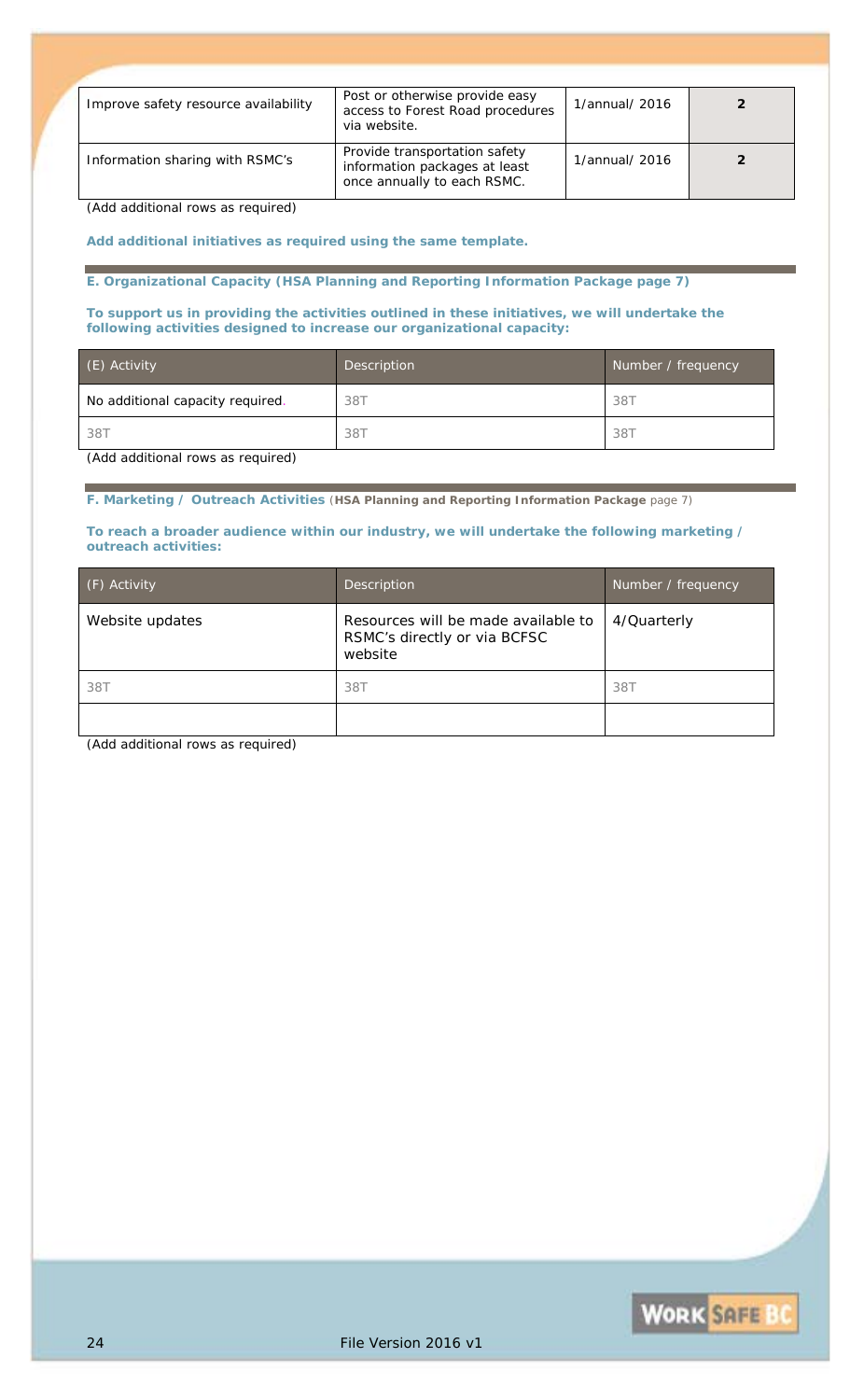## **Transportation Initiative #7:** *Three Point Contact*

**Injury / Return-to-Work Issues** (**HSA Planning and Reporting Information Package** pages 2 and 3)

| A. Using data and information from the industry, we have identified the primary trends within our industry and<br>set the following objectives:                           |                                                                  |  |
|---------------------------------------------------------------------------------------------------------------------------------------------------------------------------|------------------------------------------------------------------|--|
| Slips trips and falls (Falls from same level and elevation)<br>account for approximately 23% of all SLF Claims in the log<br>hauling sector/CU 732044 from 2010 and 2014. | Increase 3 point contact usage within the<br>study group by 30%. |  |
| 3 point contact reduces the likelihood of a slip, trip or fsll from<br>occurring.                                                                                         |                                                                  |  |

*(Add additional rows as required)*

| B. Behaviour-Based Outcomes (HSA Planning and Reporting Information Package pages 4 and 11) |  |  |  |
|---------------------------------------------------------------------------------------------|--|--|--|

| B (i) To meet those objectives, workplace health<br>and safety behaviours and/or return-to-work<br>practices need to change in the following ways:                                                                                                                                                   | Log haulers will consistently use three point contact to<br>prevent slips, trips and falls.                                         |
|------------------------------------------------------------------------------------------------------------------------------------------------------------------------------------------------------------------------------------------------------------------------------------------------------|-------------------------------------------------------------------------------------------------------------------------------------|
| B (ii) [To be completed at the end of the reporting<br>year cycle]; Provide evidence that the changes<br>described in B(i) took place by the end of the<br>reporting year. This may be done through surveys,<br>job site visits, interviews, audits, or any other<br>method you feel is appropriate. | Log haulers trained in 3 point contact will be observed<br>anonymously prior to and after training to determine<br>change in usage. |
| B (iii) [For WSBC use only]                                                                                                                                                                                                                                                                          |                                                                                                                                     |

| C. Knowledge-Based Outcomes (HSA Planning and Reporting Information Package pages 5 and 11)                                                                                                                                                                                                                         |                                                                                                                                                                                                                                                                                                                                            |  |  |  |
|---------------------------------------------------------------------------------------------------------------------------------------------------------------------------------------------------------------------------------------------------------------------------------------------------------------------|--------------------------------------------------------------------------------------------------------------------------------------------------------------------------------------------------------------------------------------------------------------------------------------------------------------------------------------------|--|--|--|
| C (i) This requires knowledge, understanding or<br>skills to be changed in the following ways:                                                                                                                                                                                                                      | Log truck drivers need to be made aware and commit to<br>using proper techniques to ascend and descend<br>equipment associated with log hauling (ie: use of 3 point<br>contact). In addition awareness as to the potential risks<br>and current injury types, frequency and consequence<br>associated with improper technique is critical. |  |  |  |
| $C$ (ii) $T$ o be completed at the end of the reporting<br>year cycle]; Provide evidence that the changes<br>described in C(i) took place by the end of the<br>reporting year. This may be done through surveys,<br>post-session testing, focus groups, interviews, or<br>any other method you feel is appropriate. | Log haulers trained in 3 point contact will be observed<br>anonymously prior to and after training to determine<br>change in usage.                                                                                                                                                                                                        |  |  |  |
| C (iii) [For WSBC use only]                                                                                                                                                                                                                                                                                         |                                                                                                                                                                                                                                                                                                                                            |  |  |  |

## **D. Planned Activities** (**HSA Planning and Reporting Information Package** pages 6 and 11)

| D (i) Therefore, we will undertake the following activities: |                                                                                                                                                                                                                                                                                                                                                       |                               |                                      |  |
|--------------------------------------------------------------|-------------------------------------------------------------------------------------------------------------------------------------------------------------------------------------------------------------------------------------------------------------------------------------------------------------------------------------------------------|-------------------------------|--------------------------------------|--|
| Activity                                                     | <b>Description</b>                                                                                                                                                                                                                                                                                                                                    | Number / frequency / timeline |                                      |  |
|                                                              |                                                                                                                                                                                                                                                                                                                                                       | Planned                       | D(ii) Actual                         |  |
| 3 point contact awareness sessions                           | Awareness/training sessions that<br>target log haulers and supervisors<br>that focus on safety performance,<br>key indicators, factors and best<br>practices for log hauling safety. In<br>addition to, the frequency and<br>factors contributing to slips trips<br>and falls and actions they can take<br>to reduce the potential for such<br>events | 2/N/A/fall<br>2016            | 3<br>No interest<br>from<br>industry |  |
| 3 point contact data collection                              | Observe 3 point contact prior to<br>and after awareness session to<br>determine impact/change in<br>behaviour.                                                                                                                                                                                                                                        | 1/2/fall/ 2016                | 3<br>See above                       |  |

*(Add additional rows as required)*

**WORK SAFE B**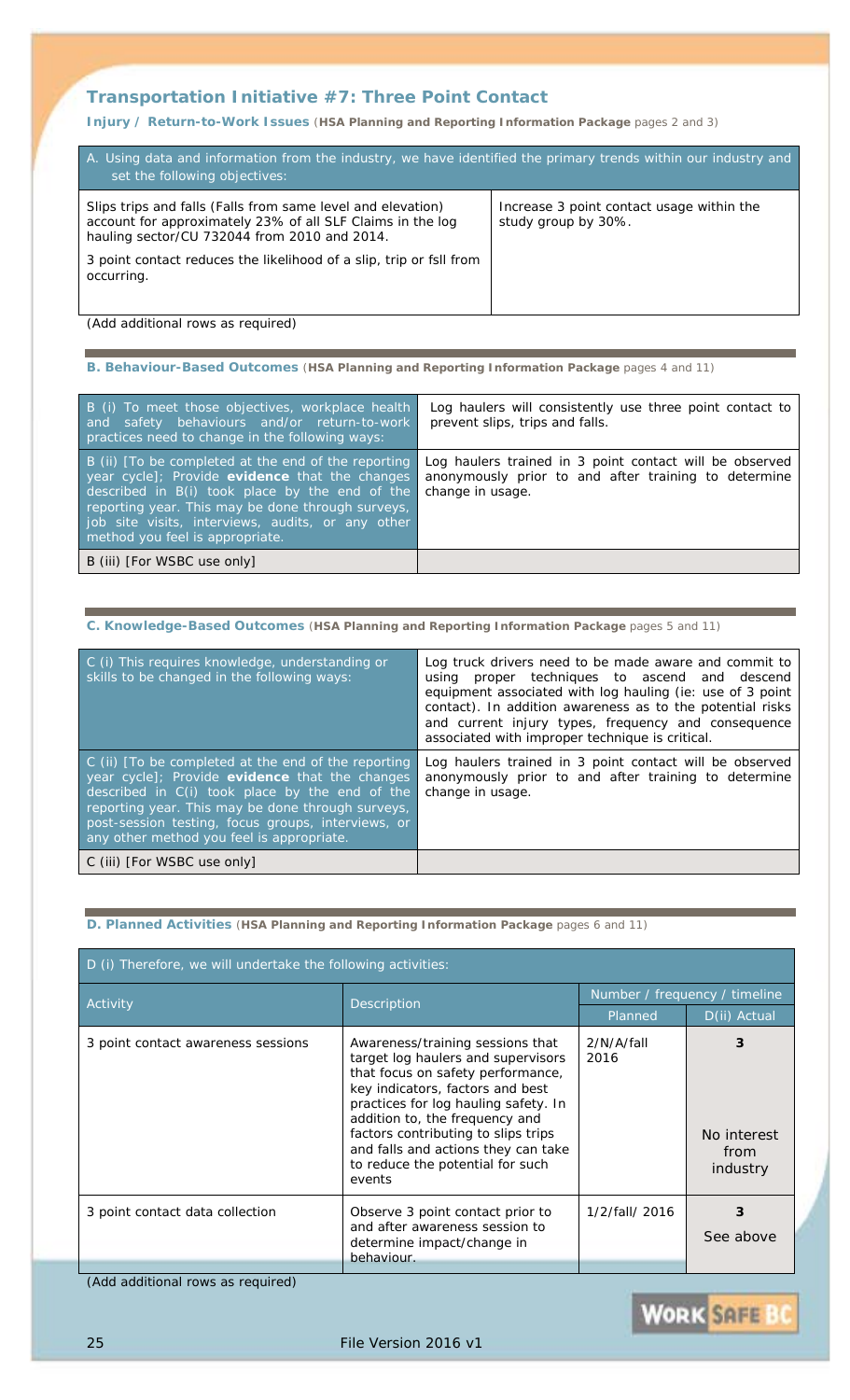*Add additional initiatives as required using the same template.*

#### **E. Organizational Capacity (HSA Planning and Reporting Information Package page 7)**

**To support us in providing the activities outlined in these initiatives, we will undertake the following activities designed to increase our organizational capacity:**

| (E) Activity                                              | <b>Description</b> | Number / frequency |
|-----------------------------------------------------------|--------------------|--------------------|
| No additional requirement for<br>organizational capacity. | 38T                | 38T                |
| 38T                                                       | 38T                | 38T                |
| 38T                                                       | 38T                | 38T                |
| 38T                                                       | 38T                | 38T                |

*(Add additional rows as required)*

**F. Marketing / Outreach Activities** (**HSA Planning and Reporting Information Package** page 7)

**To reach a broader audience within our industry, we will undertake the following marketing / outreach activities:**

| $( F)$ Activity                                                                                       | <b>Description</b>                                                                                                                  | Number / frequency |
|-------------------------------------------------------------------------------------------------------|-------------------------------------------------------------------------------------------------------------------------------------|--------------------|
| Promotion of 3 point contact<br>awareness/training sessions                                           | Promotion of awareness/training<br>sessions to industry via TAG members,<br>and print media                                         |                    |
| Publish articles regarding log hauling<br>3 point contact, safety implications<br>and related actions | Promotion of awareness/training<br>sessions and results of 3 point contact<br>study to industry via TAG members,<br>and print media |                    |
| 38T                                                                                                   | 38T                                                                                                                                 | 38T                |
| 38T                                                                                                   | 38T                                                                                                                                 | 38T                |

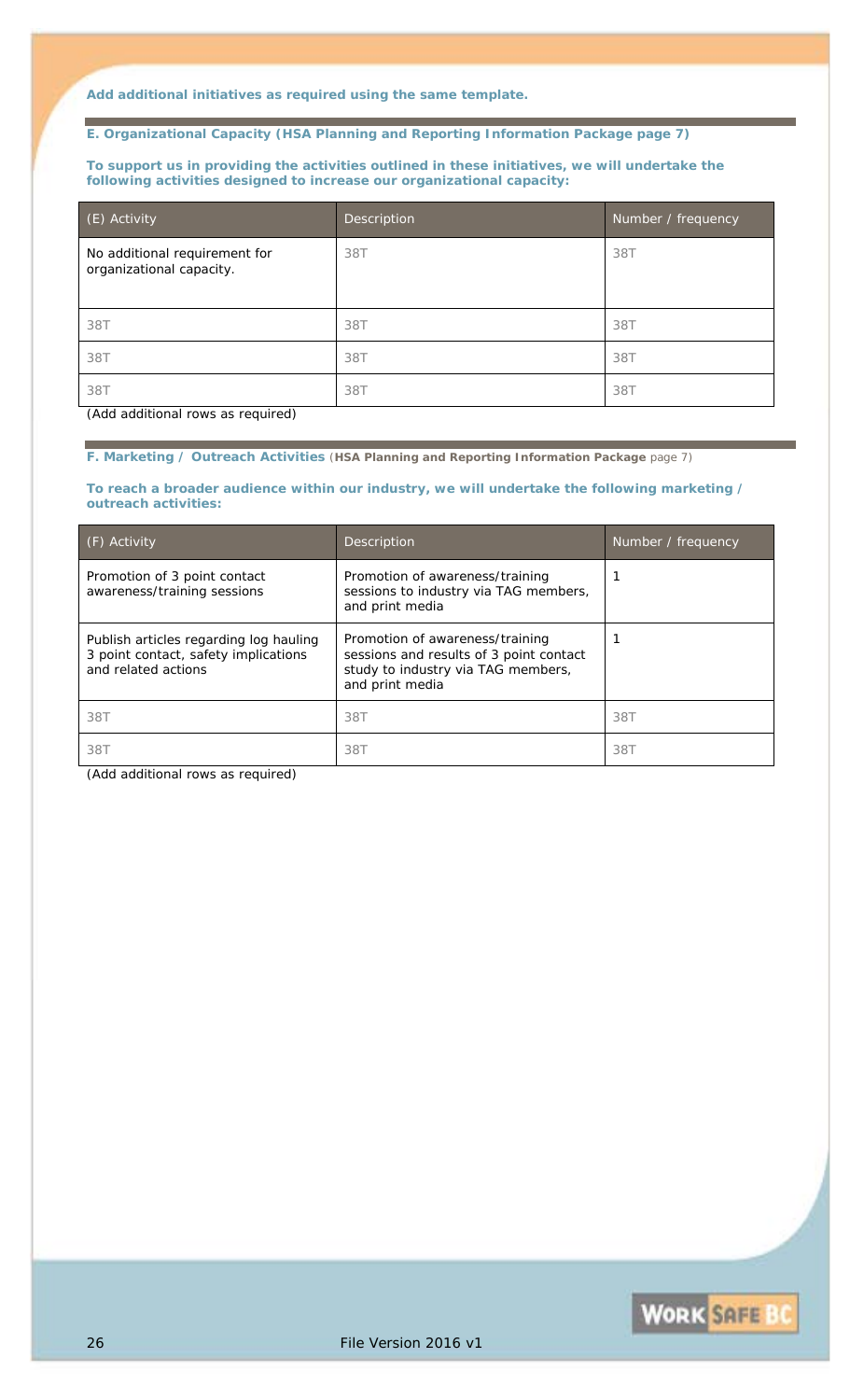## **Transportation Initiative #8:** *Vehicle Identification Number (VIN) Project*

**Injury / Return-to-Work Issues** (**HSA Planning and Reporting Information Package** pages 2 and 3)

| A. Using data and information from the industry, we have identified the primary trends within our industry and<br>set the following objectives:                     |                                                       |  |
|---------------------------------------------------------------------------------------------------------------------------------------------------------------------|-------------------------------------------------------|--|
| Motor Vehicle Incidents account for approx. 16% of the SLF<br>claims (403 claims) from 2010 to 2014 for Log Hauling CU<br>732044 and Integrated Forestry CU 703008. | Increase VIN vehicle registration by 500<br>vehicles. |  |
| (Add additional rows as required)                                                                                                                                   |                                                       |  |

**B. Behaviour-Based Outcomes** (**HSA Planning and Reporting Information Package** pages 4 and 11)

| Increase accountability of drivers via a mechanism that<br>safety behaviours and/or return-to-work<br>allows anonymous reporting and tracking of unsafe<br>and<br>driving practices of individuals within the forest sector.<br>Drivers will be utilizing the anonymous reporting and<br>tracking tool to facilitate safer driving practices and<br>facilitate follow up actions when required.<br>Changes in vehicles registered and reporting frequency<br>will be used to determine.<br>B (iii) [For WSBC use only] |                                                                                                                                                                                                                                                                                                      |  |
|------------------------------------------------------------------------------------------------------------------------------------------------------------------------------------------------------------------------------------------------------------------------------------------------------------------------------------------------------------------------------------------------------------------------------------------------------------------------------------------------------------------------|------------------------------------------------------------------------------------------------------------------------------------------------------------------------------------------------------------------------------------------------------------------------------------------------------|--|
|                                                                                                                                                                                                                                                                                                                                                                                                                                                                                                                        | B (i) To meet those objectives, workplace health<br>practices need to change in the following ways:                                                                                                                                                                                                  |  |
|                                                                                                                                                                                                                                                                                                                                                                                                                                                                                                                        | B (ii) [To be completed at the end of the reporting<br>year cycle]; Provide evidence that the changes<br>described in B(i) took place by the end of the<br>reporting year. This may be done through surveys,<br>job site visits, interviews, audits, or any other<br>method you feel is appropriate. |  |
|                                                                                                                                                                                                                                                                                                                                                                                                                                                                                                                        |                                                                                                                                                                                                                                                                                                      |  |

### **C. Knowledge-Based Outcomes** (**HSA Planning and Reporting Information Package** pages 5 and 11)

| C (i) This requires knowledge, understanding or<br>skills to be changed in the following ways:                                                                                                                                                                                                                  | Increase knowledge of VIN i.e. anonymous reporting and<br>tracking of unsafe driving practices of individuals within<br>the forest sector. |
|-----------------------------------------------------------------------------------------------------------------------------------------------------------------------------------------------------------------------------------------------------------------------------------------------------------------|--------------------------------------------------------------------------------------------------------------------------------------------|
| C (ii) [To be completed at the end of the reporting<br>year cycle]; Provide evidence that the changes<br>described in C(i) took place by the end of the<br>reporting year. This may be done through surveys,<br>post-session testing, focus groups, interviews, or<br>any other method you feel is appropriate. | Changes in vehicles registered and reporting frequency<br>will be used to determine.                                                       |
| C (iii) [For WSBC use only]                                                                                                                                                                                                                                                                                     |                                                                                                                                            |

#### **D. Planned Activities** (**HSA Planning and Reporting Information Package** pages 6 and 11)

| D (i) Therefore, we will undertake the following activities: |                                                                                       |                               |              |
|--------------------------------------------------------------|---------------------------------------------------------------------------------------|-------------------------------|--------------|
| Activity<br>Description                                      |                                                                                       | Number / frequency / timeline |              |
|                                                              |                                                                                       | Planned                       | D(ii) Actual |
| Website data reporting                                       | Review and reporting on vehicle<br>registration and incident reporting<br>via website | 4/quarterly/<br>2016          |              |
|                                                              | 38T                                                                                   |                               |              |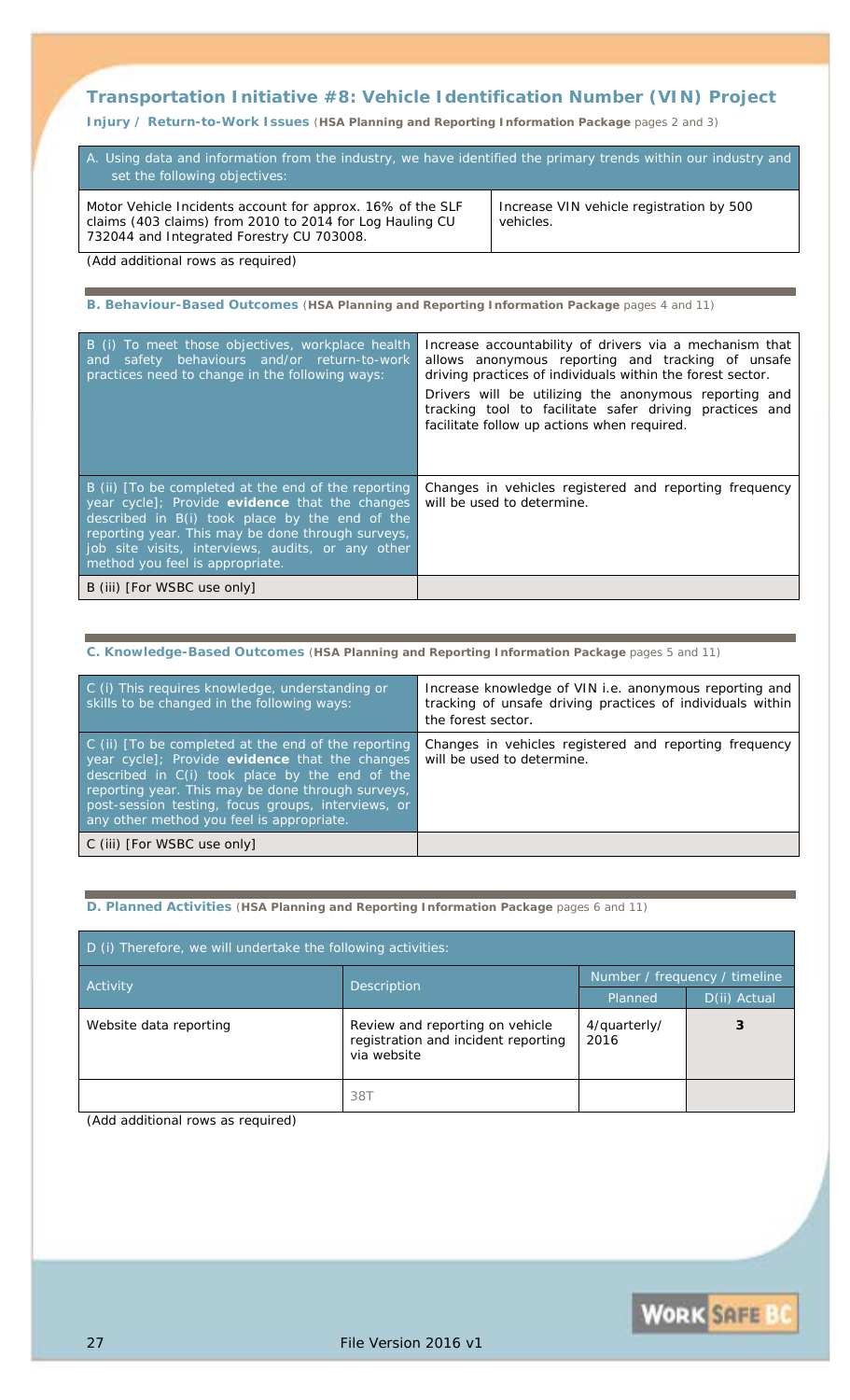#### **E. Organizational Capacity** (**HSA Planning and Reporting Information Package** page 7)

#### **To support us in providing the activities outlined in these initiatives, we will undertake the following activities designed to increase our organizational capacity:**

| (E) Activity                      | Description | Number / frequency |
|-----------------------------------|-------------|--------------------|
| No additional capacity required.  | 38T         | 387                |
| 38T                               | 38T         | 38T                |
| (Add additional rows as required) |             |                    |

#### **F. Marketing / Outreach Activities** (**HSA Planning and Reporting Information Package** page 7)

#### **To reach a broader audience within our industry, we will undertake the following marketing / outreach activities:**

| $(F)$ Activity                                                                    | Description                                                                          | Number / frequency |
|-----------------------------------------------------------------------------------|--------------------------------------------------------------------------------------|--------------------|
| Promote VIN Project objectives and<br>related resources/tools via print<br>media. | Promotion to industry members via<br>print media                                     |                    |
| Make related info, tools and resources<br>available on BCFSC website.             | Promotion of VIN Project, related<br>objectives, tools and resources via<br>website. | 1/Review quarterly |
| <b>VIN Registration</b>                                                           | Provide service/resources to facilitate<br>500 new vehicle registrations.            | Ongoing            |
| 38T                                                                               | 38T                                                                                  | 387                |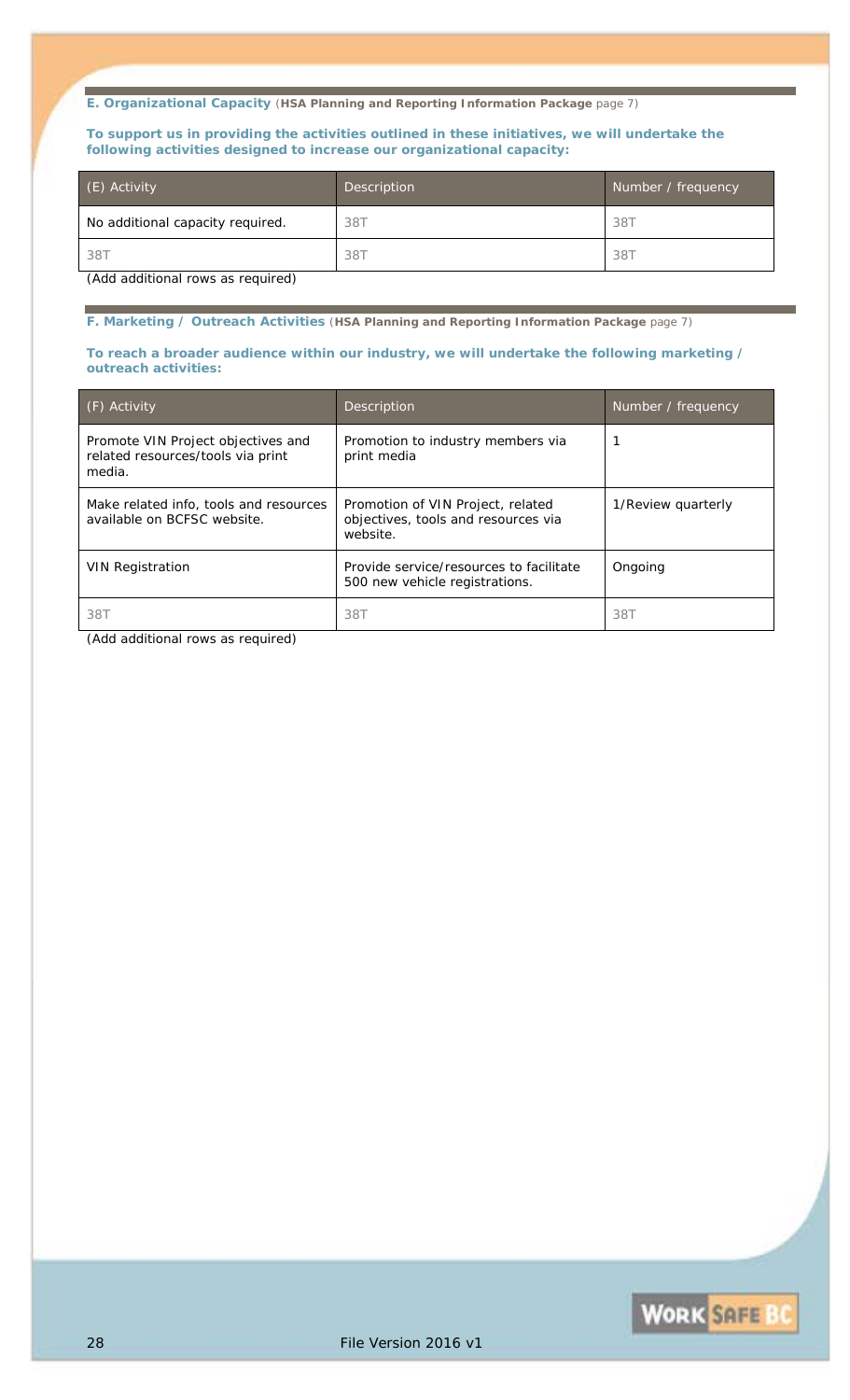## **Transportation Initiative #9:** *Resources*

**Injury / Return-to-Work Issues** (**HSA Planning and Reporting Information Package** pages 2 and 3)

| A. Using data and information from the industry, we have identified the primary trends within our industry and<br>set the following objectives:                                                                                 |                                                                                                                                                                                                                                       |  |
|---------------------------------------------------------------------------------------------------------------------------------------------------------------------------------------------------------------------------------|---------------------------------------------------------------------------------------------------------------------------------------------------------------------------------------------------------------------------------------|--|
| Forestry has an average of 971 SLF claims per year, many of<br>these are associated with transportation activities such as log<br>hauling activities, and traveling while at work via passenger<br>vehicle or off road vehicle. | Objective is to provide resources that create<br>awareness and increase knowledge within the<br>forest sector to effectively address key safety<br>issue specifically targeting transportation and<br>log hauling related SLF claims. |  |

*(Add additional rows as required)*

**B. Behaviour-Based Outcomes** (**HSA Planning and Reporting Information Package** pages 4 and 11)

| B (i) To meet those objectives, workplace health<br>and safety behaviours and/or return-to-work<br>practices need to change in the following ways:                                                                                                                                                   | Increase industry knowledge and resulting behaviour with<br>regards to safety issues and safe practices, tools and<br>resources. |
|------------------------------------------------------------------------------------------------------------------------------------------------------------------------------------------------------------------------------------------------------------------------------------------------------|----------------------------------------------------------------------------------------------------------------------------------|
| B (ii) [To be completed at the end of the reporting<br>year cycle]; Provide evidence that the changes<br>described in B(i) took place by the end of the<br>reporting year. This may be done through surveys,<br>job site visits, interviews, audits, or any other<br>method you feel is appropriate. | 38T                                                                                                                              |
| B (iii) [For WSBC use only]                                                                                                                                                                                                                                                                          |                                                                                                                                  |

### **C. Knowledge-Based Outcomes** (**HSA Planning and Reporting Information Package** pages 5 and 11)

| C (i) This requires knowledge, understanding or<br>skills to be changed in the following ways:                                                                                                                                                                                                                  | Expand knowledge with regards to procedures,<br>requirements and processes related to transportation<br>safety aimed at improving safety performance within the<br>industry. It should be noted that many of these resources<br>are applicable to the general public as well. |
|-----------------------------------------------------------------------------------------------------------------------------------------------------------------------------------------------------------------------------------------------------------------------------------------------------------------|-------------------------------------------------------------------------------------------------------------------------------------------------------------------------------------------------------------------------------------------------------------------------------|
| C (ii) [To be completed at the end of the reporting<br>year cycle]; Provide evidence that the changes<br>described in C(i) took place by the end of the<br>reporting year. This may be done through surveys,<br>post-session testing, focus groups, interviews, or<br>any other method you feel is appropriate. | 38T                                                                                                                                                                                                                                                                           |
| C (iii) [For WSBC use only]                                                                                                                                                                                                                                                                                     |                                                                                                                                                                                                                                                                               |

#### **D. Planned Activities** (**HSA Planning and Reporting Information Package** pages 6 and 11)

| D (i) Therefore, we will undertake the following activities:  |                                              |                               |                |
|---------------------------------------------------------------|----------------------------------------------|-------------------------------|----------------|
| Activity                                                      | Description                                  | Number / frequency / timeline |                |
|                                                               |                                              | Planned                       | D(ii) Actual   |
| User Guide Development, distribution<br>and maintenance       | Resource Road User Guide<br>$\bullet$        | 5/annual/2016                 | $\overline{2}$ |
|                                                               | Marine Passenger Safety<br>Guide             |                               |                |
|                                                               | Off Road Vehicles on<br>Resource Roads       |                               |                |
|                                                               | <b>Helicopter Passenger Safety</b><br>Guide  |                               |                |
|                                                               | <b>Float Plane Safety Guide</b><br>$\bullet$ |                               |                |
| Safety Post Card development,<br>distribution and maintenance | <b>Winter Driving Safety</b><br>$\bullet$    |                               | $\mathcal{P}$  |
|                                                               | Personal Hydration<br>$\bullet$              | 4/annual/ 2016                |                |
|                                                               | <b>Physical Fitness</b>                      |                               |                |
|                                                               | Fatigue                                      |                               |                |

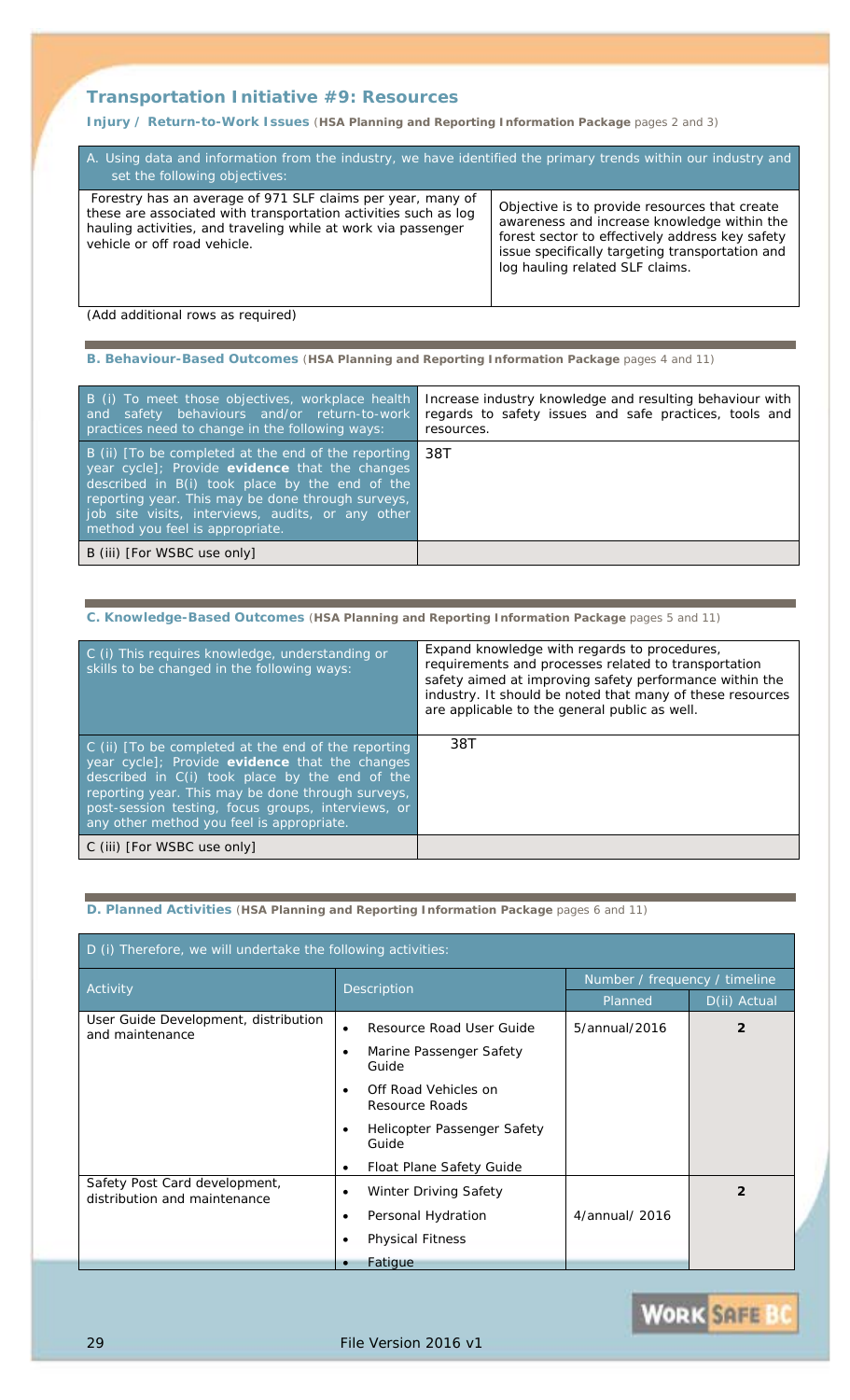| Log Truck Driver Mentorship                      | Continued refinement, and<br>promotion of log truck driver<br>mentorship resources. Target<br>audience is existing log hauling<br>companies training new drivers.<br>Focus is on ensuring required<br>information, process and safety<br>training is integral to mentorship<br>process.                           | 1/annual/2016 | $\overline{2}$ |
|--------------------------------------------------|-------------------------------------------------------------------------------------------------------------------------------------------------------------------------------------------------------------------------------------------------------------------------------------------------------------------|---------------|----------------|
| Log truck driver personality<br>assessment tools | Participate in the development<br>and promotion of log truck driver<br>assessment tool that will aid in<br>the understanding of individual<br>traits that effect safe driving<br>performance. Data will be used to<br>determine and initiate actions<br>that focus on improving driver<br>skills and performance. | 1/annual/2016 | $\mathfrak{p}$ |
| <b>Health and Wellness</b>                       | Continue development of log<br>truck driver fatigue study<br>including expanded industry<br>survey, data analysis and<br>reporting.                                                                                                                                                                               | 1/annual/2016 | $\overline{2}$ |
|                                                  | Develop further health and<br>wellness resources targeting<br>forestry transportation.                                                                                                                                                                                                                            |               |                |

*(Add additional rows as required)*

*Add additional initiatives as required using the same template.*

**E. Organizational Capacity (HSA Planning and Reporting Information Package page 7)**

**To support us in providing the activities outlined in these initiatives, we will undertake the following activities designed to increase our organizational capacity:**

| (E) Activity                     | Description | Number / frequency |
|----------------------------------|-------------|--------------------|
| No additional capacity required. | 38T         | 387                |
| 38T                              | 38T         | 38T                |

*(Add additional rows as required)*

**F. Marketing / Outreach Activities** (**HSA Planning and Reporting Information Package** page 7)

**To reach a broader audience within our industry, we will undertake the following marketing / outreach activities:**

| (F) Activity                              | Description                                                                | Number / frequency |
|-------------------------------------------|----------------------------------------------------------------------------|--------------------|
| Conferences and trade shows<br>attendance | Resources will be made available to<br>industry via attendance/BCFSC booth | 6/N/A              |
| Website updates                           | Resources will be made available to<br>industry via BCFSC website          | 4/Quarterly        |
| Print media/article development           | Promote through BCFSC print media.                                         | 2/biannual         |
| (Addcddd                                  |                                                                            |                    |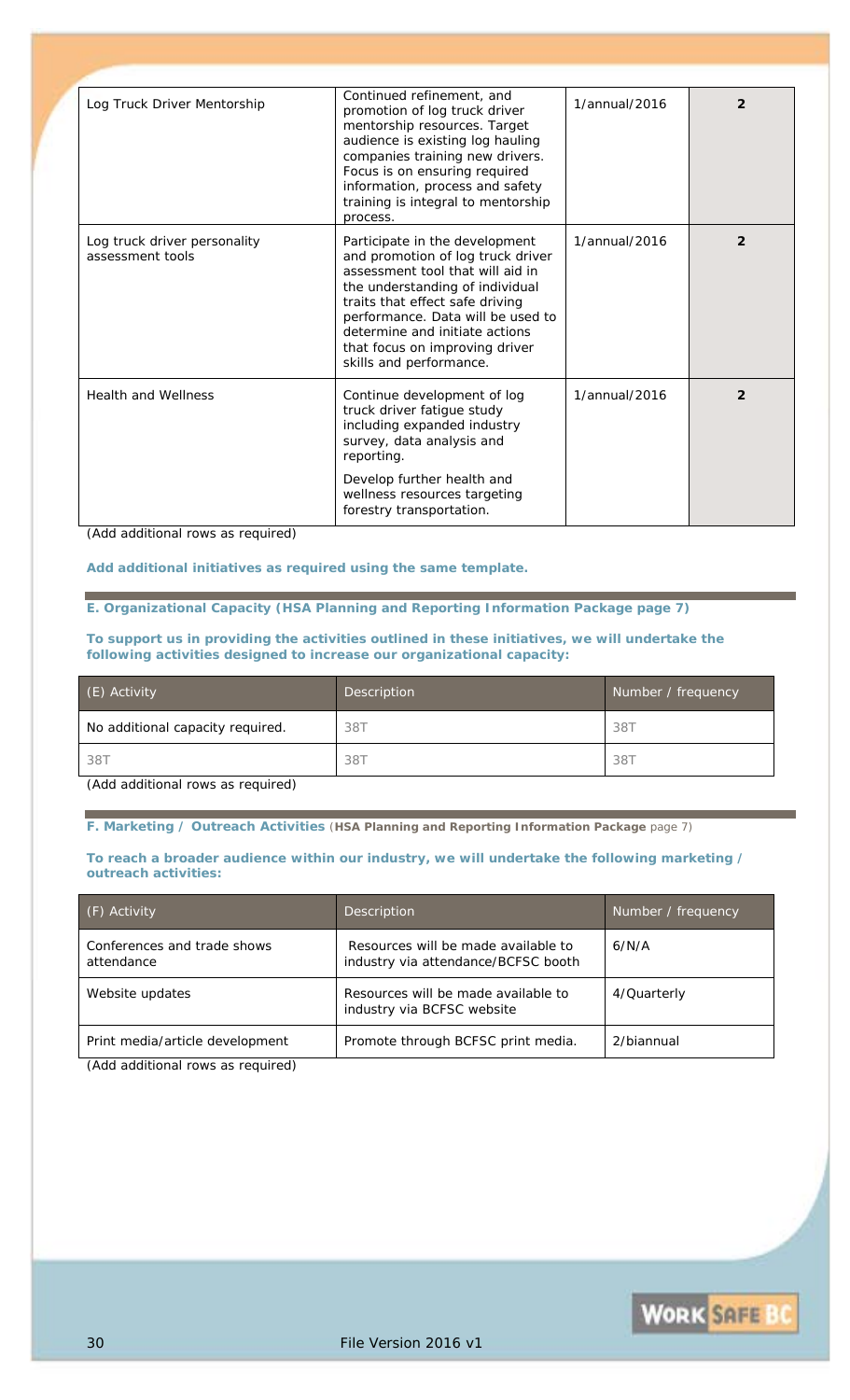## **Transportation Initiative #10:** *Communications*

**Injury / Return-to-Work Issues** (**HSA Planning and Reporting Information Package** pages 2 and 3)

| A. Using data and information from the industry, we have identified the primary trends within our industry and<br>set the following objectives:                                                                                 |                                                                                                                                                                                                                |  |
|---------------------------------------------------------------------------------------------------------------------------------------------------------------------------------------------------------------------------------|----------------------------------------------------------------------------------------------------------------------------------------------------------------------------------------------------------------|--|
| Forestry has an average of 971 SLF claims per year, many of<br>these are associated with transportation activities such as log<br>hauling activities, and traveling while at work via passenger<br>vehicle or off road vehicle. | Objective is to create awareness and increase<br>knowledge within the forest sector to<br>effectively address key safety issue<br>specifically targeting transportation and log<br>hauling related SLF claims. |  |

*(Add additional rows as required)*

**B. Behaviour-Based Outcomes** (**HSA Planning and Reporting Information Package** pages 4 and 11)

| B (i) To meet those objectives, workplace health<br>and safety behaviours and/or return-to-work<br>practices need to change in the following ways:                                                                                                                                                   | Increase industry knowledge and resulting behaviour with<br>regards to safety issues and safe practices, tools and<br>resources. |
|------------------------------------------------------------------------------------------------------------------------------------------------------------------------------------------------------------------------------------------------------------------------------------------------------|----------------------------------------------------------------------------------------------------------------------------------|
| B (ii) [To be completed at the end of the reporting<br>year cycle]; Provide evidence that the changes<br>described in B(i) took place by the end of the<br>reporting year. This may be done through surveys,<br>job site visits, interviews, audits, or any other<br>method you feel is appropriate. | 38T                                                                                                                              |
| B (iii) [For WSBC use only]                                                                                                                                                                                                                                                                          |                                                                                                                                  |

### **C. Knowledge-Based Outcomes** (**HSA Planning and Reporting Information Package** pages 5 and 11)

| C (i) This requires knowledge, understanding or<br>skills to be changed in the following ways:                                                                                                                                                                                                                  | Expand industry knowledge with regards to log hauling<br>and general transportation safety issues and solution via<br>effective communication of Information, resources and<br>tools available to improve safety performance to industry<br>and the public. |
|-----------------------------------------------------------------------------------------------------------------------------------------------------------------------------------------------------------------------------------------------------------------------------------------------------------------|-------------------------------------------------------------------------------------------------------------------------------------------------------------------------------------------------------------------------------------------------------------|
| C (ii) [To be completed at the end of the reporting<br>year cycle]; Provide evidence that the changes<br>described in C(i) took place by the end of the<br>reporting year. This may be done through surveys,<br>post-session testing, focus groups, interviews, or<br>any other method you feel is appropriate. | 38T                                                                                                                                                                                                                                                         |
| C (iii) [For WSBC use only]                                                                                                                                                                                                                                                                                     |                                                                                                                                                                                                                                                             |

#### **D. Planned Activities** (**HSA Planning and Reporting Information Package** pages 6 and 11)

| D (i) Therefore, we will undertake the following activities: |                                                                                                                                               |                               |                |
|--------------------------------------------------------------|-----------------------------------------------------------------------------------------------------------------------------------------------|-------------------------------|----------------|
| Activity                                                     | Description                                                                                                                                   | Number / frequency / timeline |                |
|                                                              |                                                                                                                                               | Planned                       | D(ii) Actual   |
| Newsletter publication                                       | Rumblings Newsletter identifying<br>key issues, regulation changes<br>and initiatives that impact the<br>transportation sector.               | 5/bimonthly/2016              | $\mathfrak{p}$ |
| Article publication                                          | Develop articles that are timely<br>and relevant to improving<br>transportation safety<br>performance.                                        | 3/N/A/2016                    |                |
| Trade and Industry Conferences                               | Provide a presence at industry<br>and trade conferences to<br>promote safe work practices,<br>tools and resources available via<br>the BCFSC. | 6/N/A/2016                    | 2              |
| Electronic media via website                                 | Promote safe practices, tools and<br>resource availability via BCFSC                                                                          | Ongoing/2016<br>llinn vi      | $\overline{2}$ |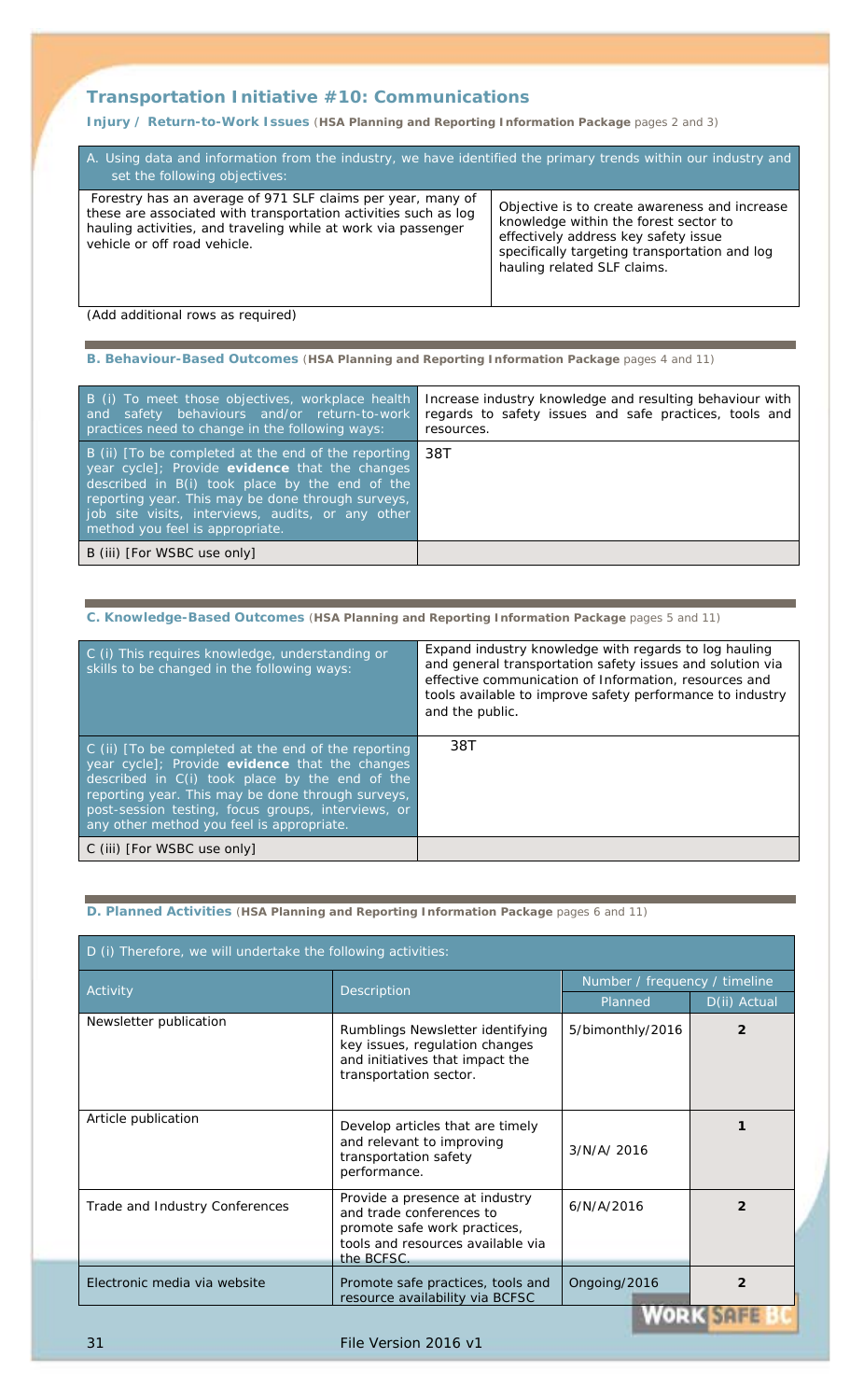|                                                           | website.                                                                                                                                                                                                                                       |              |   |
|-----------------------------------------------------------|------------------------------------------------------------------------------------------------------------------------------------------------------------------------------------------------------------------------------------------------|--------------|---|
| <b>Transportation Safety Awareness</b><br><b>Sessions</b> | Development and delivery of<br>transportation safety seminars<br>that target specific safety issues<br>i.e. Log hauling/log truck<br>rollovers and provide the<br>knowledge, tools and resources<br>to improve industry safety<br>performance. | 15/N/A/2016  |   |
| Video development                                         | Develop a safety video for<br>distribution to industry targeting<br>a key high risk activity and<br>appropriate safety<br>requirements/actions.                                                                                                | 1/N/A/2016   | 3 |
| Promote Safe Work Practices                               | Continue the "Slow the truck"<br>Down" campaign in concert with<br>industry.                                                                                                                                                                   | TBD/N/A/2016 | 2 |

*(Add additional rows as required)*

*Add additional initiatives as required using the same template.*

**E. Organizational Capacity (HSA Planning and Reporting Information Package page 7)**

**To support us in providing the activities outlined in these initiatives, we will undertake the following activities designed to increase our organizational capacity:**

| (E) Activity                     | Description | Number / frequency |
|----------------------------------|-------------|--------------------|
| No additional capacity required. | 38T         | 38T                |
| 38T                              | 38T         | 38T                |
| 38T                              |             |                    |

*(Add additional rows as required)*

**F. Marketing / Outreach Activities** (**HSA Planning and Reporting Information Package** page 7)

**To reach a broader audience within our industry, we will undertake the following marketing / outreach activities:**

| (F) Activity | Description | Number / frequency |
|--------------|-------------|--------------------|
|              |             |                    |
|              |             |                    |
|              |             |                    |
| 38T          | 38T         | 387                |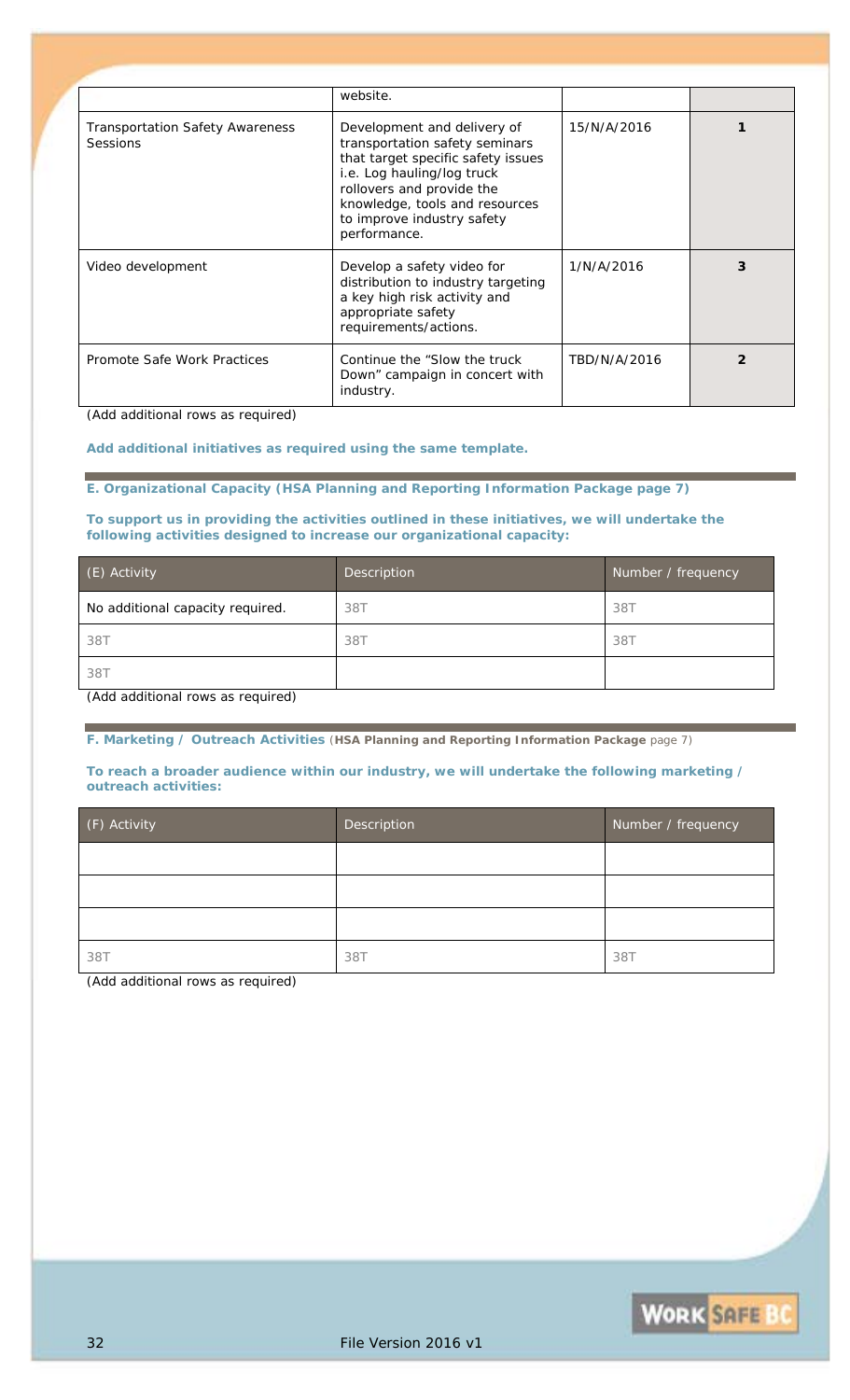*Falling Program Initiative #1 Injury Prevention* 

**Joint - Falling and Training & Program Development: Initiative #1:**  *Implement Deloitte Recommendations* 

**A. Injury / Return-to-Work Issues** (**HSA Planning and Reporting Information Package** pages 2 and 3)

| A. In collaboration with stakeholders; implement the Deloitte recommendations to improve the<br>certification system, develop qualified workers, and reduce injuries.                                                                                       |                                                                                                               |
|-------------------------------------------------------------------------------------------------------------------------------------------------------------------------------------------------------------------------------------------------------------|---------------------------------------------------------------------------------------------------------------|
| Manual tree falling has historically been perceived<br>as one of the most dangerous occupations in<br>British Columbia, with the rate of injuries and<br>fatalities in the forest sector consistently<br>exceeding other high-risk sectors in the province. | Reduce the 5 year rolling average<br>injury rate for Manual Tree Fallers<br>(CU 703013) from 26.82% to 21.8%. |
| Deloitte was engaged in November 2014 to<br>perform an independent review of the BC Faller<br>Training and Certification Program, and submitted<br>a number of recommendations for WorkSafeBC<br>and the BCFSC.                                             |                                                                                                               |
| Implement the recommendations to improve the<br>certification program and reduce worker injuries.                                                                                                                                                           |                                                                                                               |

**B. Behaviour-Based Outcomes** (**HSA Planning and Reporting Information Package** pages 4 and 11)

| objectives,<br>$\overline{B}$<br>meet<br>those<br>the<br>(i)<br>To<br>recommendations need to be implemented and<br>change outcomes in the following ways:                                                                                                                                           | The Faller Standard Advisory Committee<br>(FSAC) is supported by clear accountabilities,<br>strong governance, and well defined policies<br>and procedures.<br>A quality assurance standard and audit<br>process is used to ensure consistency of<br>training delivery<br>and<br>competency<br>assessment.<br>Workers are able to demonstrate safe<br>performance against<br>all<br>competency<br>outcomes. |
|------------------------------------------------------------------------------------------------------------------------------------------------------------------------------------------------------------------------------------------------------------------------------------------------------|-------------------------------------------------------------------------------------------------------------------------------------------------------------------------------------------------------------------------------------------------------------------------------------------------------------------------------------------------------------------------------------------------------------|
| B (ii) [To be completed at the end of the reporting<br>year cycle]; Provide evidence that the changes<br>described in B(i) took place by the end of the<br>reporting year. This may be done through surveys,<br>job site visits, interviews, audits, or any other<br>method you feel is appropriate. | <b>Measures to include;</b><br><b>FSAC governance model in place</b><br>Quality Assurance standard and audit<br>process in place<br>Number of training quality assurance<br>audits<br>Number of field quality assurance<br>audits                                                                                                                                                                           |
| B (iii) [For WSBC use only]                                                                                                                                                                                                                                                                          |                                                                                                                                                                                                                                                                                                                                                                                                             |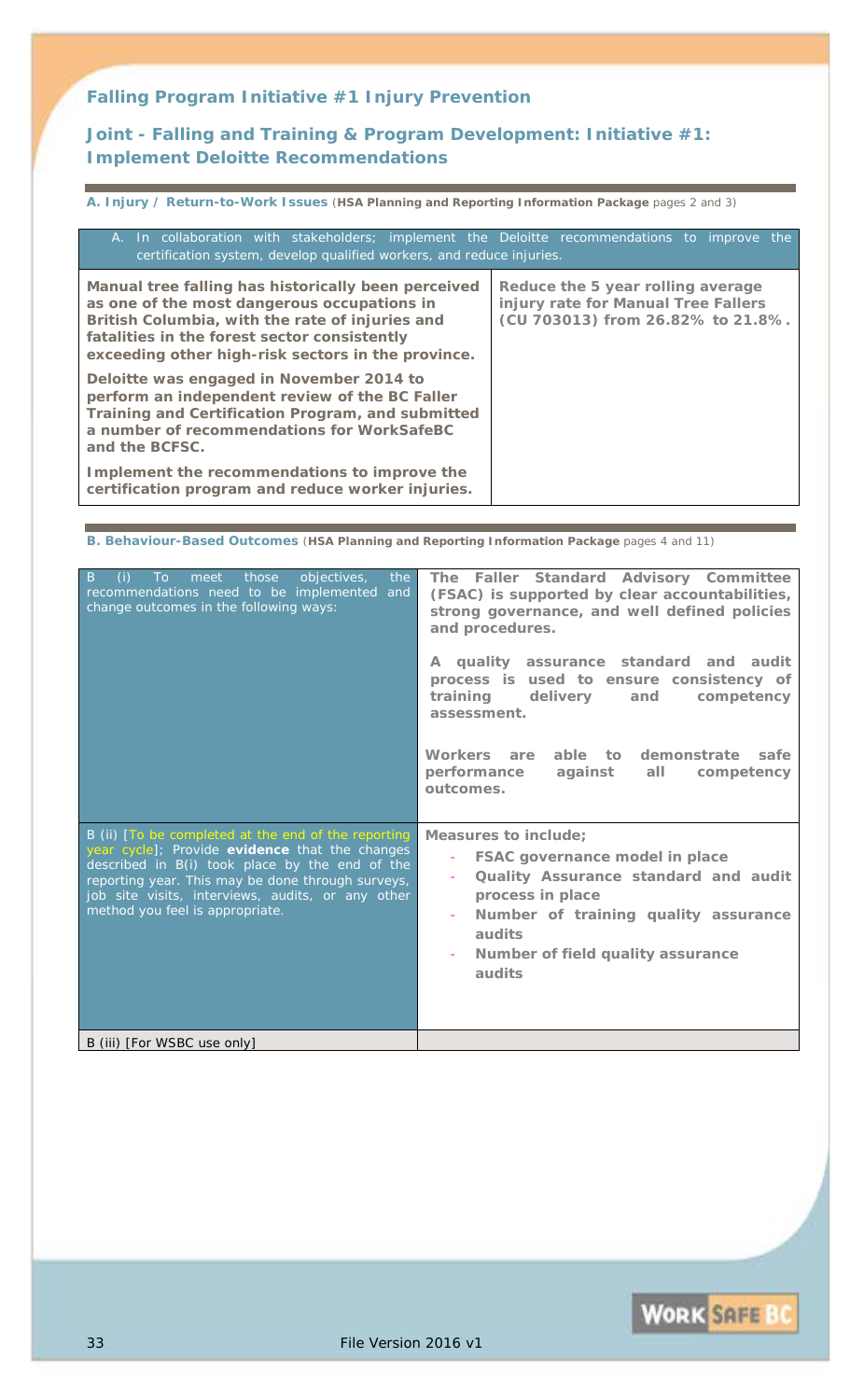| C. Knowledge-Based Outcomes (HSA Planning and Reporting Information Package pages 5 and 11)                                                                                                                                                                                                                     |                                                                                                                                                                                  |  |  |  |
|-----------------------------------------------------------------------------------------------------------------------------------------------------------------------------------------------------------------------------------------------------------------------------------------------------------------|----------------------------------------------------------------------------------------------------------------------------------------------------------------------------------|--|--|--|
| C (i) This requires knowledge, understanding or<br>skills to be changed in the following ways:                                                                                                                                                                                                                  | World class competency standard training and<br>assessment tools are used to determine<br>qualification and award certification of Fallers<br>and Certified Falling Supervisors. |  |  |  |
| C (ii) [To be completed at the end of the reporting<br>year cycle]; Provide evidence that the changes<br>described in C(i) took place by the end of the<br>reporting year. This may be done through surveys,<br>post-session testing, focus groups, interviews, or<br>any other method you feel is appropriate. | Measures to include:<br>Learning resource alignment with other<br>administrators<br>Training materials<br>aligned<br>tо<br>competency outcomes                                   |  |  |  |
| C (iii) [For WSBC use only]                                                                                                                                                                                                                                                                                     |                                                                                                                                                                                  |  |  |  |

**A. Planned Activities** (**I Planning and Reporting Information Package** pages 6 and 11)

| D (i) Therefore, we will undertake the following activities: |                                                                                                                                                 |                                 |                                                                                          |  |
|--------------------------------------------------------------|-------------------------------------------------------------------------------------------------------------------------------------------------|---------------------------------|------------------------------------------------------------------------------------------|--|
| Description                                                  | Number / frequency / timeline                                                                                                                   |                                 |                                                                                          |  |
| Activity                                                     |                                                                                                                                                 | Planned                         | D(ii) Actual                                                                             |  |
| <b>FSAC re-genesis</b>                                       | Participate in developing<br>clear accountabilities,<br>strong governance, and<br>well defined policies and<br>procedures.                      | Completed<br>by Dec 31,<br>2016 | $\overline{2}$                                                                           |  |
| <b>Program Standards</b>                                     | <b>Develop occupation</b><br>analysis charts,<br>competency standards<br>and assessment tools.                                                  | Completed<br>by Dec 31,<br>2016 | $\overline{2}$<br>Completed.<br>assessment tools<br>currently being<br>tested            |  |
| <b>Learning Resources</b>                                    | <b>Align learning resources</b><br>with other administrators,<br>and modularize training to<br>competency outcomes.                             | Completed<br>by Dec 31,<br>2016 | 3<br>Written<br>learning<br>resources,<br>videos will be<br>completed by<br>Mar 31, 2017 |  |
| <b>Quality Assurance</b>                                     | Develop quality assurance<br>standard and audit<br>process that meets<br><b>ISO/ANSI 17024</b>                                                  | Completed<br>by Dec 31,<br>2016 | $\boldsymbol{3}$<br><b>ICE 1100</b><br>implementation<br>2017-2018                       |  |
| <b>System Administration</b>                                 | Develop system to<br>maintain training and<br>assessment records for<br>certification/re-<br>certification of persons<br>against the standards. | Completed<br>by Dec 31,<br>2016 | 1<br>Learning<br>Management<br>system in place                                           |  |
| D (ii) [For WSBC use only]                                   |                                                                                                                                                 |                                 |                                                                                          |  |
| 38T                                                          |                                                                                                                                                 |                                 |                                                                                          |  |